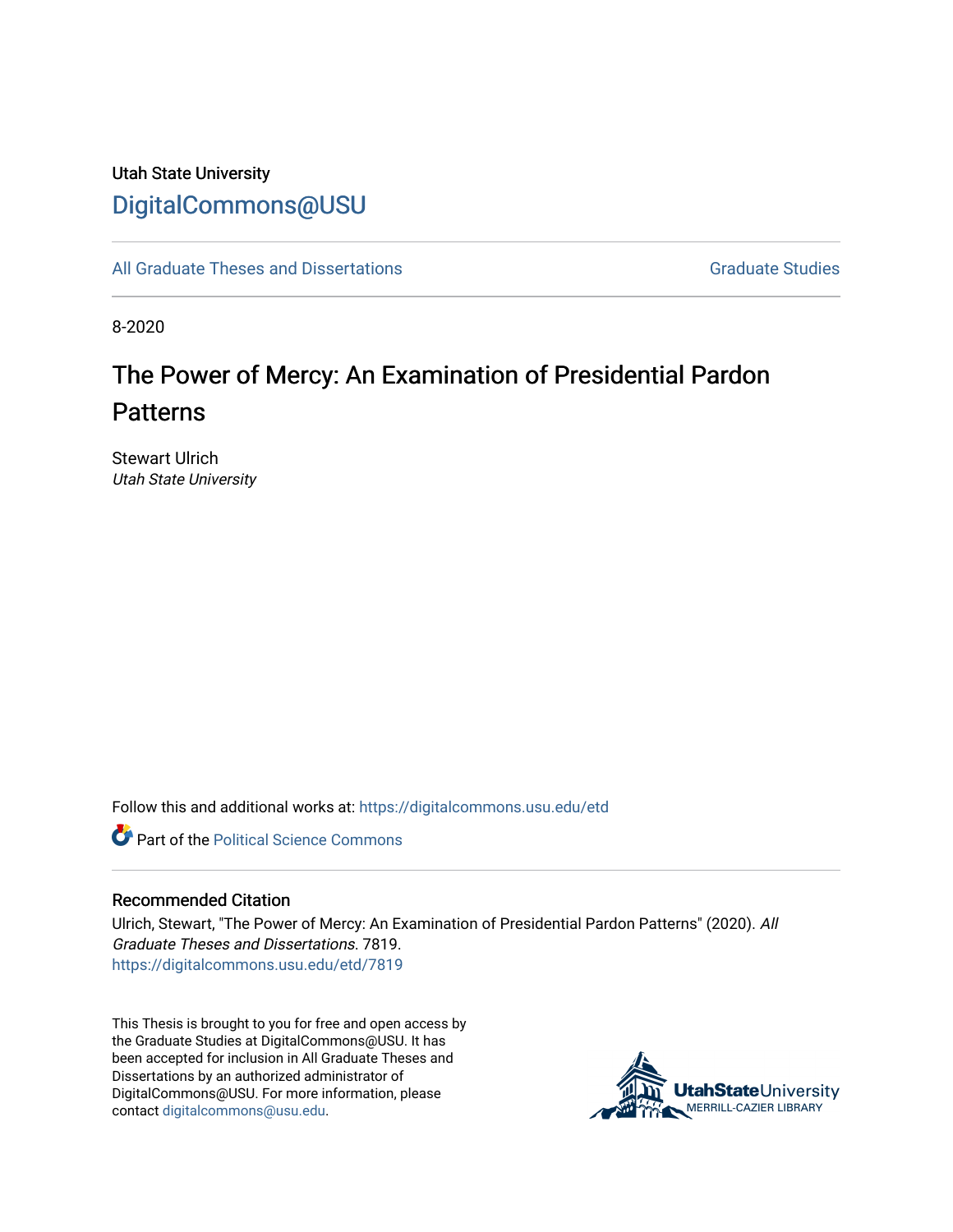## THE POWER OF MERCY: AN EXAMINATION OF

### PRESIDENTIAL PARDON PATTERNS

by

### Stewart Ulrich

A thesis submitted in partial fulfillment of the requirements for the degree

of

### MASTER OF SCIENCE

in

Political Science

\_\_\_\_\_\_\_\_\_\_\_\_\_\_\_\_\_\_\_\_\_\_\_\_\_\_\_ \_\_\_\_\_\_\_\_\_\_\_\_\_\_\_\_\_\_\_\_\_\_\_\_\_\_\_

\_\_\_\_\_\_\_\_\_\_\_\_\_\_\_\_\_\_\_\_\_\_\_\_\_\_\_ \_\_\_\_\_\_\_\_\_\_\_\_\_\_\_\_\_\_\_\_\_\_\_\_\_\_\_

Approved:

Josh M. Ryan, Ph.D. Robert E. Ross, Ph.D. Committee Member

Maria Angela Diaz, Ph.D.<br>
Committee Member<br>
Vice Provost for Graduate Vice Provost for Graduate Studies

> UTAH STATE UNIVERSITY Logan, Utah

> > 2020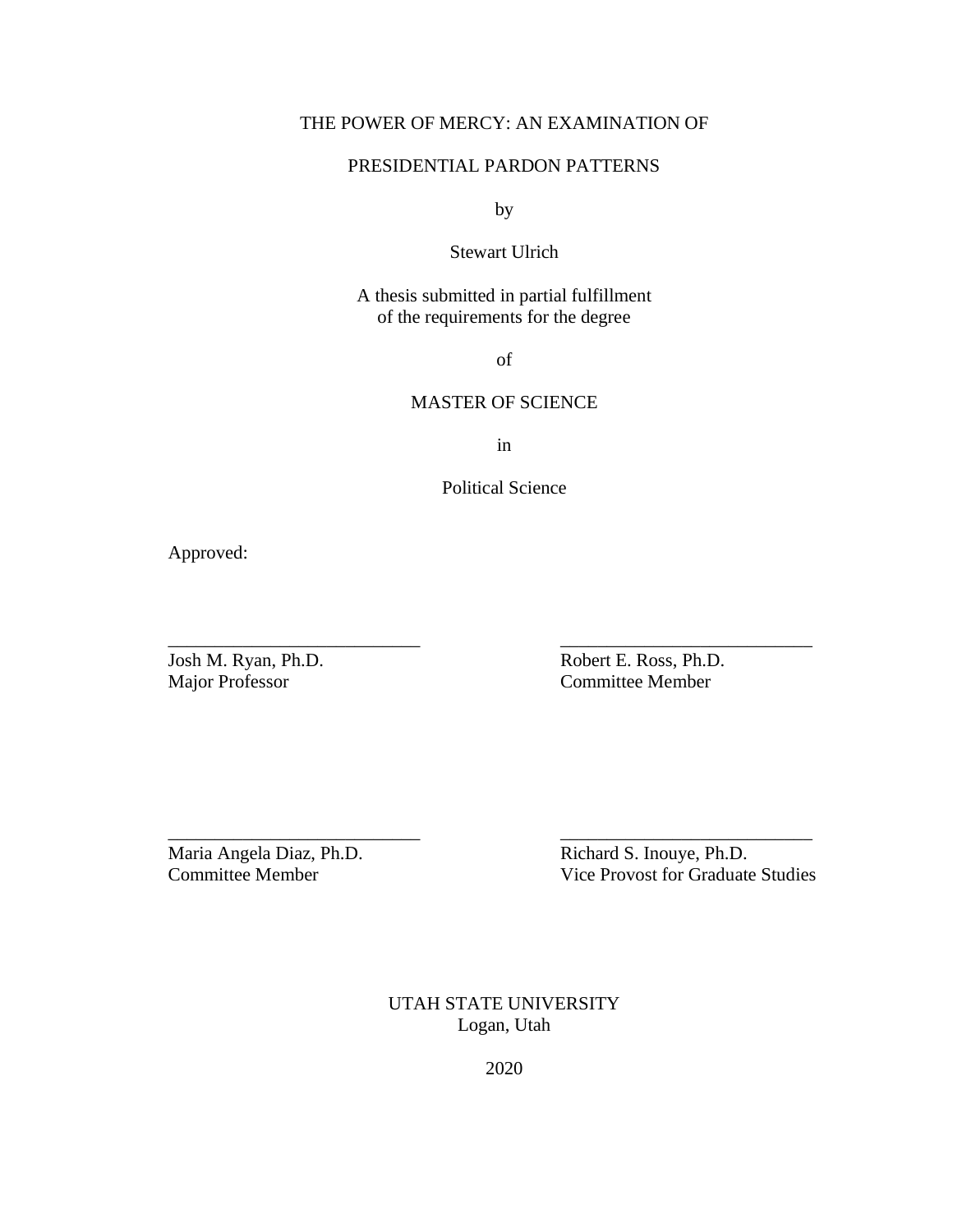Copyright © Stewart Ulrich 2020

All Rights Reserved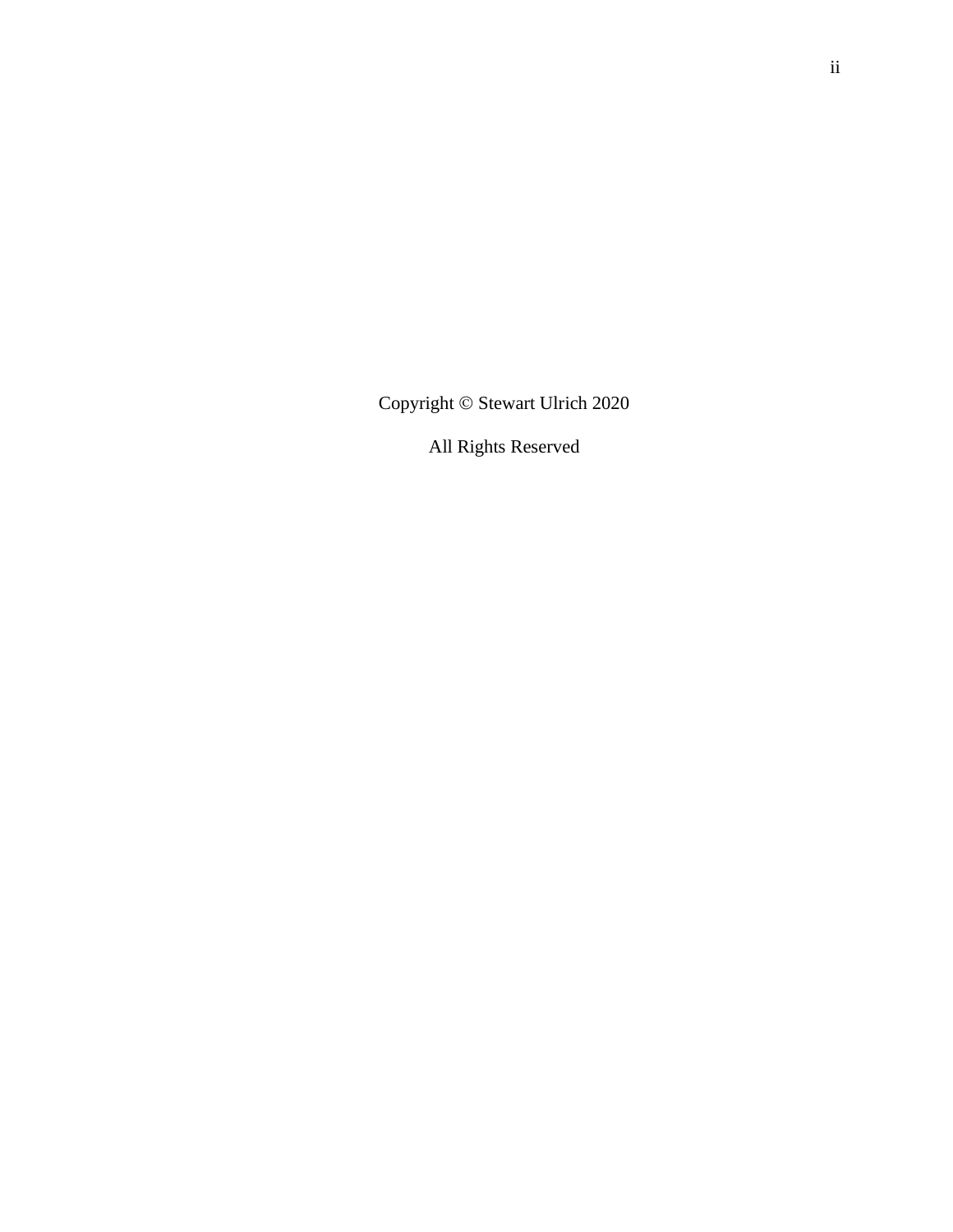### ABSTRACT

### The Power of Mercy: An Examination of Presidential Pardon Patterns

by

Stewart Ulrich, Master of Arts

Utah State University, 2020

Major Professor: Josh M. Ryan Department: Political Science

The Constitution gives the president the unilateral power of clemency, with no checks from other branches of government. What explains variation in the number of pardons issued by each president? After an examination of presidential clemency, certain patterns emerge. Using Stephen Skowronek's types of presidents, I contend that the political situation when a president is elected helps determine their use of the pardon power. Generally, presidents who come into office with the confidence of the people use the pardon power more, due to an emboldening effect of their election. Presidents who come into office with weak support do not use the pardon power as frequently. Furthermore, a downward trend of clemency across time is attributed to the explosion of media in recent years. By dividing presidents into different types, we can better understand their use of the pardon power. Although presidents are individuals, I find that their use of formal powers follows general patterns.

(53 pages)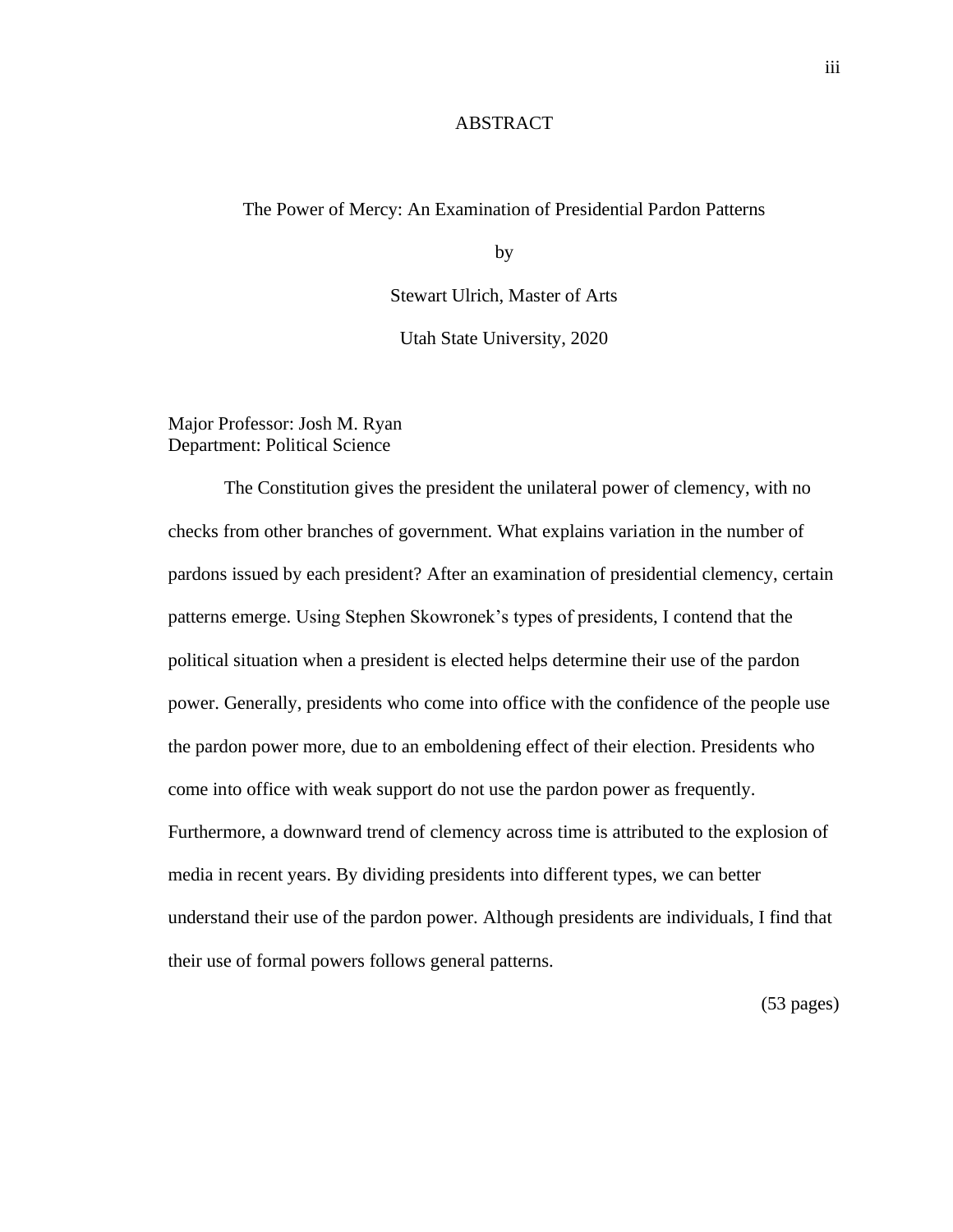### PUBLIC ABSTRACT

## The Power of Mercy: An Examination of Presidential Pardon Powers Stewart Ulrich

The Constitution gives the president the power of clemency, the ability to forgive crimes and release individuals from prison. There are no checks on this power, giving the president unilateral power. Are there any factors that constrain this power or affect it? I claim that the electoral manner in which a president comes into office helps determine how they will use the power. Presidents coming into power with enthusiasm and confidence of the people will issue more clemency, while those who come into power with less will have decreased levels of clemency. Additionally, with more media outlets to scrutinize their every action, more recent presidents also issue less clemency.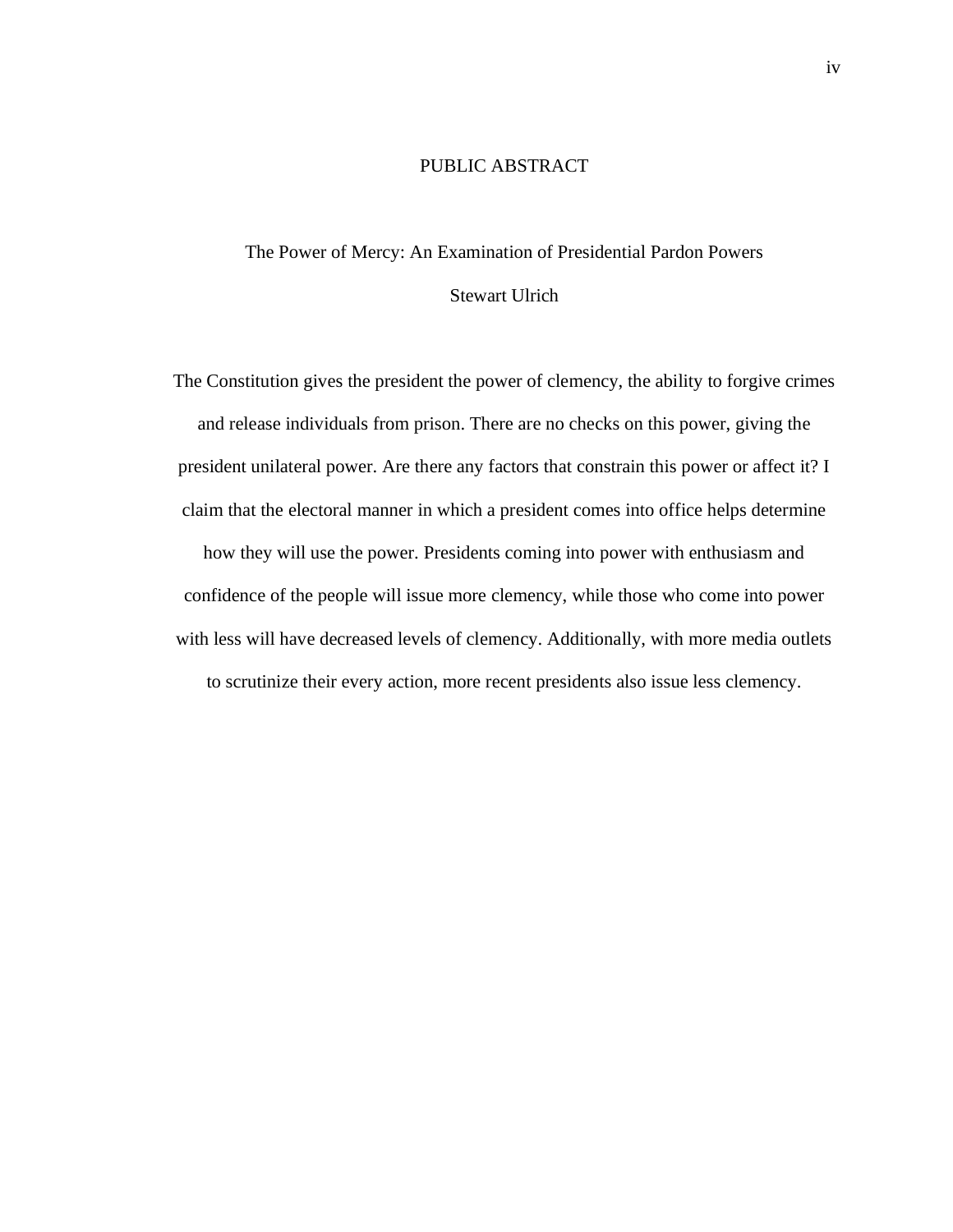### ACKNOWLEDGMENTS

I would like to thank Josh Ryan for his support and guidance during this entire process, as the idea for this project came to me during his course in my first semester of graduate school. I appreciate all the time spend in his office narrowing down this topic. In addition, I would like to thank Josh, Robert Ross, and Damon Cann with their help and guidance through the process of applying to schools to continue with my education. Their help was invaluable in guiding me to my eventual choice.

I would like to thank a global pandemic for giving me ample time at home to write and finish this thesis. I would also like to thank my committee members for being so adaptable and answering all my emails. While I would have preferred to meet in their offices and talk all my questions through, I appreciate their responsiveness via email to help me edit this thesis into its final form.

Lastly, I would like to thank my family for their love and support during this entire process. Especially my wife Emily, without whom I would not have even gone on to graduate school.

### Stewart Ulrich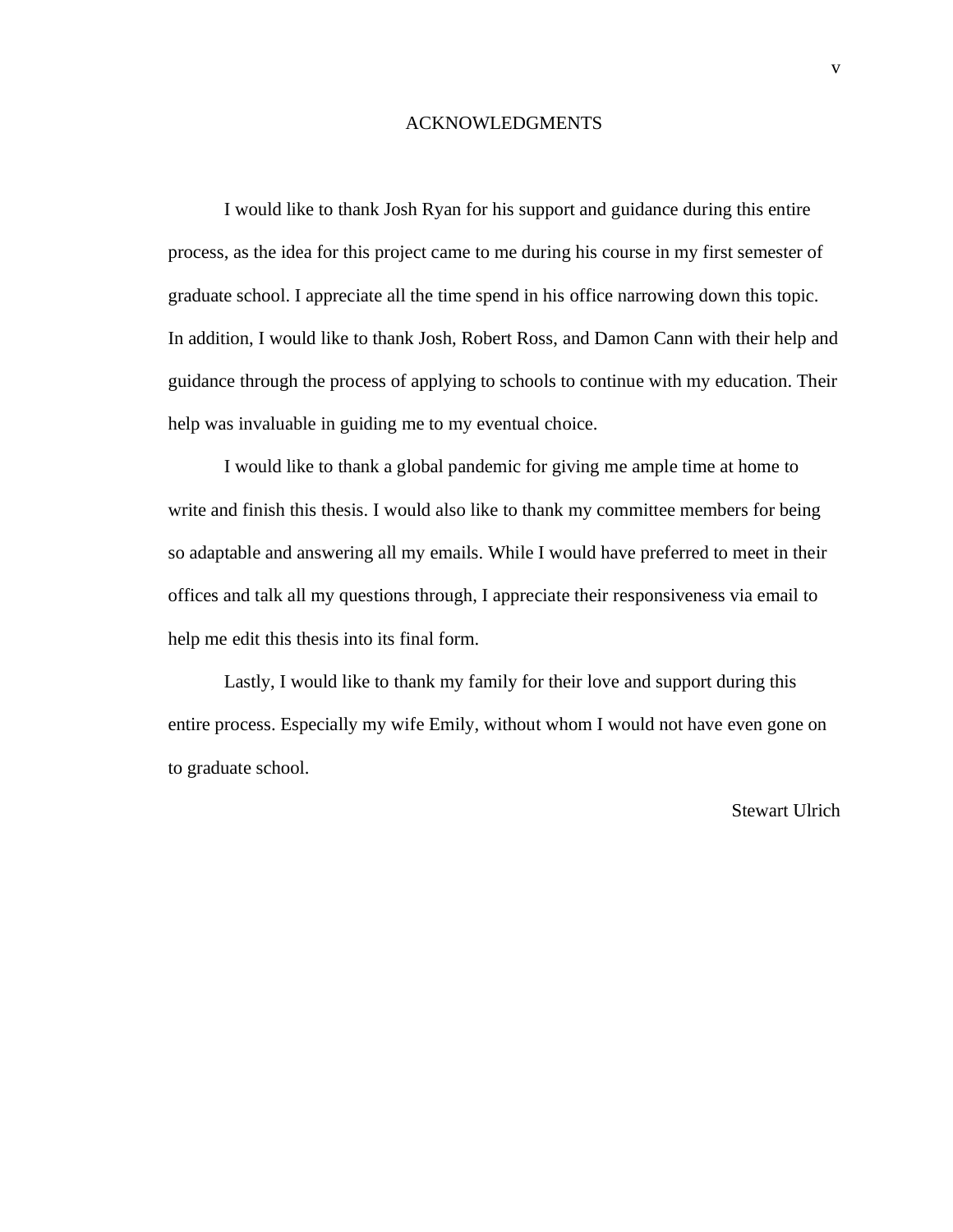## **CONTENTS**

## Page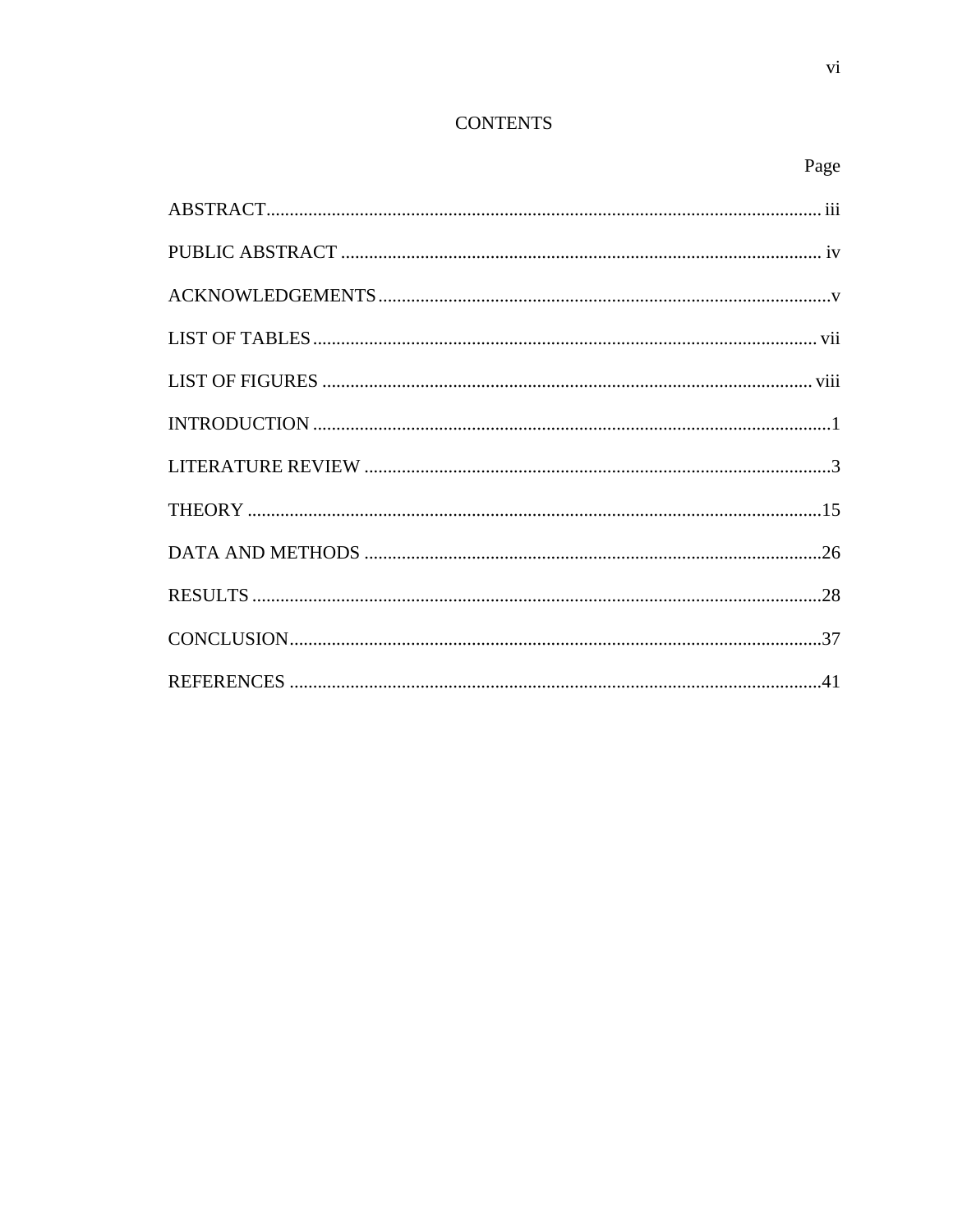## LIST OF TABLES

| Table                                                                   | Page |
|-------------------------------------------------------------------------|------|
|                                                                         |      |
|                                                                         |      |
| 3 List of presidents with average number of clemency issued per year 27 |      |
|                                                                         |      |
|                                                                         |      |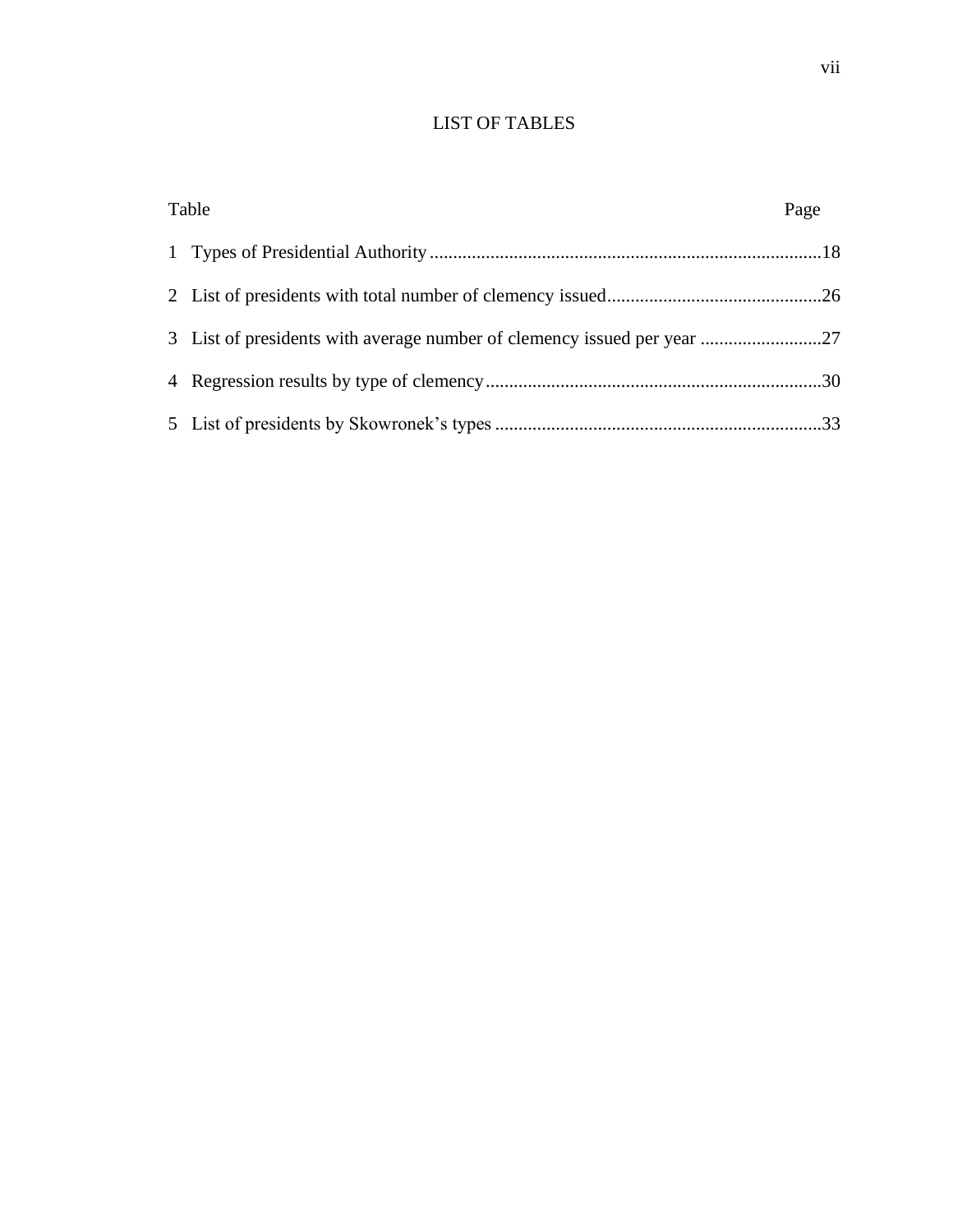## LIST OF FIGURES

| Figure |  | Page |
|--------|--|------|
|        |  |      |
|        |  |      |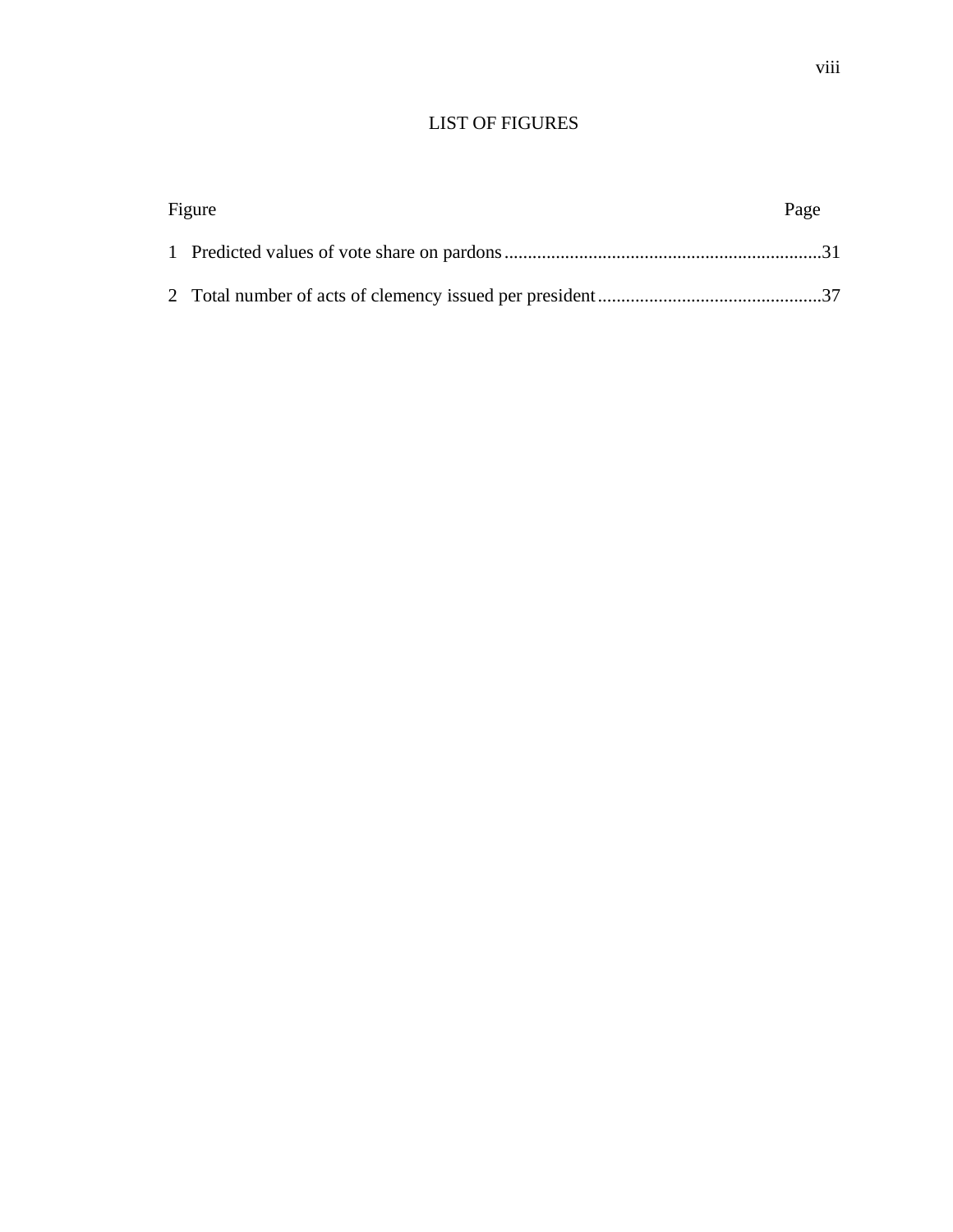### **Introduction**

On the evening on November 15, 2019, President Donald Trump issued three acts of clemency: full pardons of First Lieutenant Clint Lorance and Major Mathew Golsteyn and a reversal of the demotion of Chief Petty Officer Edward Gallagher (Statement from the Press Secretary 2019). All three were military service members accused of committing war crimes in Iraq and Afghanistan. The previous summer had been the high profile and contentious military trial of Gallagher. All three had been featured on conservative media outlets, with Gallagher's wife openly calling on the president to intervene in her husband's case. These acts of clemency were issued against the advice of senior military leaders and caused some to question whether the president damaged the military justice system (Philipps 2019). The aftermath of the Gallagher episode led to the resignation of the Navy Secretary (Morgan 2019).

The reaction to these pardons was widespread, and many were shocked at the powerlessness of members of Congress, left only with the ability to criticize. Senator Jack Reed, the chairman of the Senate Armed Services Committee, stated at a hearing "the president has the power to pardon, but he has the responsibility to use that power wisely, not recklessly" (Barnes 2019). The president has the sole and final word on acts of clemency with no options for Congress to check that power. As one writer wrote, "the Presidential power to pardon is plenary and cannot be limited by Congress absent a constitutional amendment giving Congress that power" (Strasser 2003). President Trump, by issuing acts of clemency to controversial figures such as Joe Arpaio and Dinesh D'Souza, has followed his predecessors' example of controversial acts of clemency. Gerald Ford's pardon of Richard Nixon and Bill Clinton's pardon of Marc Rich are some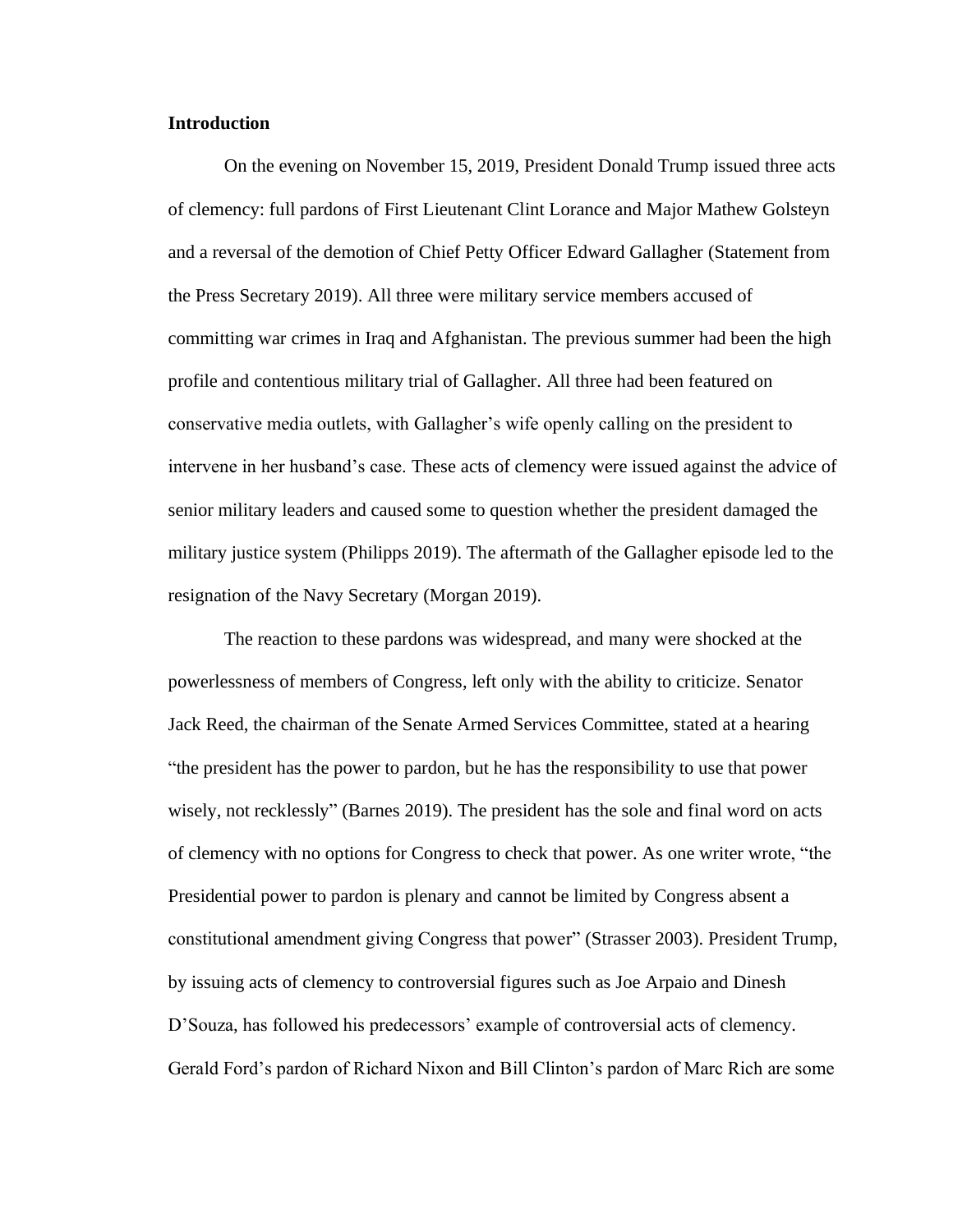that have caused furor, though all were decisions within the president's constitutional power. There are no built-in checks to this power, giving the chief executive this virtually unlimited power. Thus, apart from the extreme step of impeachment, members of Congress have no institutional recourse against a presidential pardon, no matter how controversial or ill-advised they may be.

The Constitution of the United States is based upon the principle of separation of powers with checks and balances ensuring no one person or entity holds too much power. The framers of the Constitution were especially wary of giving the executive unchecked power, having broken away from a king to set up a republic. Presidents since then have expanded the scope of some powers and diminished the scope of others. But how do they use those powers? What constrains presidents from using the pardon power? I claim that the political situation when a president comes into office helps determine their use of the pardon power. The manner of election of a president has an effect on their use of presidential power.

There have been 44 different people hold the office of the president, each one has certainly used their power uniquely. Though we think of presidents as individuals, we can think of them as following general patterns. By looking at one power in specific, the pardon power, we can find patterns in how presidents use their formal powers. I use both qualitative and quantitative methods to analyze the frequency of presidential clemency. By using Skowronek's framework of presidents, I claim that presidents classified as reconstruction and articulation pardon more, while presidents classified as preemptive and disjunction pardon less. Using a regression to predict the number of pardons, I find evidence for these claims. A downward trend in clemency occurs across time, attributed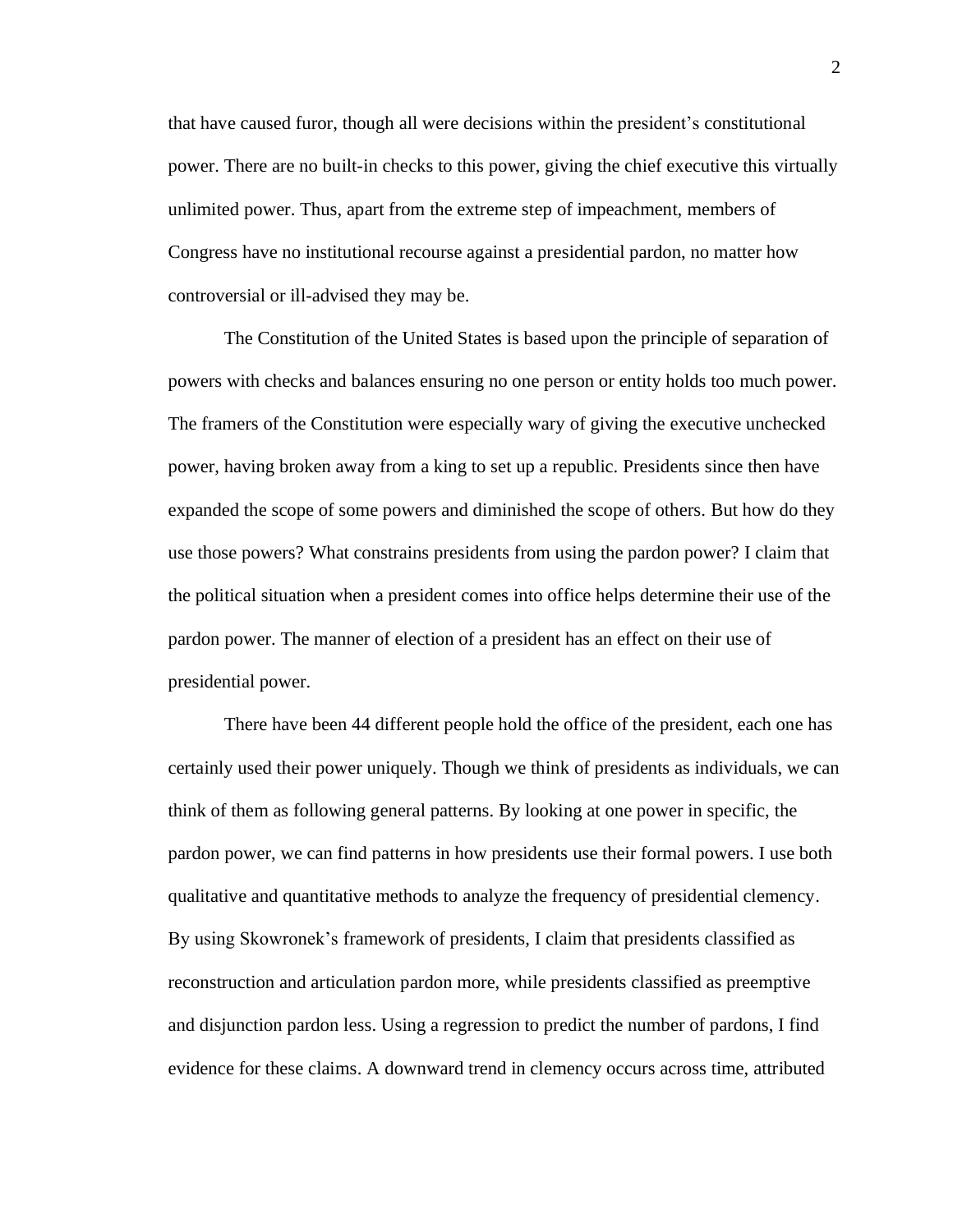to the changing media environment. Republicans also pardon more than Democrats, which I attribute to ideological views on criminal justice.

#### **Views on Presidential Leadership**

The framers of the United States Constitution were wary of concentrating too much power in the national executive, after breaking away from what they viewed as a tyrannical monarch, and conscious in creating a separation of powers. Indeed, one scholar wrote "we know that the Founders wished to scale back the executive powers of a monarch but also intended the executive to be a counterweight to legislative powers that many believed had expanded dangerously in the years following the Revolutionary War" (Krent 2005). As James Madison wrote in *Federalist 47*, "the several departments of power are distributed and blended in such a manner as at once to destroy all symmetry and beauty of form, and to expose some of the essential parts of the edifice to the danger of being crushed by the disproportionate weight of other parts"(Hamilton, Madison, and Jay 1961). He "consistently favored a high degree of executive independence from improper legislative meddling, Madison was too much the republican to suggest that major decisions about policy should be taken anywhere else than the legislative arena" (Rakove and Zlomke 1987).

We find in statements of the framers their desire to avoid creating an all-powerful monarch and limiting the power of the executive with checks and balances. Thomas Paine wrote in *Common Sense* "there is something exceedingly ridiculous in the compost of the Monarchy" and the crown "swallowed up the power and eaten out the virtue of the House of Commons" (Paine 1776). Alexander Hamilton shared in *Federalist 69* the distinction between the executive that was created and the monarch, writing "The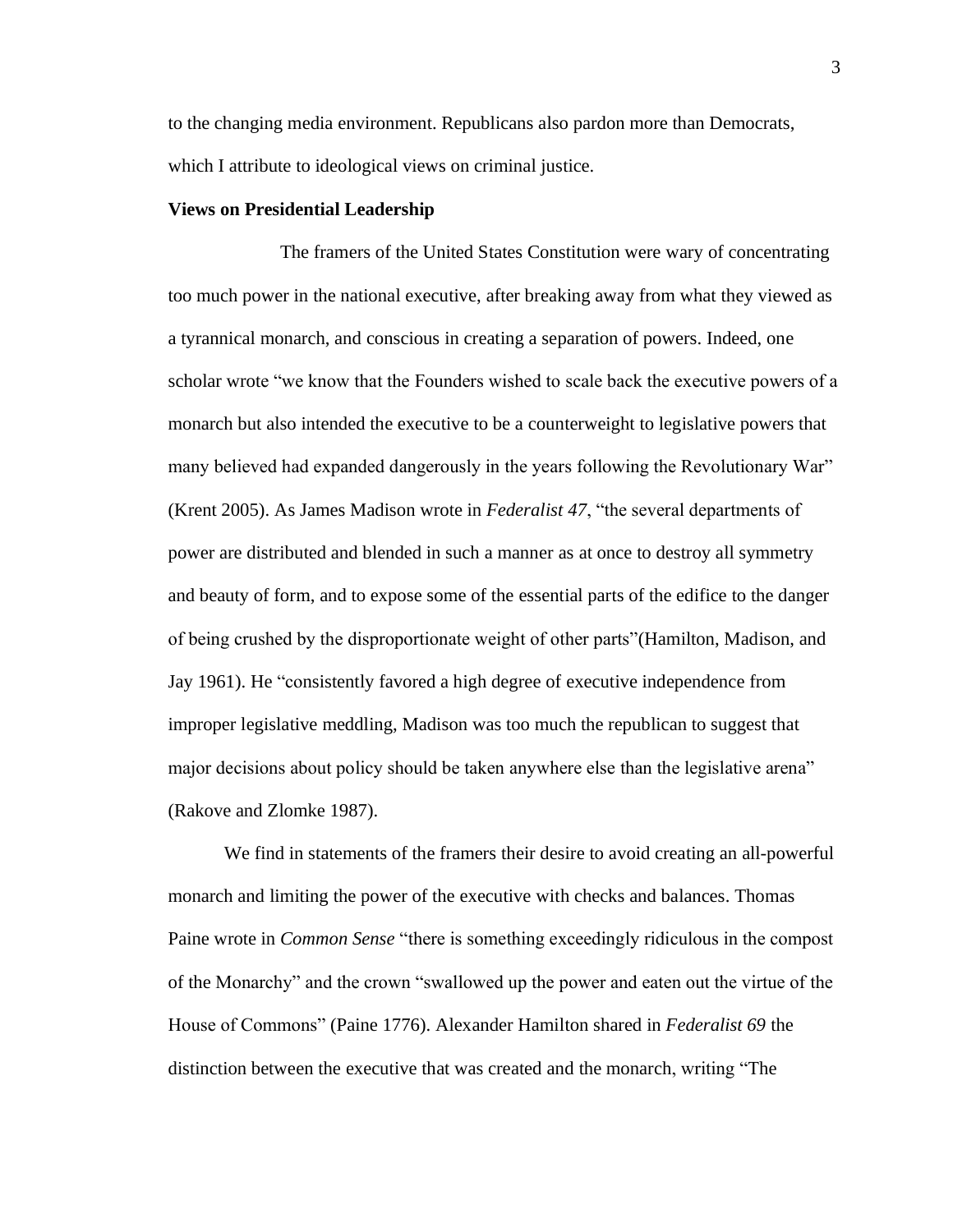President of the United States would be an officer elected by the people for four years; the king of Great Britain is a perpetual and hereditary prince. The one would be amenable to personal punishment and disgrace; the person of the other is sacred and inviolable." The method and length of office is what distinguishes the two, and the president is "reeligible as often as the people of the United States shall think him worthy of their confidence" (Hamilton, Madison, and Jay 1961). John Adams noted the "duration of our president is neither perpetual nor for life; it is only for four years; but his power during those four years in much greater than that of an avoyer, a consul, a doge, a stadtholder, nay, than a king of Poland; nay, than a king of Sparta." Though Adams opposed an unlimited executive, "he believed that in a balanced government a 'monarchical' figure was indispensable, for it was this figure who would ultimately uphold the balance" (Miroff 1987). James Madison noted the precarious nature of creating a powerful executive, writing in *Federalist 48* that "a government where numerous and extensive prerogatives are placed in the hands of an hereditary monarch, the executive department is very justly regarded as a source of danger…"(Hamilton, Madison, and Jay 1961). The resulting solution was "an executive strong enough to be effective but checked enough to prevent tyranny" (Hurowitz 2018).

While the executive could be dangerous, it was determined that a single person capable of making decisive actions was superior to a multi-member executive. Hamilton wrote about the "necessity of an energetic executive" and "energy in the executive is a leading character in the definition of good government." He argued that the politicians celebrated for their judgement and just governance "declared in favor of a single executive and a numerous legislature" (Hamilton, Madison, and Jay 1961). Adams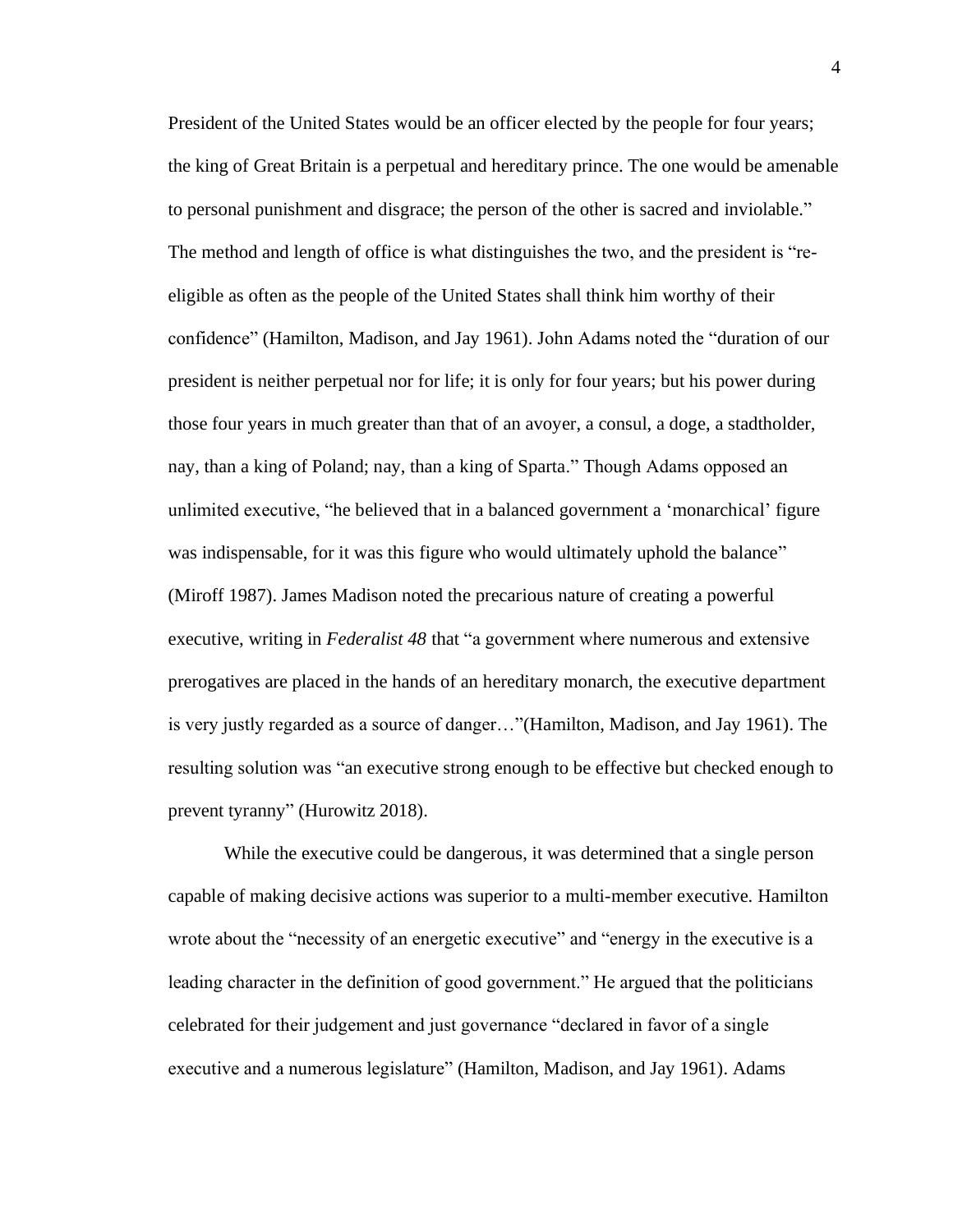concurred, writing "the attention of the whole nation should be fixed upon one point" and "the unity, the secrecy, the dispatch of one man has no equal" (Miroff 1987). At the Pennsylvania ratifying convention, James Wilson stated "we well know what numerous executives are. We know there is neither vigor, decision, nor responsibly in them" (Kaminski and Saladino 1984a). At a different state ratifying convention, in Virginia, Edmund Randolph stated that "all the enlightened part of mankind agree that the superior dispatch, secrecy, and energy with which one man can act, renders it more politic to vest the power of executing the laws in one man" (Kaminski and Saladino 1984b).

Modern presidential scholars have disagreed on the source and focus of informal presidential power. In his seminal work *Presidential Power*, Richard Neustadt states that presidential power is the power to persuade and the individual in the office of the presidency matters. He writes that "a reasonable President would need no power other than the logic of his argument" and a "President's authority and status give him great advantages in dealing with the men he would persuade." The sources of presidential power come from both the president's professional reputation and public prestige, which combined give the president an effective position to bargain from. Using that reputation, "a President's ability to 'appeal to the people' may be chief among his vantage points..." Neustadt emphasizes the importance of the individual in setting the reputation by stating it is "made or altered by the man himself" and "everything he personally says and does (or fails to say, omits to do), becomes significant in everyone's appraisals…" The president's public prestige, defined as "a jumble of imprecise impressions held by relatively inattentive men," also helps the president bargain to achieve policy goals (Neustadt 1980). In this view of presidential power, informal powers of the president are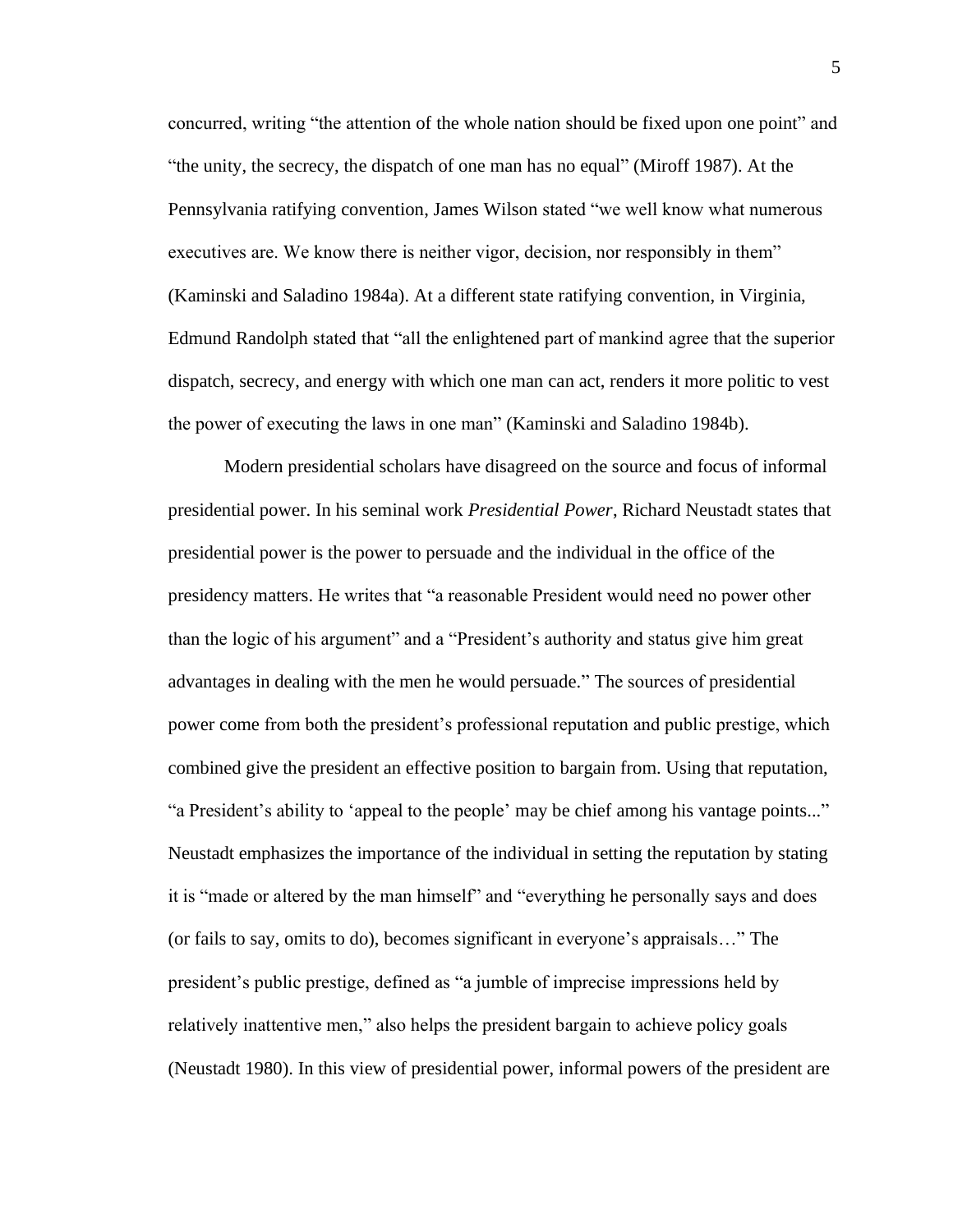seen as more important than formal powers enumerated in the Constitution. Informal powers of prestige, reputation, and persuasion are what makes the president effective and are the true source of the power of the office.

In a similar view of the importance of informal power, Robert Dahl and Charles Lindblom write in *Politics, Economics, and Welfare* that presidential power is the power to bargain. The president is someone "whose career depends upon the successful negotiation of bargains." Winning and maintaining office is all about negotiating alliances and "most of his time is consumed in bargaining." Navigating these relationships equals success and is a skill that "distinguishes the master-politician from the political failure" (Dahl and Lindblom 1953). Similarly, another scholar argued that how successful a president is at governing "is not a fault of the system but a matter of the personal capacity of the President." (Patterson 1947). Another argues that since John F. Kennedy, presidents have led their own way and governed alone, without the political party and establishment. The top priority for presidents is and has been to protect their power and stay on top. Since the time of Franklin D. Roosevelt, "Americans have come to expect more from their presidents, from the only leaders elected by the whole nation, leaders who operate from the widest political base, with all the legitimacy that base offers." (Burns 2006).

However, not all scholars agree the informal power of persuasion is important to a president. In contrast to Neustadt, Stephen Skowronek argues that presidents are successful depending on the situation in which they come to power. More influential is the political situation presidents find themselves in, not the individual president and personality. He characterizes presidents as formidable political actors that are continually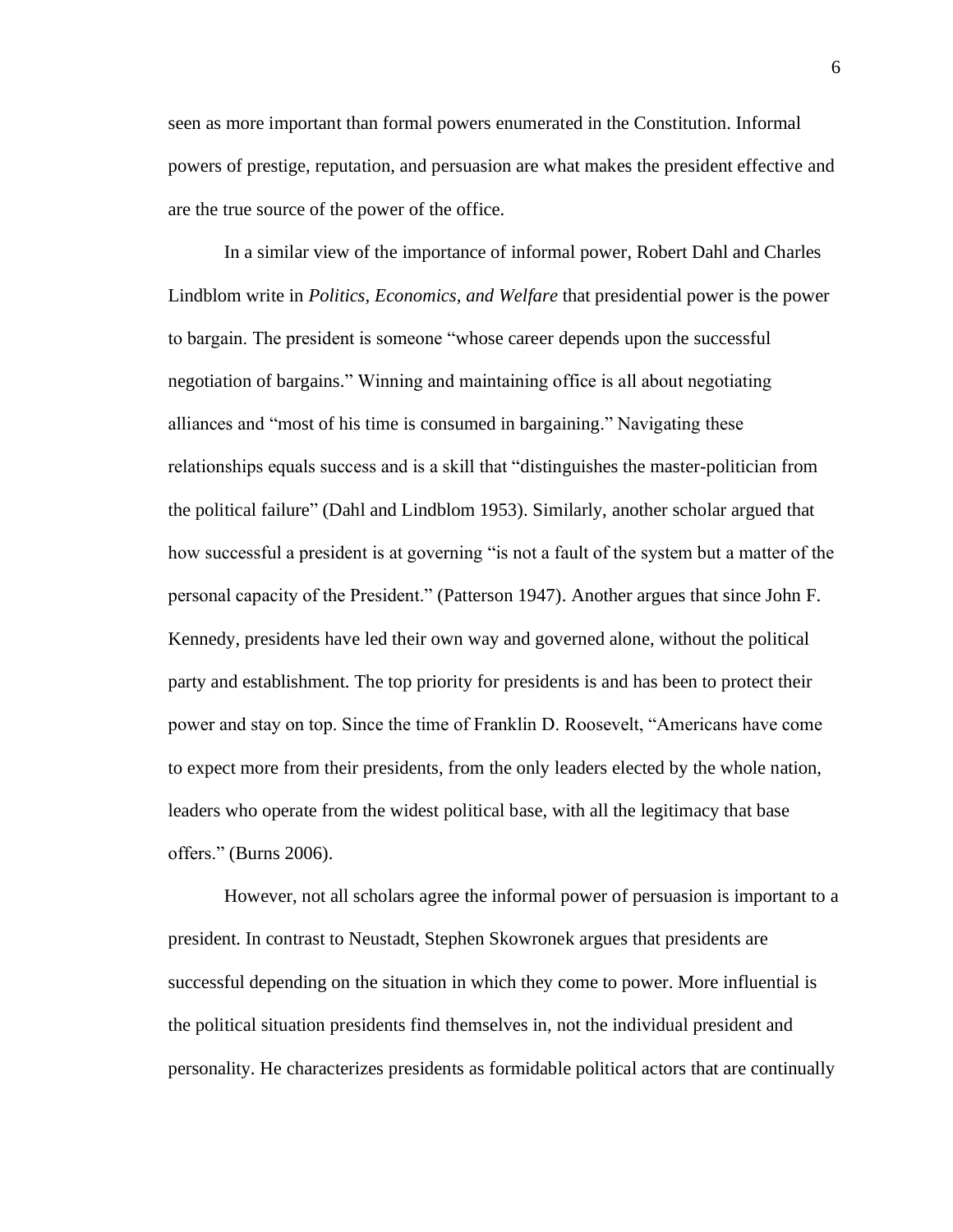remaking politics. He describes this as "critical agents interpreting the meaning of elections and translating electoral opportunities into new forms of politics." Individual personality and persuasion are not what move presidential power, rather the times in which presidents find themselves and the political factors surrounding them are the key to their success. He calls the presidency a "battering ram" and the most successful presidents are "those who have been best situated to use it forthrightly as such." Emphasizing the different situation in which each president finds themselves, he states that "the test of leadership varies widely from one incumbent to the next and that what presidents do to American politics turn in large measure on which test they are taking" (Skowronek 1993b). He does acknowledge, though, that presidents are historical actors and driven by a concern for their reputations.

Also agreeing is George C. Edwards, who holds the view that presidents cannot create opportunities for change by persuading others. He argues that presidents "cannot reshape the contours of the political landscape to pave the way for change by establishing an agenda and persuading the public, Congress, and others to support their policies." The answer for presidents is "recognizing opportunities in their environments and fashioning strategies and tactics to exploit them." Presidents, a position he characterizes as the "most prominent focus of political leadership in the United States," are unlikely to change public opinion and "cannot reliable persuade the public to support their policies." One reason for this is the crowded media environment, where presidents have to compete with many different sources for the public's attention. The executive's relationship with Congress is important due to Congress being an important agenda setter, "perhaps the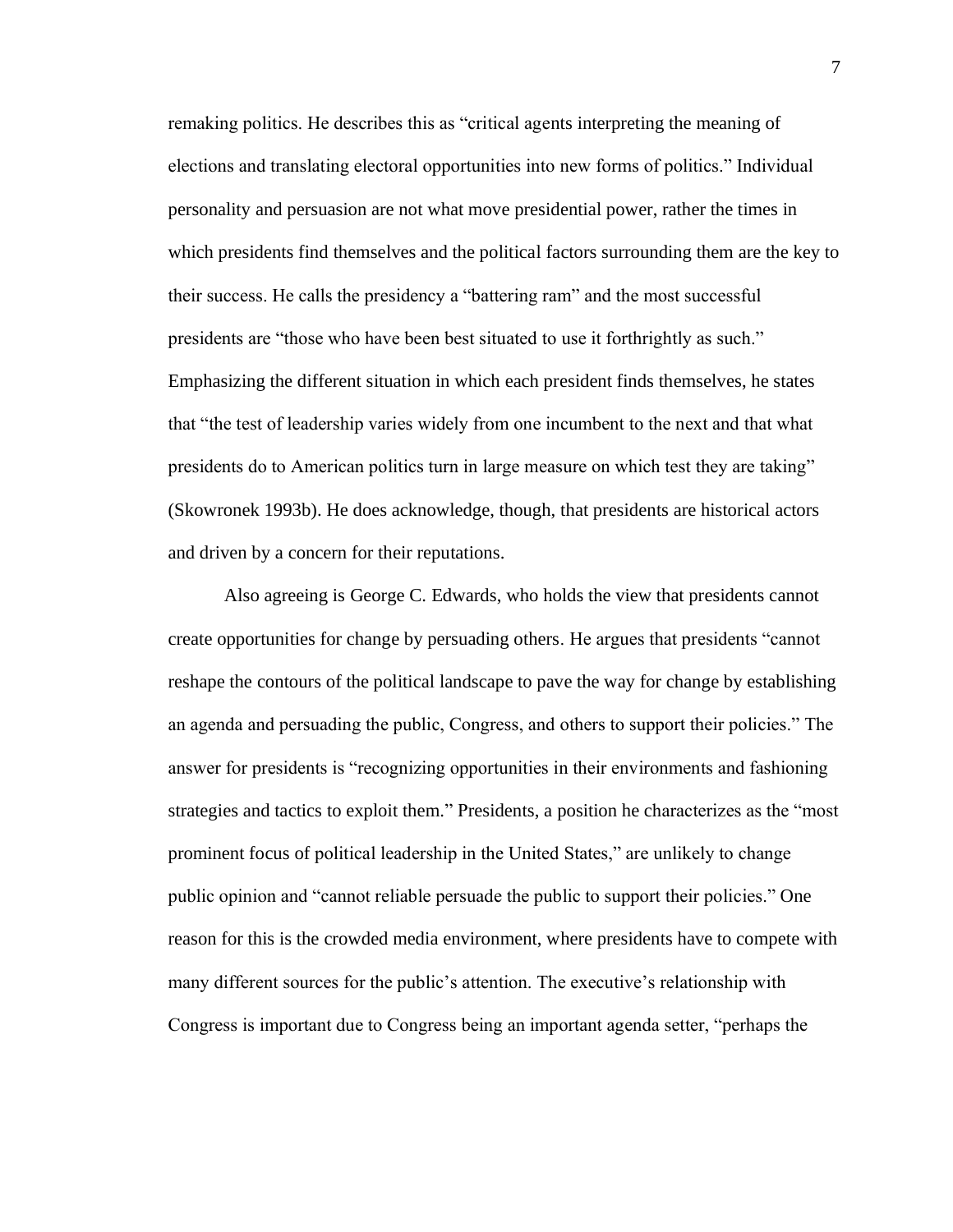central one," and the strength of the president's party in Congress is an important leadership resource (Edwards 2009).

Modern scholars have also viewed the media landscape and current situation and how presidents operate in that environment. One scholar shows how presidents take their fight to the people in *Going Public*. This is a strategy where "a president promotes himself and his policies in Washington by appealing directly to the American public for support." Instead of working with members of Congress and other members of the government, a president forces "compliance from fellow Washingtonians by going over their heads to enlist constituents' pressure" for the action they desire. Using the public as a tool for pressure is a relatively new idea. Theodore Roosevelt famously dubbed the president the "bully pulpit" while Woodrow Wilson and Franklin D. Roosevelt campaigned the public for support of their League of Nations and New Deal ideas, respectively. These examples are the exception and not the norm for most of the 20th Century; this strategy was not widely used. However, with the advent and popularity of media and technology, more presidents take part in this endeavor. The strategy "should be appreciated as a strategic adaptation to the information age" (Kernell 2007).

As a result of this public posturing, the legitimacy of other politicians is undermined. This strategy is not bargaining, in a departure from earlier scholars, but actually the opposite and incompatible with that style of governing. One major reason so many recent presidents have gone public is due to the regularity of divided party control of the government. Kernell points out that every president since Jimmy Carter has at some time had to work with a Congress where the opposition party controlled one or both chambers. Due to this conflict with Congress, the president sees it necessary to get out of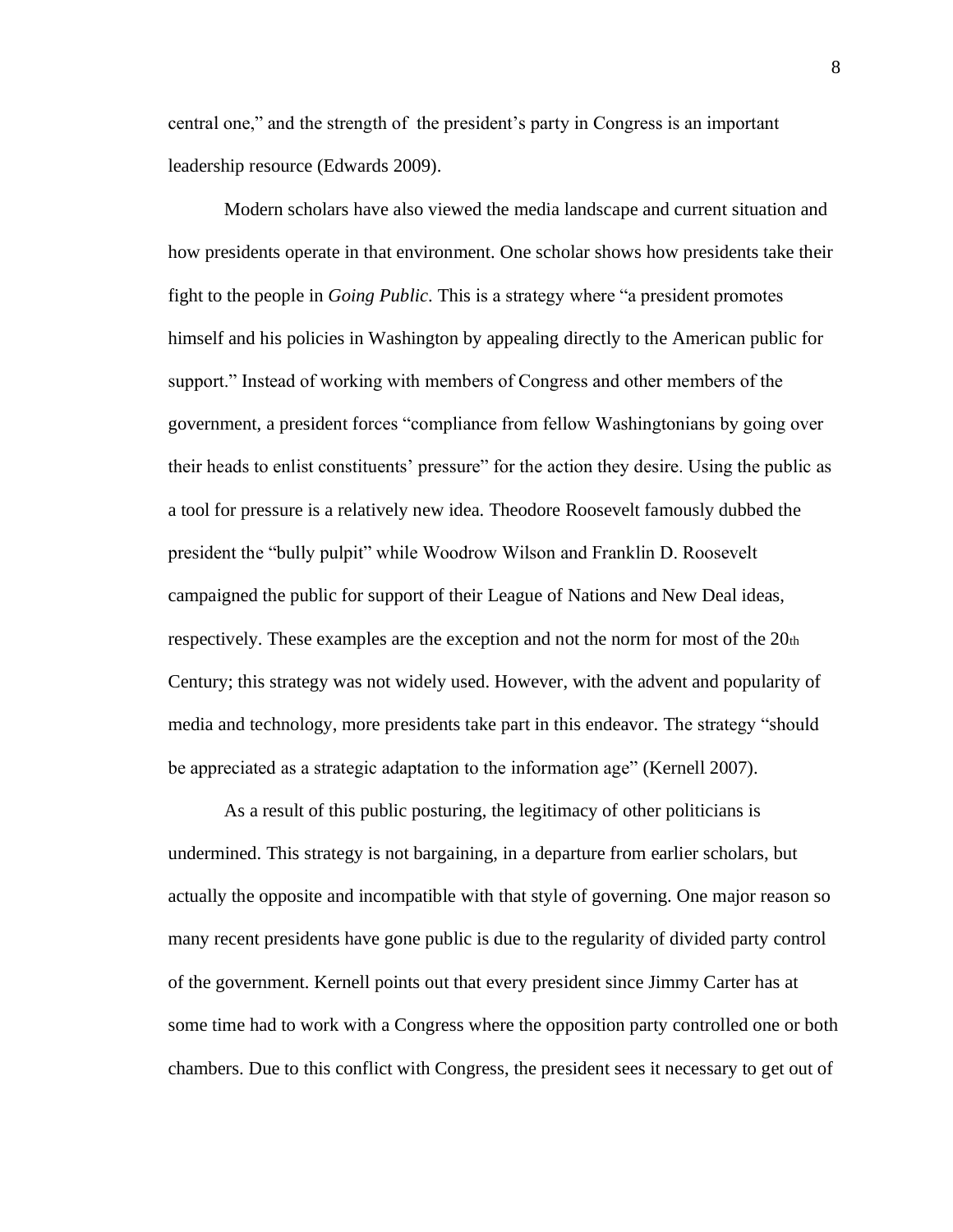Washington to see what the citizenry thinks. While this may seem advantageous to a president, it can have adverse effects on relationships with lawmakers. Members of Congress may "find themselves ill disposed toward a president who prefers to deal indirectly with them through what they may interpret as coercion rather than face-to-face in the spirit of mutual accommodation" (Polsby 1978).

Another scholar agrees that presidents "still go public, but now they emphasize a different mix of going public activities compared with a generation ago." Jeffrey E. Cohen wrote in *Going Local* that instead of going national, presidents go narrow. "They focus on mobilizing support from their party base, interest groups, and select localities." Presidents are rational actors, and they "adapt to changing circumstances or context." In the post-broadcast age, he writes, the most effective appeals are targeted presidential appeals. Presidents affect local news coverage, which in turn affects the public opinion of the president. Similar to Skowronek's view that presidents adapt to the politics they find themselves in, Cohen states that presidential leadership styles adapt to the changes in context. The reason presidents have gone narrow instead of national in due to increased party polarization and news media fragmentation. In disagreeing with Neustadt, he states that "context may be a more powerful influence over presidential leadership style than presidential personality, without denying that personality also has a role to play in presidential selection of a leadership style" (Cohen 2010).

#### **The Formal Power of Clemency**

Informal presidential power is one aspect of the executive's power. Of course, presidents also have formal powers enumerated in the Constitution, including ones as unilateral as the pardon power. This power is one of only a few specifically granted the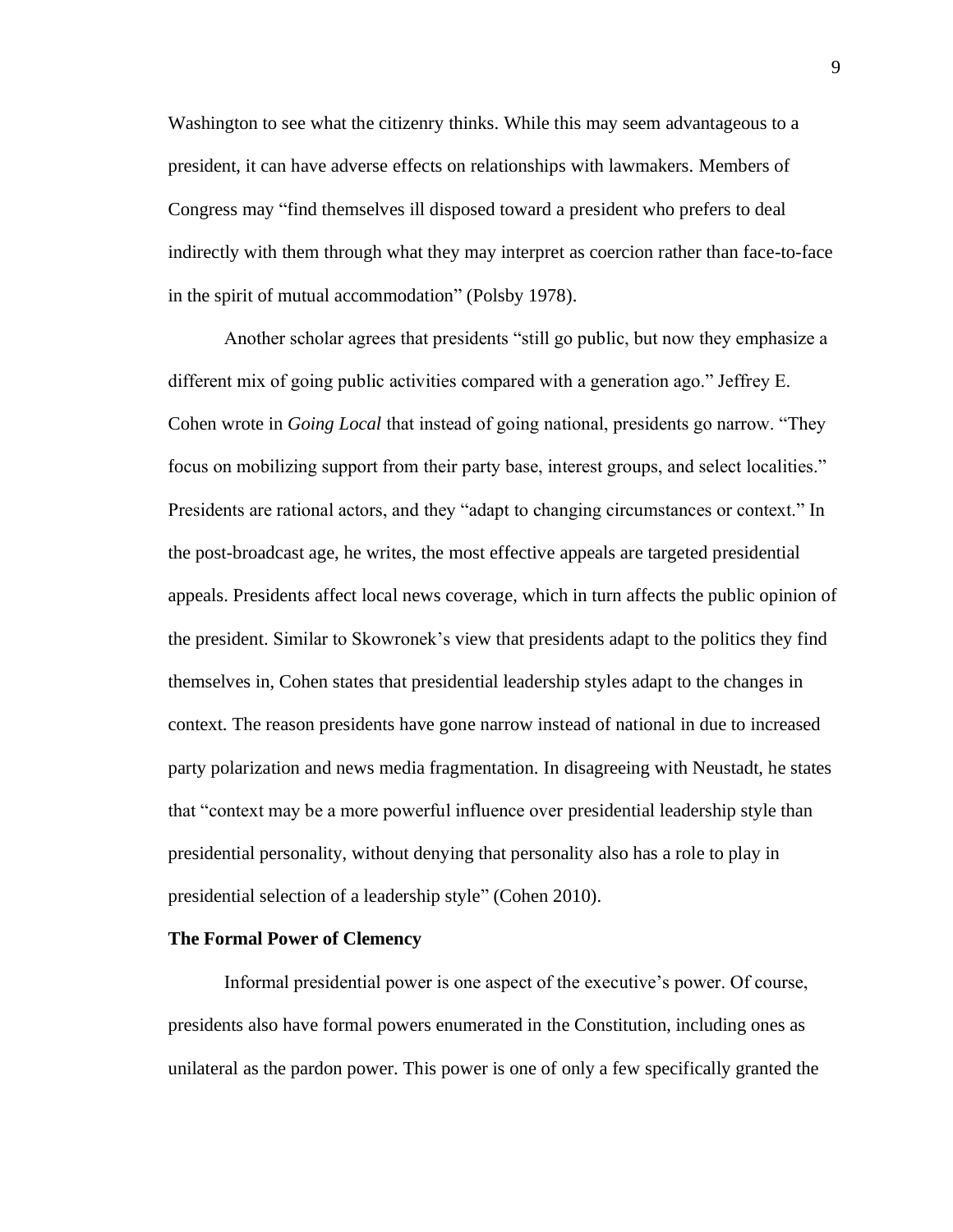president in Article II of the Constitution, along with commanding the armed forces and appointing ambassadors and judges. The pardon clause, in Section 2 of Article II, gives power to the president to "grant Reprieves and Pardons for Offences against the United States, except in Cases of Impeachment." Apart from the qualification that cases must be against the United States, meaning federal offenses, and the exception of cases of impeachment, there are no built-in checks to this power. The president even has different options for clemency: a pardon, commutation, or remission. Each mean a different outcome for the person granted clemency. The Department of Justice defines a commutation as an act that "reduces a sentence, either totally or partially, that is then being served, but it does not change the fact of conviction" while a remission applies "only to the part of the financial obligation that has not already been paid." A pardon is "an expression of the President's forgiveness and ordinarily is granted in recognition of the applicant's acceptance of responsibility for the crime and established good conduct for a significant period of time after conviction or completion of sentence" (Department of Justice 2019).

While the Constitution did not set up a formal structure for presidents to pardon, an infrastructure has been established in subsequent years. Within the Department of Justice is the Office of the Pardon Attorney, which was created on March 3, 1865. This office receives and reviews all petitions for executive clemency and does any necessary investigations into those applications. Recommendations are then prepared and sent to the president who makes the final call. The president does not need to accept the recommendations and can issue a pardon to someone outside of the structure, as the power is "unlimited and unqualified" (Stanish 1978).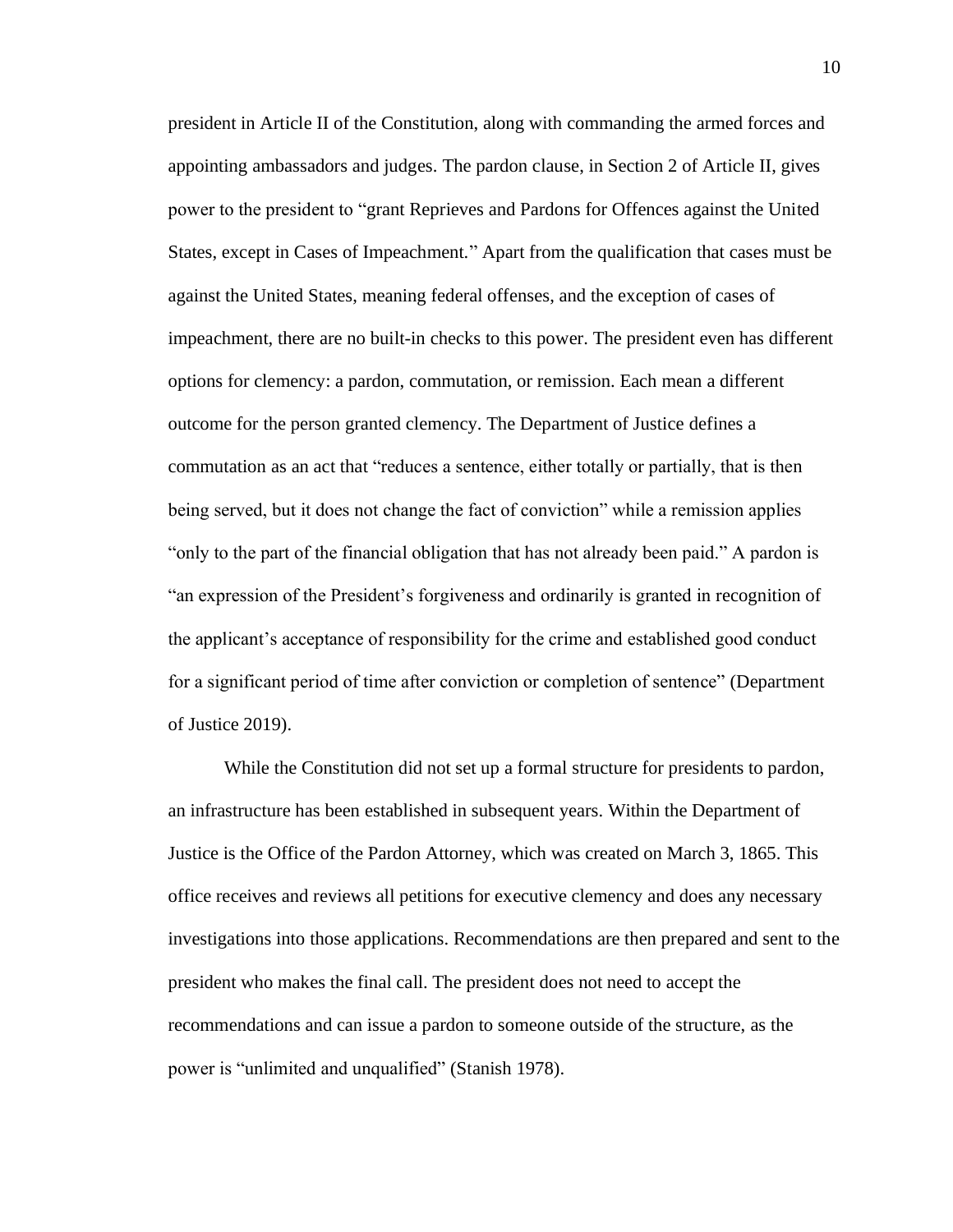The Supreme Court has interpreted the pardon clause in the Constitution and shaped the power into our modern conception of the power. In the case *U.S. v. Wilson*, Chief Justice John Marshall defended the president's power, by stating pardons come from an executive "whose language is our language, and to whose judicial institutions ours bear a close resemblance." He also stated "we adopt their principles respecting the operation and effect of a pardon" (UNITED STATES v. GEORGE WILSON). Pardon scholar P.S. Ruckman, Jr. wrote that since the *Wilson* ruling, the court has given the president the right to remit fines, pardon criminal contempt of court, give conditional pardons, commute sentences (1997), as well as declaring the pardon power conferred to the president in the Constitution as "unlimited" and that it "extends to every offence known to the law" (Ex Parte Garland).

One could wonder why the Founders vested such an unchecked power in one institution. Some of the Founders were wary of the power, as exhibited by Constitutional Convention delegate Luther Martin who called the pardon power "extremely dangerous" (Farrand 1911). Why give such a dangerous power to one person? One view stated by some of the Framers is the ability of the president to act decisively and unilaterally on issues of clemency for the sake of mercy. One proponent of this argument was Alexander Hamilton, who stated in *Federalist No. 74*, "one man appears to be more eligible dispenser of mercy of the government than a body of men." He also argued that in cases of rebellions and insurrection, a well-timed pardon to rebels would restore tranquility. Having to convene a body such as the legislature would cost precious time and not be as effective (Hamilton, Madison, and Jay 1961). This view is shared by pardon scholar Mark Rozell, who stated "only one person—the president—should be responsible for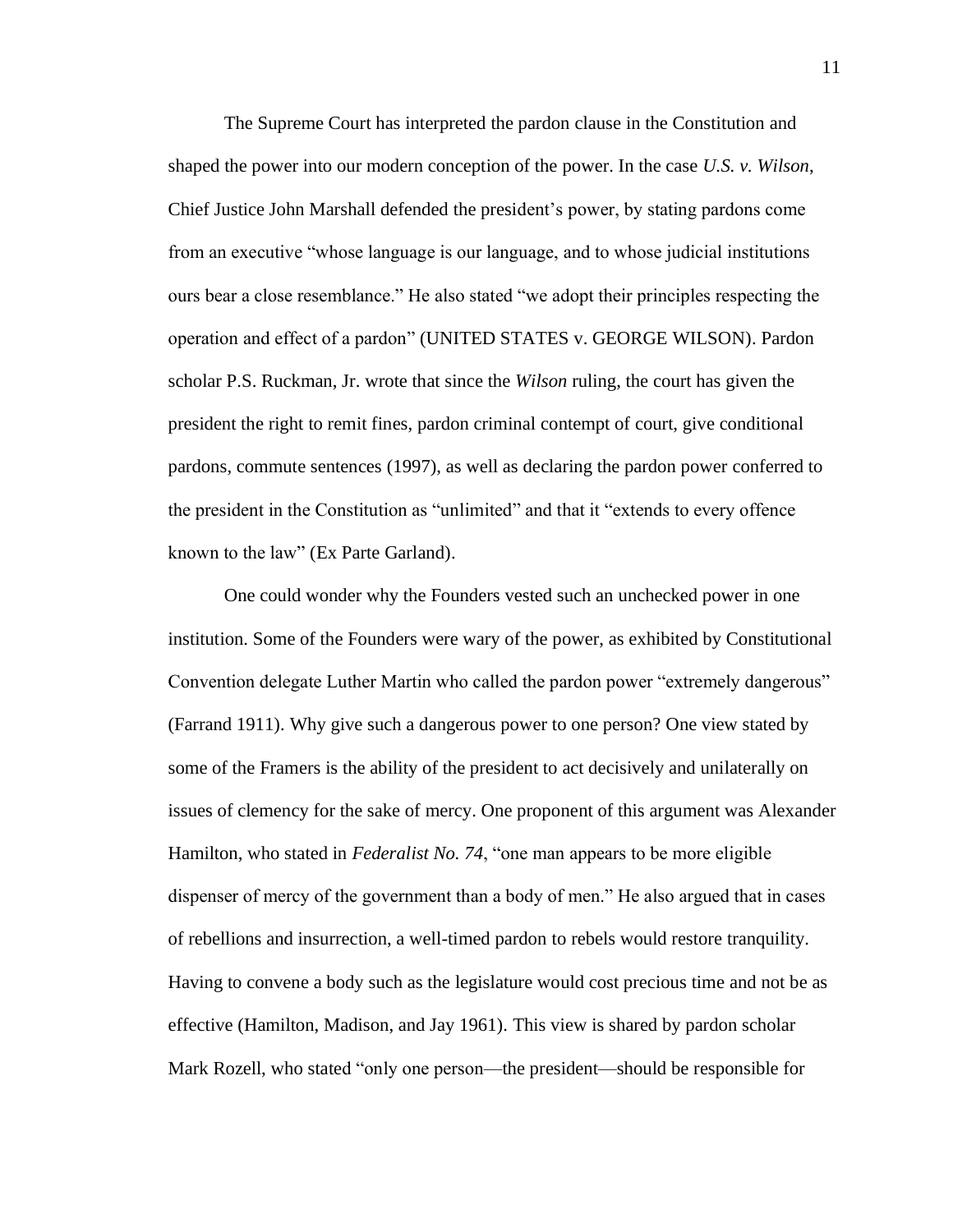weighing the needs of justice and the national interest against the partisan passions of the day, and make the final determination as to the proper course of action" (Rozell 1994). Another proponent of this view was St. George Tucker, who wrote in *Blackstone's Commentaries* that the pardon power in the Constitution was monarchial and giving the power to the president was advantageous. His reasoning was that the president could act according to the "dictates of his own bosom" and not be constrained to the advice of a council (1803).

Another view of the pardon power during the creation of the Constitution was that it was not an unchecked power, but as a check and balance itself. Congress makes laws and creates the statutes and the judiciary interprets them and hands down sentences. The president can check their power by using the pardon power to give reprieve to those who have been unfairly treated by the judicial system. Pardon scholar Jeffrey Crouch stated the Framers believed the presidency was the best place to put the power to excuse federal crimes. He points out that although the pardon power is an unlimited constitutional power, it has been used less and less over time. This is especially notable as modern presidents have expanded the power of the presidency. He notes that Congress has two checks on the pardon power: amending the Constitution and impeaching the president. He also noted that the Framers of the Constitution did not put term limits on the presidency so that presidents could be accountable electorally for their actions (2009). The pardon power is meant to be a "broad, final check on the entire legal and judicial system" (Carannanate 2003).

The Founders believed that although laws should be followed, there were some cases that warranted mercy to the offender. This view was espoused by James Iredell at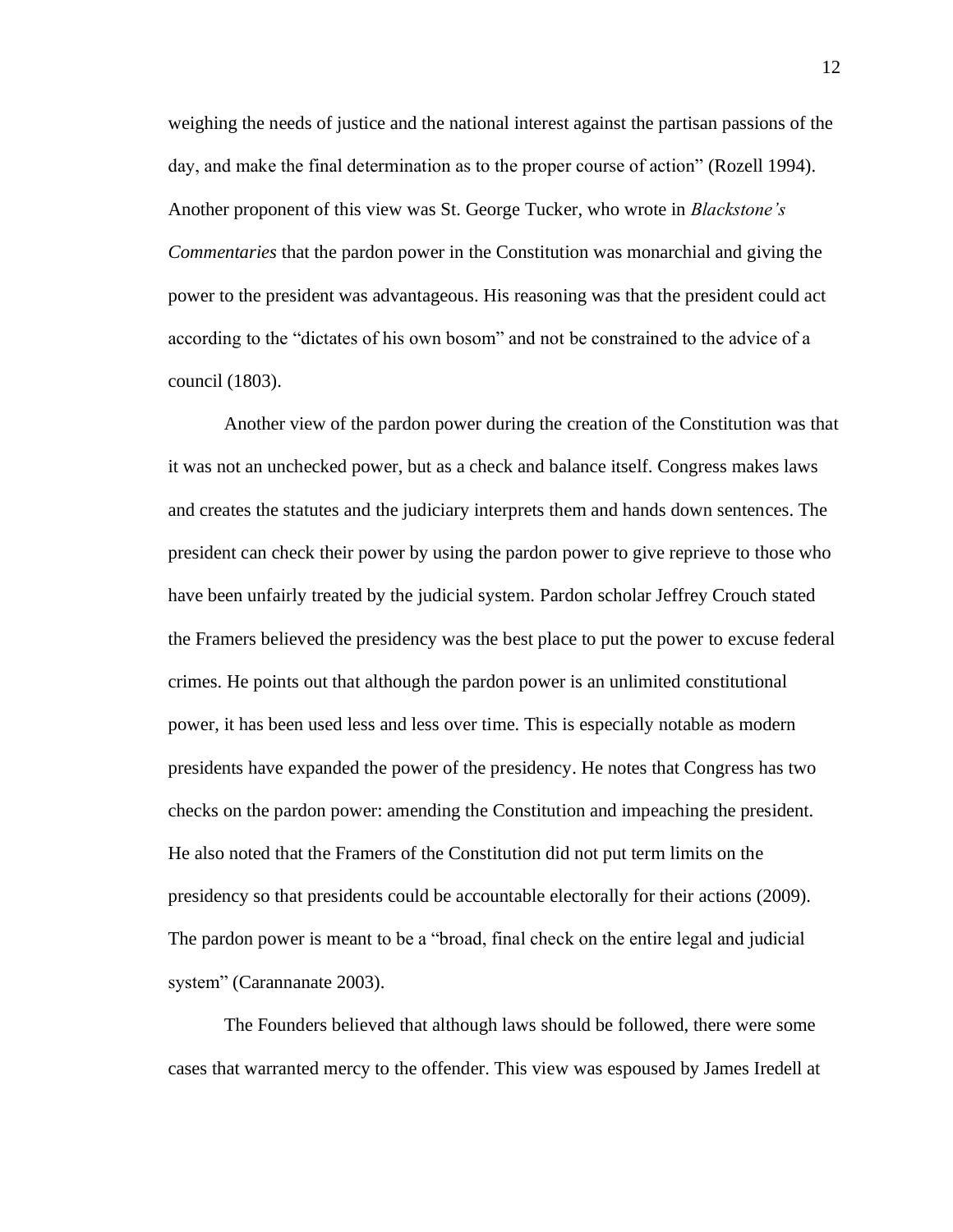the North Carolina Ratifying Convention, who argued that putting in a pardon power as an exception to the rule of law would be a "great part of America." He also argued that the presidency was the ideal place to vest this power as the president has the highest confidence of the people due to national elections (Elliot 1888).

More modern scholars have upheld the early view that clemency was an act of mercy by the president. James Barnett wrote in 1910 the pardon power was "an act of grace" and a "work of mercy" (1910). Similarly Mark J. Rozell, in his exploration of the Nixon pardon, wrote that "the pardon is primarily an act of mercy and must therefore be left in the hands of one person…" (1994). The pre-Watergate pardons followed the traditional and established principles of pardons as acts of mercy and in the public interest (Crouch 2009). In a review of clemency after President Clinton's controversial last-minute pardons, the *Federal Sentencing Reporter* noted that "throughout history, kings, princes, popes, and presidents have been vested with power to grant clemency for reasons of mercy, forgiveness, compassion, justice—to persons previously punished by the state." It also noted clemency is "an honorable tradition" to the people given a second chance (Freed and Chanenson 2000).

In *The Federalist Papers* Alexander Hamilton argues for the pardon power and how re-election holds presidents accountable. In *No. 72*, Hamilton argues that allowing a president to be re-elected creates an incentive to work for and is a check on bad behavior. In *No. 69* it is argued that the president is re-eligible as often as the people "think him worthy of their confidence." That aspect makes the office different from the monarch of England (1961). Skrowronek supports this view, stating that Hamilton was comforted by the idea that periodic elections would serve to hold a sitting incumbent president to a high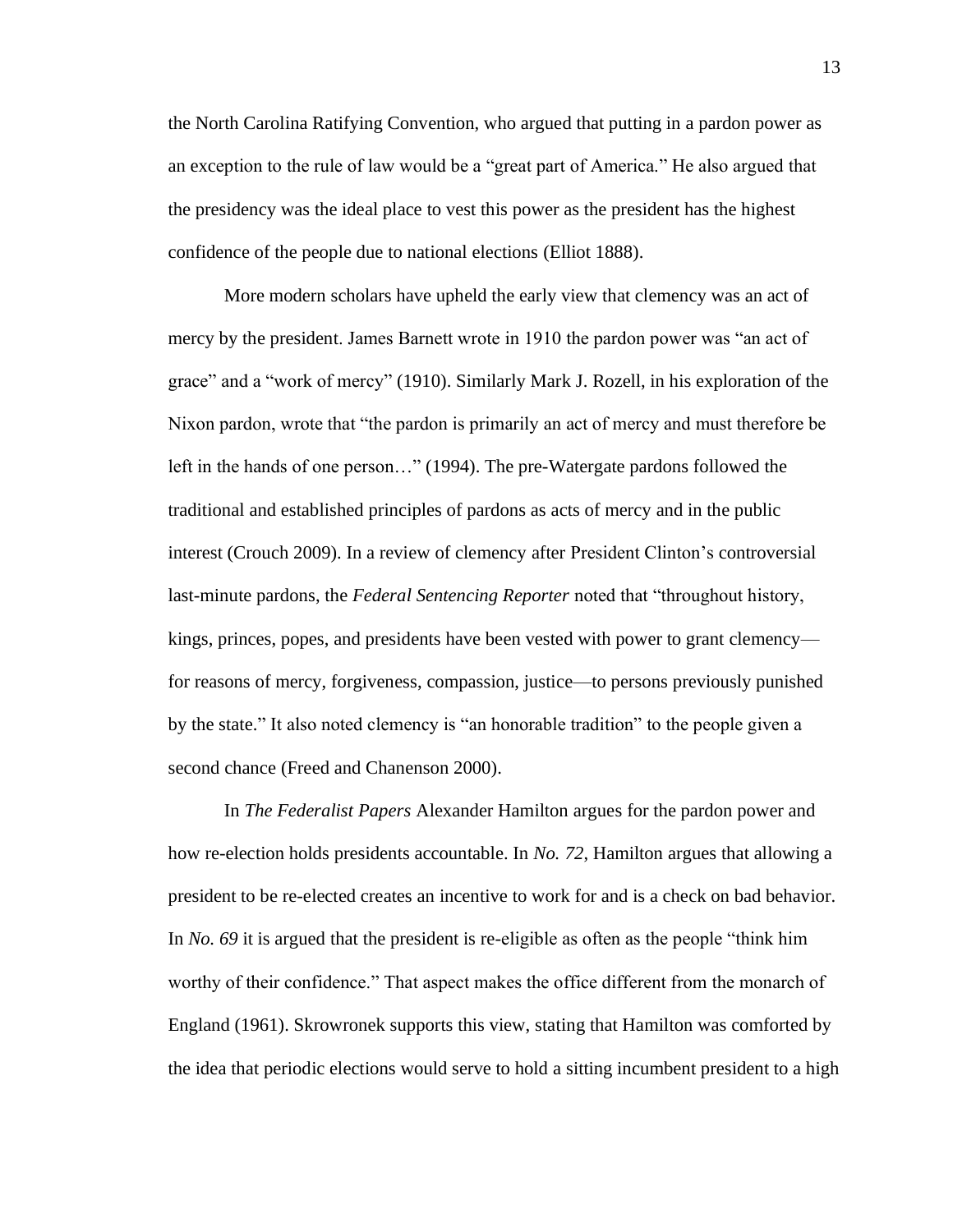standard of duty (1993). George C. Edwards states that "as the most central figure in American politics the President is the object of a constant stream of comment and evaluation by all segments of society including those who are unlikely to articulate specific policy preferences" (1976).

Recent scholars have noted that while the pardon power was intended to be used as an act of mercy, it has evolved in recent years away from that intended purpose. Even the check of reelection has not been as effective in preventing inappropriate pardons, especially since the institution of the  $22<sub>nd</sub>$  Amendment limiting presidents to two terms. As Jeffrey Crouch argues, three modern presidents–George H.W. Bush, Bill Clinton, and George W. Bush–have abused the clemency power, using it to protect themselves or supporters instead of for acts of mercy. The argument is that when a president uses clemency in this manner, the president is acting in contrary to the Founders' intent. He also suggests that this type of behavior is becoming more common (2009). Eksterowicz and Roberts also agree, pointing out that due to partisan battles, controversial pardons will continue in the future  $(2006)$ .

The presidential pardon power is unique because, "unlike with the exercise of the power to remove inferior officers or withhold documents, the pardon power as a textual matter appears beyond the reach of congressional revision or judicial oversight." Further, "the Constitution vests the president with broad discretion in determining when and why to grant pardons." As presidents "must be accountable to the public" (Krent 2005) for their actions, how they use their constitutional power is important.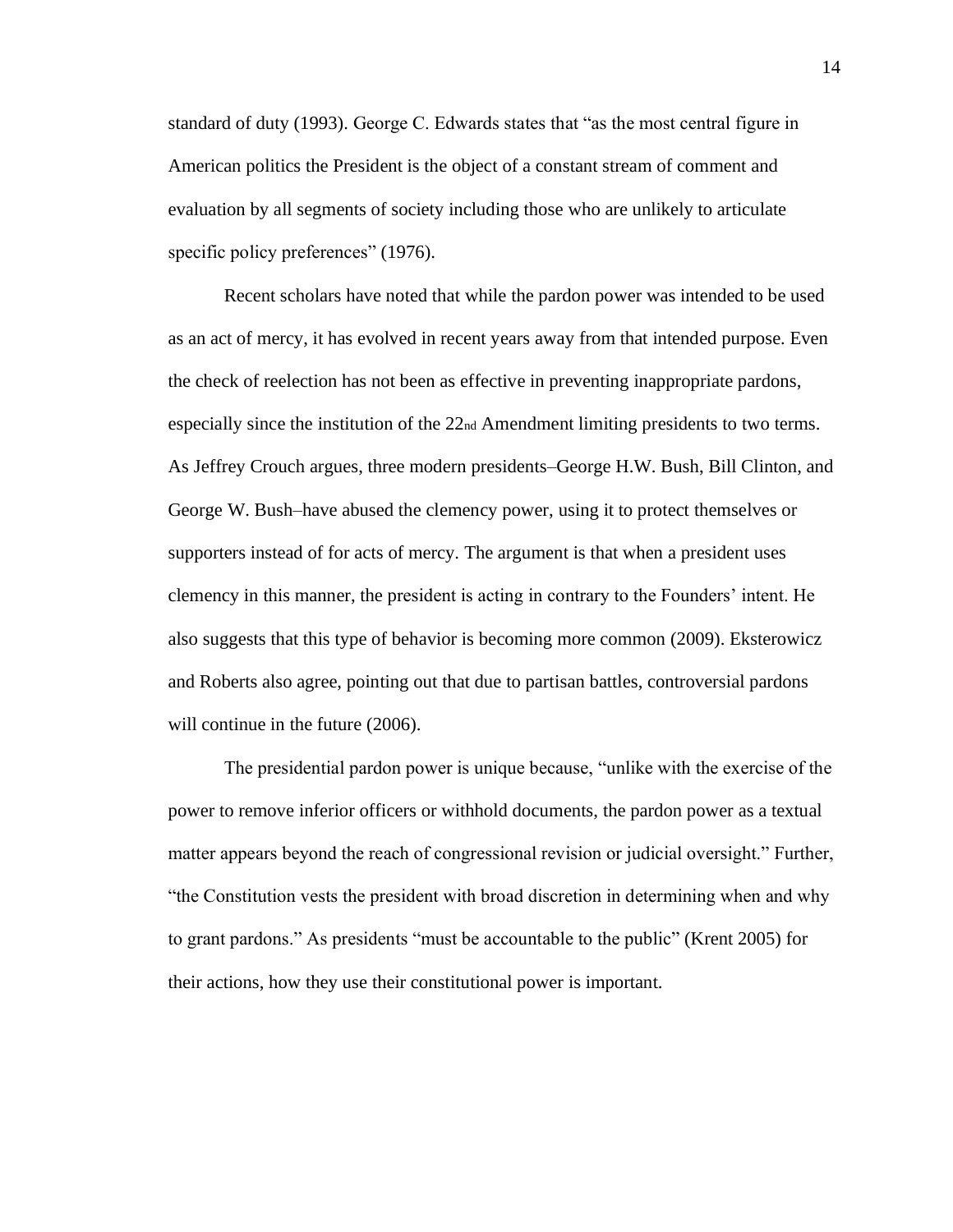### **Patterns of Presidential Power**

Since the clemency power granted to the president is virtually limitless, how it is used is up to individual presidents. Previous scholarly work points out the individual power of presidents to determine their use of power and the importance of individual differences. Indeed, each president has used the pardon power in different ways, issuing clemency to different types of people, including draft dodgers and low-level drug offenders. Yet while each president has certainly had different ideas of using the pardon power, I hold that patterns of presidential power can be traced. By placing presidents into categories we can chart their use of the their powers and understand better their behavior.

To track patterns of presidential power and politics, Stephen Skowronek outlined four types of presidents based on the circumstances under which they were elected and governed. The types are based on two criteria: the strength of the incumbent president's administration and the political identity of the president who comes in to office. The established political regime of the incumbent president is either vulnerable or resilient while the political identity of the president is either opposed or affiliated to the previous regime. Presidents "either come to power from the opposition to the pre-established remine, or they come to power affiliated with its basic commitments." Whether a president is opposed or affiliated with the regime determines the behavior to get elected, as the goal of the opposition leader is "to challenge the received agenda, perhaps to displace it completely with another; the leadership project of the affiliated leader is to continue, perhaps to complete, the work on that agenda" (1993).

Skowronek's first type is when a president comes to power opposed to a vulnerable regime. Among these types of presidents who came to power this way are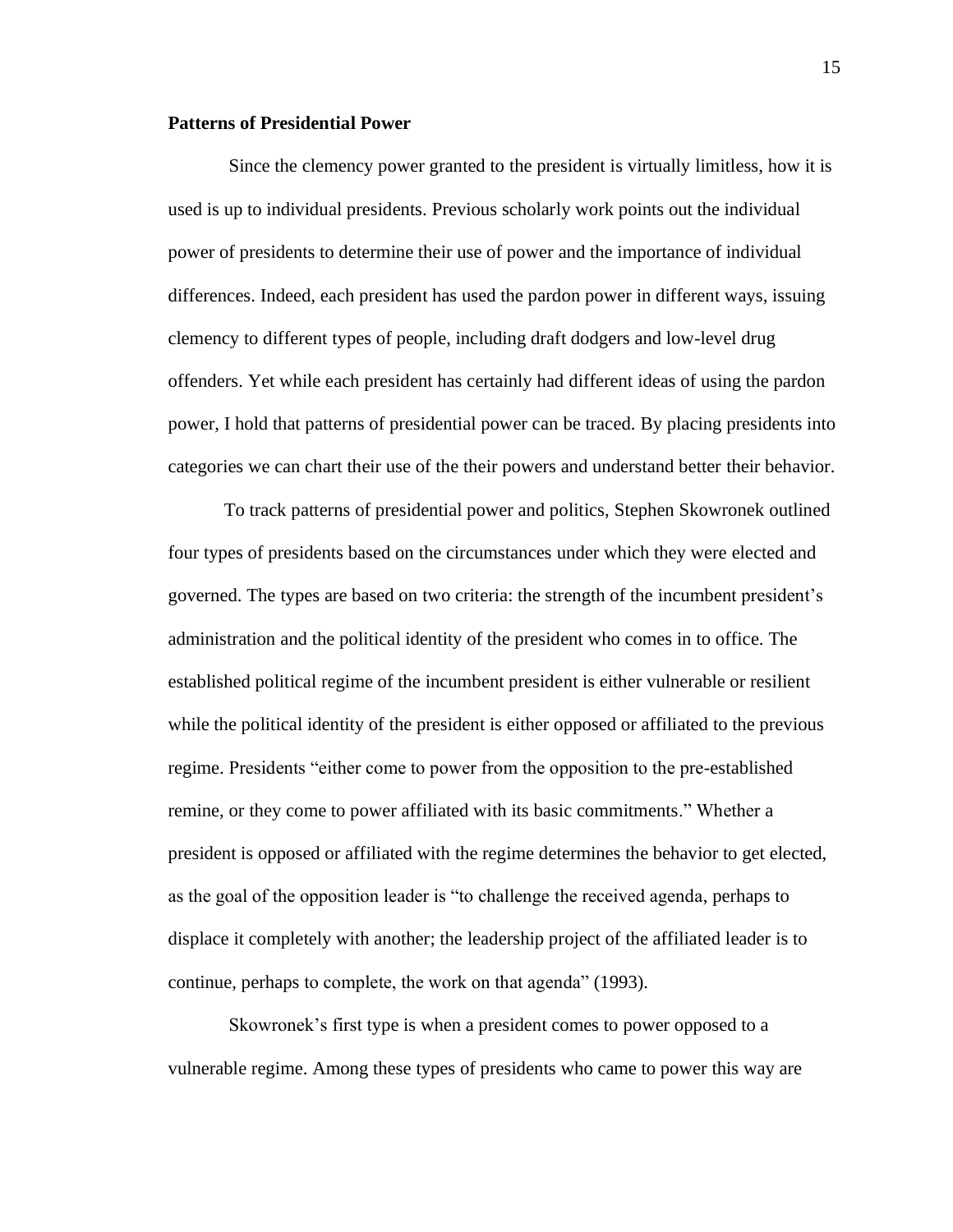Thomas Jefferson, Andrew Jackson, Abraham Lincoln, and Franklin D. Roosevelt. These situations presented "the most promising of all situations for the exercise of political leadership." These are opportunities for political actors to expand their authority and forsake the established administration. These presidents remake the government, but it does not guarantee effective governing. "As each of these presidencies attests, reconstructing political order is a process that joins party building to an assault on the residual institutional infrastructure of the old order." These presidents are good party leaders by standing apart from the previous party and creating an opposition movement (1993).

The second type is called the politics of disjunction, which is when a president comes to power affiliated with a vulnerable existing regime. Among those of this type include John Adams, John Quincy Adams, Franklin Pierce, James Buchanan, and Herbert Hoover. Skowronek describes these presidents as "saddled with a suddenly vulnerable regime, these presidents have less authority than any others over the terms of national political debate, and they are the most severely handicapped in penetrating extant governmental arrangements." This does not mean they do not accomplish anything of significance, though they often become foils for reconstructive presidents. By becoming inadequate to sustain legitimacy of innovation of new ideas, this presidency creates a crisis of legitimacy and gives an opening to a radical change.

The third type of presidential leadership is named the politics of articulation, where a president comes to power affiliated with a strong established regime. Presidents of this type include James Monroe, Theodore Roosevelt, Harry S. Truman, Lyndon B. Johnson, and George H.W. Bush. Due to their position as a leader aligned with the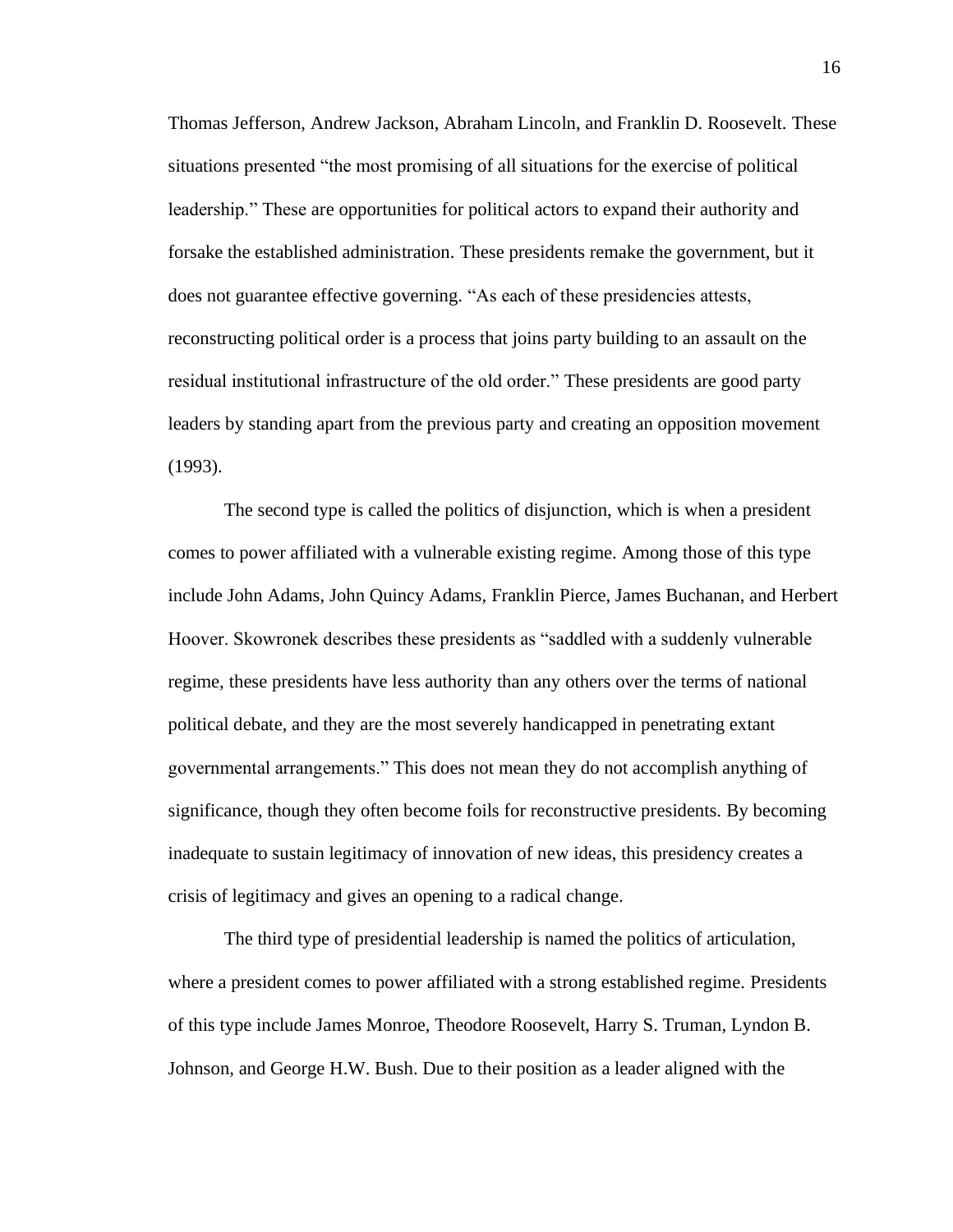previous one, these presidents "stand in national politics as ministers to the faithful." These presidents continue and build upon the policies of the previous president and represent continuity instead of change. They "galvanize political action with promises to continue the good work of the past and demonstrate the vitality of the established order in changing times." The task of these presidents is to "fit the existing parts of the regime together in a new and more relevant way." This comes with the challenge of holding together all parts of the establishment, as fissures will certainly come within the party. Skowronek notes that most presidents fall into this category than any other.

The fourth type of presidential leadership is what Skowronek calls the politics of preemption. Presidents of this final type come to power as a leader opposed to a resilient establishment. Examples of this type include John Tyler, Andrew Johnson, Woodrow Wilson, Richard Nixon, and Dwight D. Eisenhower. This is the most peculiar situation of leadership, "intruding into an ongoing polity as an alien force, they interrupt a still vital political discourse and try to preempt its agenda by playing upon the political divisions within the establishment that affiliated presidents instinctively seek to assuage." These presidents are searching for reconstructive politics without a good reason to break from the past. However, if they go too far, they could be caught up in a constitutional showdown. These presidents use their powers aggressively for political purposes. As such, these presidents also tend to get impeached (1993).

Given these types of presidential leadership, inferences about how each of these types of presidents would dispense clemency can be made. The first, presidents in the politics of reconstruction, will use the constitutional clemency power more freely and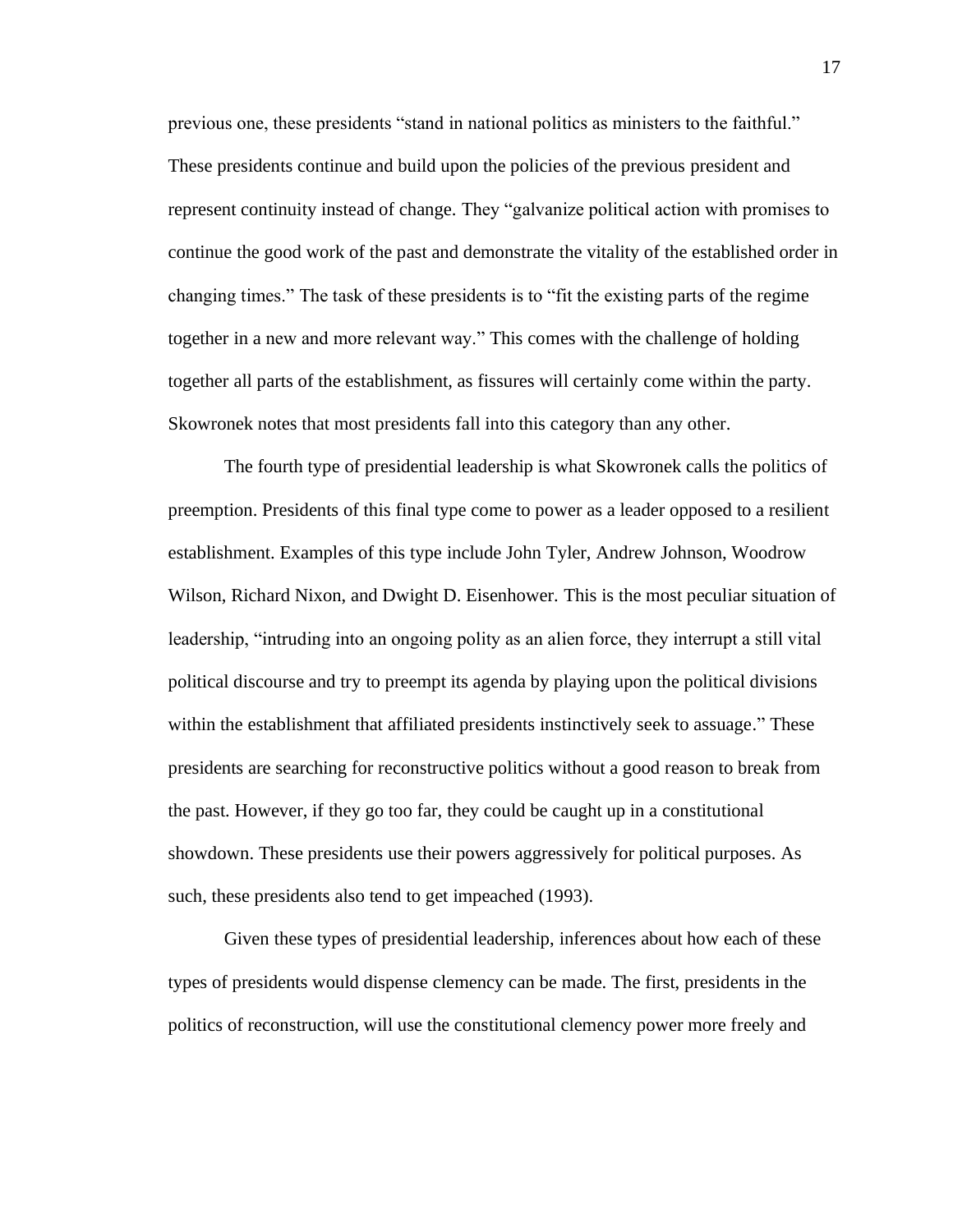|                                  | President opposed to regime | President affiliated to regime |
|----------------------------------|-----------------------------|--------------------------------|
| Vulnerable established<br>regime | Politics of reconstruction  | Politics of disjunction        |
| Resilient established regime     | Politics of preemption      | Politics of articulation       |

Table 1: Types of Presidential Authority

Source: Stephen Skowronek, 1993

will see more pardons under them. There are several reasons for this pattern, chief among them is the manner in which they come into office. By riding into office opposed to a weak regime, they come in with a rush of excitement to replace that previous regime. These presidents have fresh ideas, often vastly different if not completely opposite of the president they replaced. These presidents will have a vision of the country and policies to put into practice. As well, these presidents want to prove themselves and will be anxious to use their presidential powers, what Skowronek called an "expansive authority to repudiate the established governing formulas" (1993). After breaking with the previous regime and coming in to establish their own, these presidents will feel they have a mandate from the people to move forward with their plans.

This confidence in their election will embolden them to pursue an agenda and use their new powers to do just that. Having the certainty of the people and in their own ability to lead will cause these presidents to want to use presidential powers, especially one as unilateral as the pardon power. This option in the presidential toolkit offers them the place to affect positive change and undo perceived wrongdoings. They can use this power to make the world a better place, what that this depends on their ideological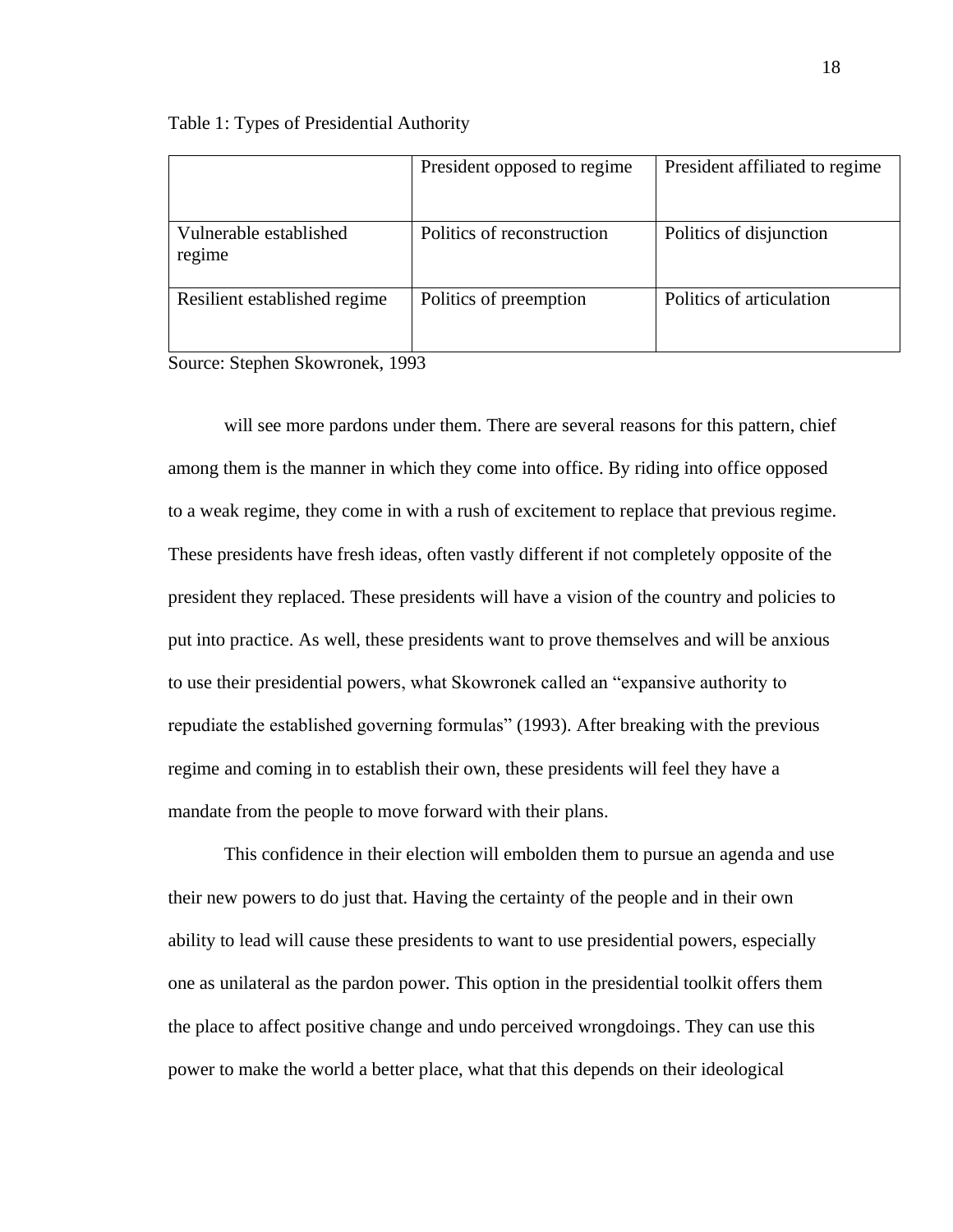leanings. Either way, these presidents are anxious to use presidential power as their ascension to office is about change and taking the country in a different course from the previous office holder. The pardon power is a logical choice for them to use, given the free reign it allows presidents, free from other influences. While the legislative route may be long and clunky, this unilateral power allows them to shape the country in their vision, which is why we would expect more pardons under these presidents.

The other type of presidents that will have an increased use of the clemency power are the politics of articulation. These presidents often follow reconstruction presidents, as leaders supportive of a strong established administration. Following a strong regime, the expectation and pressure is to keep up the momentum and policy agenda. As they "uphold the gospel and deliver the expected services" (Skowronek 1993b), they continue their predecessor's approach to clemency. Articulation presidents can often be the same party as the previous president and are a continuation of the party in the presidency. These consecutive terms of the same party in office, as with reconstruction presidents, show the public's confidence in the party to hold the country's highest office. With this public trust in the party and the policies, it will embolden this type of president to continue and improve on the current path. They will use that confidence when issuing pardons and other acts of clemency that the public is behind them. Due to this, we would expect to see an increase in acts of clemency as the number of consecutive terms in office for the same party increase.

By being elected affiliated to a strong regime, these presidents will have continued confidence to keep up the regime's policies and procedures. Since an election has taken place, the public was given the opportunity to elect a new president and a new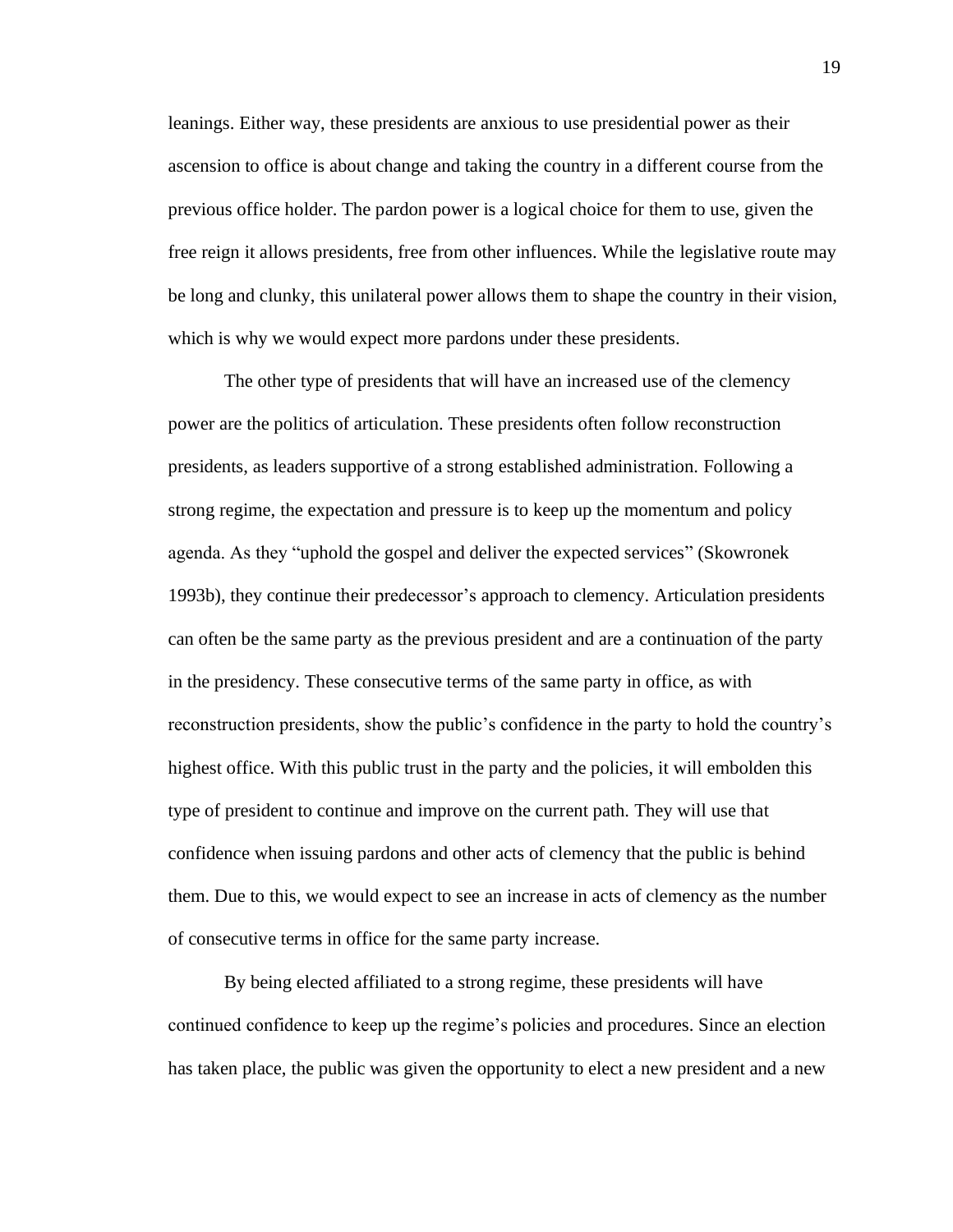direction and yet goes with a continuation of the present administration. This allows for articulation presidents to use the pardon power in the same way as reconstruction presidents. They will use the power to continue with the regime's philosophy and views towards the pardon power. How and who they pardon depends on their ideology, who they feel was wronged and can use the pardon power to help change it. It could be a certain law or sentencing guidelines they feel is unfair and while changing the law is cumbersome, pardoning people unfairly affected by it is an alternative. These could be low-level drug offenders or individuals sentenced under decades-old mandatory minimums.

While those two types of presidents will see increased use of the pardon power, the others will not. Presidents in the politics of disjunction will issue less clemency than the previous types of presidents. Leaders in this position would use the clemency power for several reasons; these leaders are in a situation of chaos and disunion. These leaders can neither "affirm the integrity of governmental commitments nor forthrightly repudiate them," and this leads to their ability "to control the political definition of the moment is completely eclipsed" (Skowronek 1993b) which in turns leads to diminished credibility. Presidents with lowered credibility will not take any gambles or do anything that would risk alienating the public. These presidents do not have much political capital to spend and using it up on a potentially controversial clemency decision would be a strategically unwise decision.

An example of a clemency decision becoming controversial is Gerald Ford's pardon of resigned President Richard Nixon. Although Ford's intent was to heal the country and move past the scourge of the Watergate era, it came with a large backlash.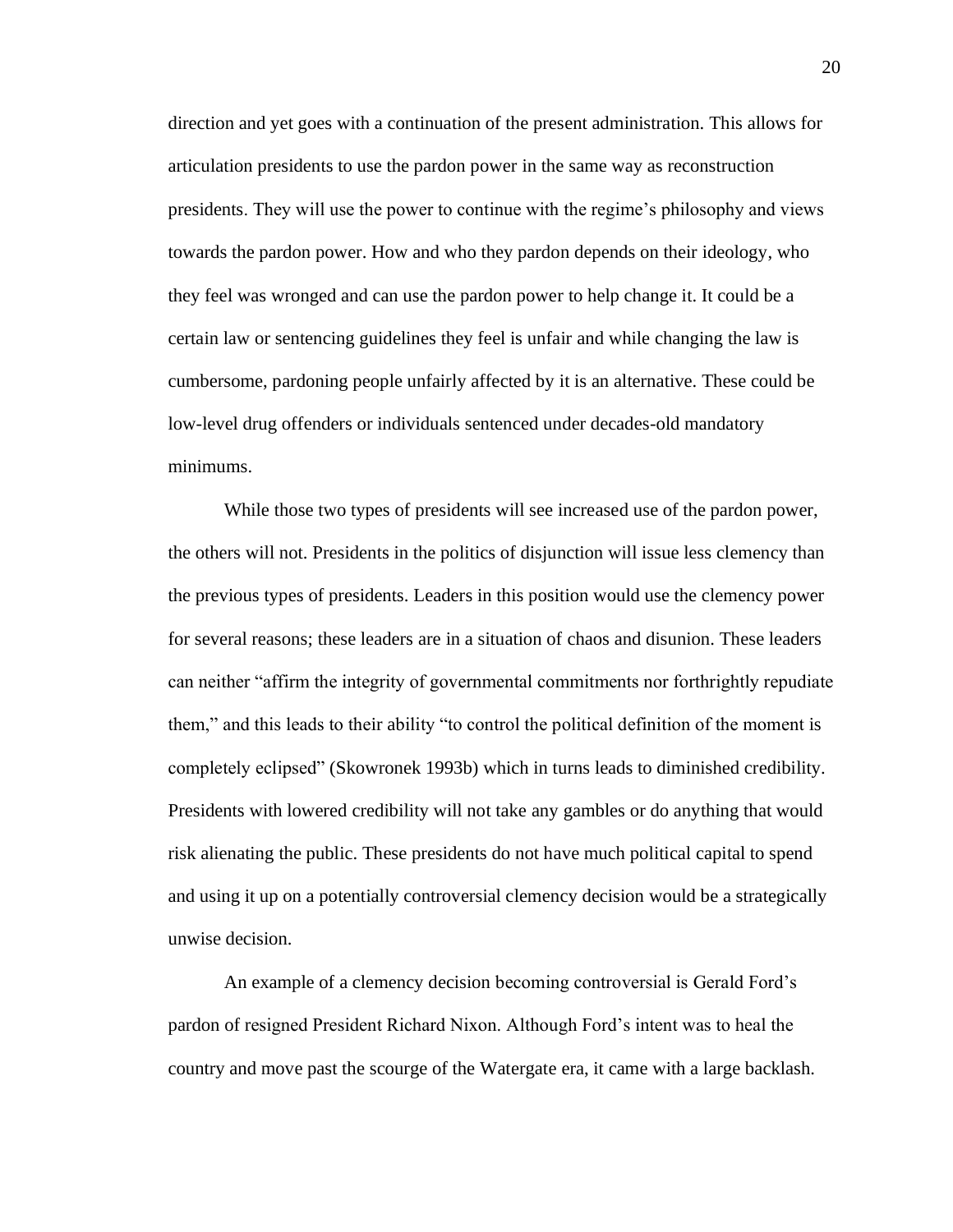As a public reaction, Ford's approval rating dropped 21 points (Daniel 1974) and it came to define his subsequent term. Some scholars even attribute the pardon as a factor in his reelection loss (Crouch 2009). This approach to using presidential powers is the opposite of reconstruction and articulation presidents; these leaders are not confident in using their powers. These leaders feel less of a mandate and authority from the people, becoming a vulnerable regime themselves. Without this confidence and authority, these presidents are less inclined to wield such presidential powers as unchecked as the pardon power.

The fourth and final type of presidential leadership is the politics of preemption, which will also have lower rates of clemency. These presidents, as coming on to the scene as opposed to a strong establishment, are intruding as an "alien force" (Skowronek 1993b) and do not have a groundswell of support. Although these leaders win elections opposed to a current regime, similar to reconstruction presidents, they do not come in with a complete political remake, unlike reconstruction presidents. Reconstruction leaders have strong support and a mandate by disrupting a weak establishment that engenders credibility; preemption presidents disrupt a strong establishment in a manner that does not invite such support. This type of politics is without a mandate, especially one for a completely new vision and policy agenda. Using unilateral power, including the clemency power, would not be ideal in such a situation. Personal desire to use the pardon power is not relevant as the political situation takes precedent. These presidents might want to pardon more but their political situation does not allow for it. Especially if before their reelection, they do not want to upset the electorate with a controversial clemency move. This is particularly a concern after Ford's Nixon pardon hurt his reelection effort.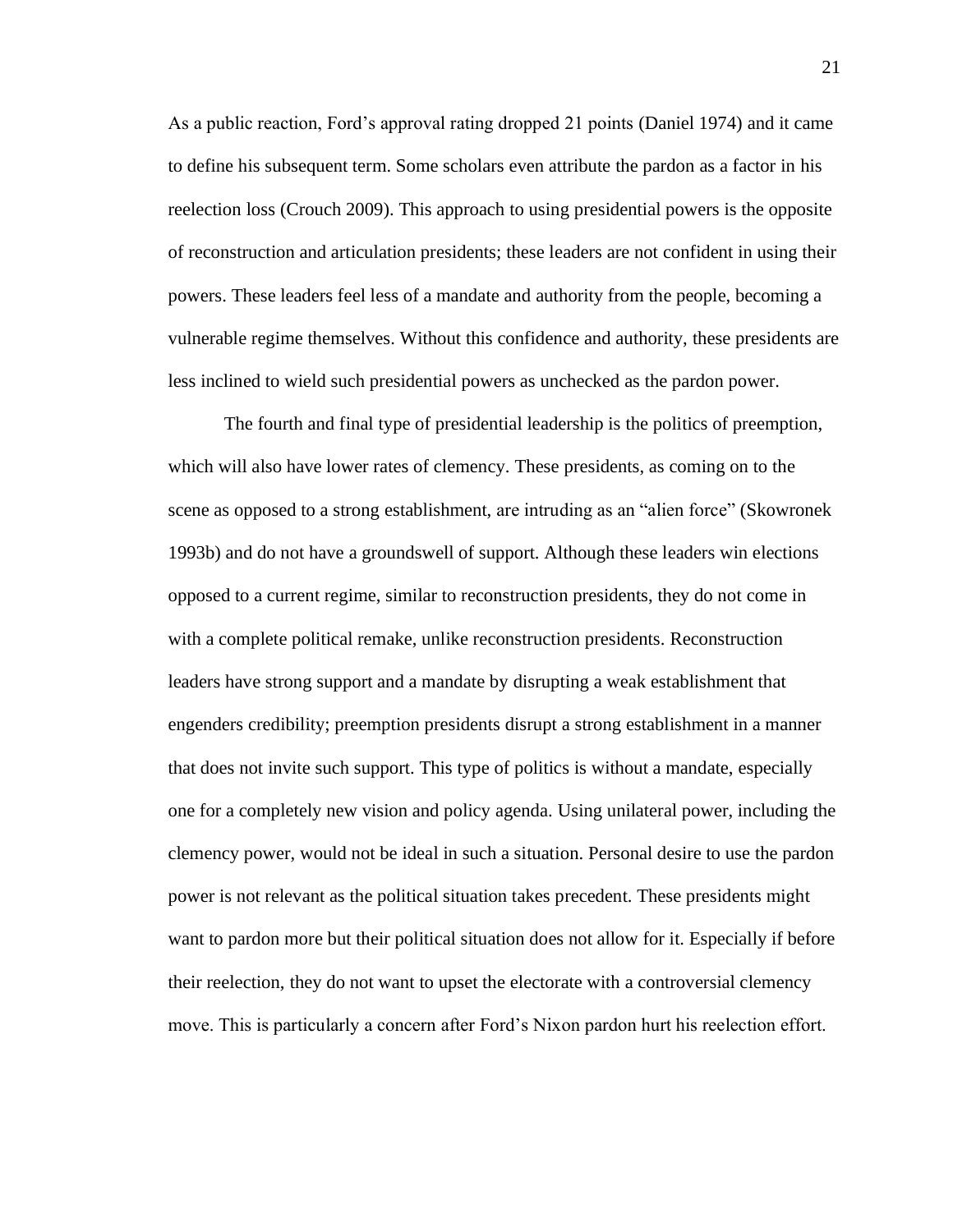#### **Modern presidential power**

Modern presidents have a different playing field due as "secular time," how Skowronek categorized it, has progressed. As time has moved across American history, the resources available to presidents from era to era has changed dramatically. Presidents in later periods, he noted, "exercise more power with more independence than their earlier counterparts…" (1993). Given the increase in technology and communication methods, the presidency at the end of the  $20<sub>th</sub>$  Century had more tools at its disposal than it did at the beginning. We have seen the explosion of media outlets in the past few decades, including three new cable news networks by the mid-1990s. CNN was established in 1980 (Doepker 2009) and really became important during the Gulf War in the early 1990s (Rosenberg 2002), while Fox News and MSNBC were both established in 1996 (Folkenflik 2013). In addition to the explosion of TV news, online news sites and social media have also grown rapidly in recent years. The rise of these entities created the 24-hour news cycle (Bucy, Gantz, and Wang 2007), where political reporters can literally tweet every action the president does in real time. More than ever, Americans can know exactly what their president is doing and saying. Seconds after a president issues a clemency decision, news articles can appear giving a comprehensive list of each individual given clemency and their background.

These tools give presidents a new megaphone to amplify their message and agenda. The bully pulpit, now more than ever, has a larger audience from which to spread information. Some presidents have mastered the effectiveness of these tools, including Franklin D. Roosevelt's fireside chats and Donald Trump's Twitter feed. While this can be a blessing for presidents, it can also be a curse. The speed of information and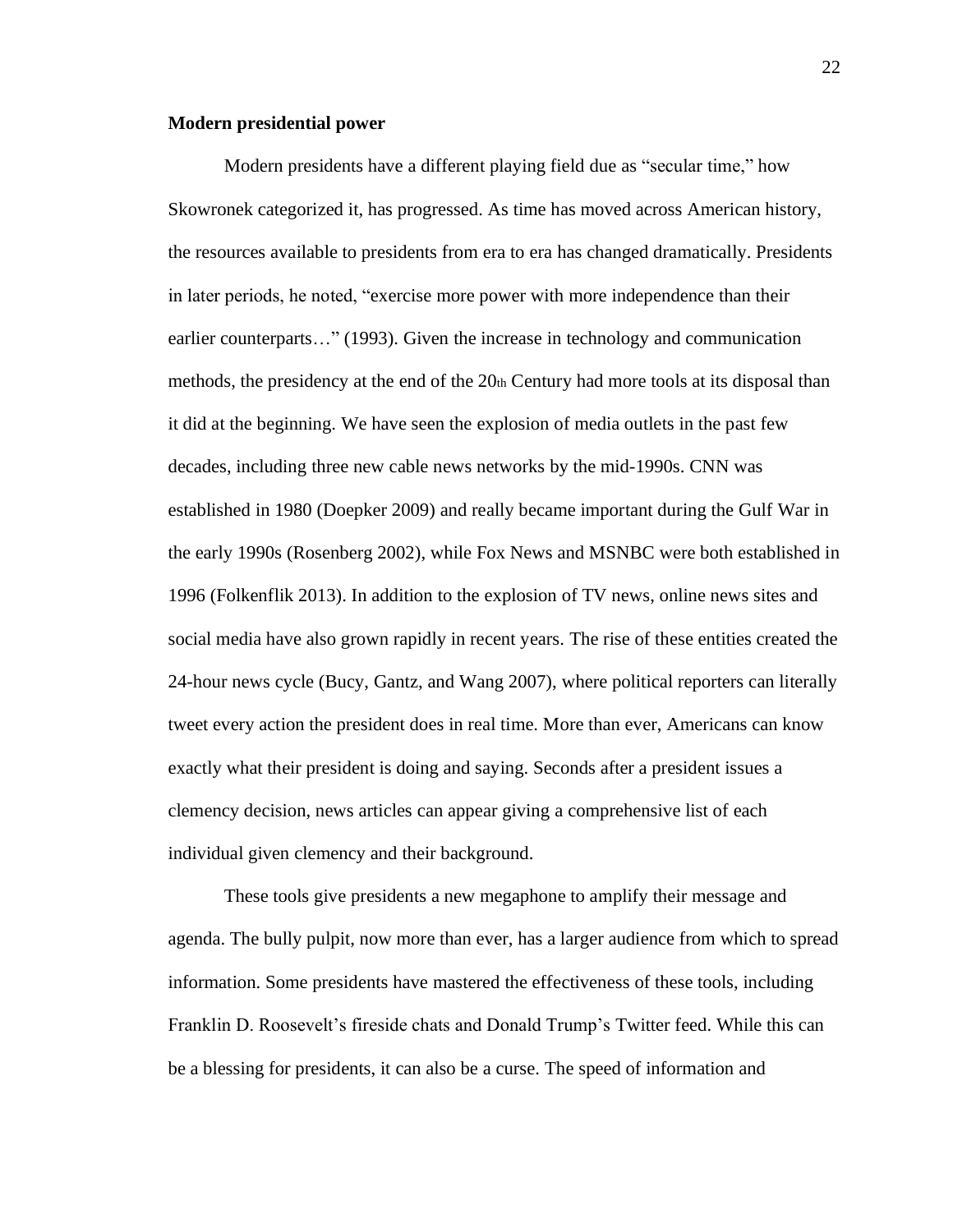dissemination also allows news about them to spread far and wide, whether it be good or bad. This news environment has led administrations to use the "Friday news dump," releasing potentially damaging information on Friday evenings when most Americans are busy going off for the weekend in hopes it goes unnoticed (O'Connor 2008). Earlier presidents could try and release information under the radar; at the beginning of the  $20<sub>th</sub>$ Century the major news source was newspapers. Citizens might not take notice of one article in a newspaper.

Press access to the president and White House grounds has also increased throughout the 20th Century. Earlier presidents would often meet with journalists and speak with them, but in recent decades journalists have followed the president around in a dedicated press pool, allowing them to ask the president questions at several times during the day. With the advent of television, presidential news conferences were perfected, and citizens could watch live as reporters asked questions of the president. With this much access, presidents know they will be asked about the news of the day, including any clemency decisions.

Given the evolving media landscape, I would expect to see a decrease in clemency in more recent presidents. With the media telegraphing every action, these leaders have to justify their decisions in the public arena and endure the public commentary on their decisions. As Samuel Kernell noted, this strategy of "going public should be appreciated as a strategic adaptation to the information age" (2007). There might be acts of clemency that could gain positive press for the president, but "the country's Founders did not intend for the clemency power to be used as a prize. Article II of the Constitution allows the president to forgive any federal crime, but just because he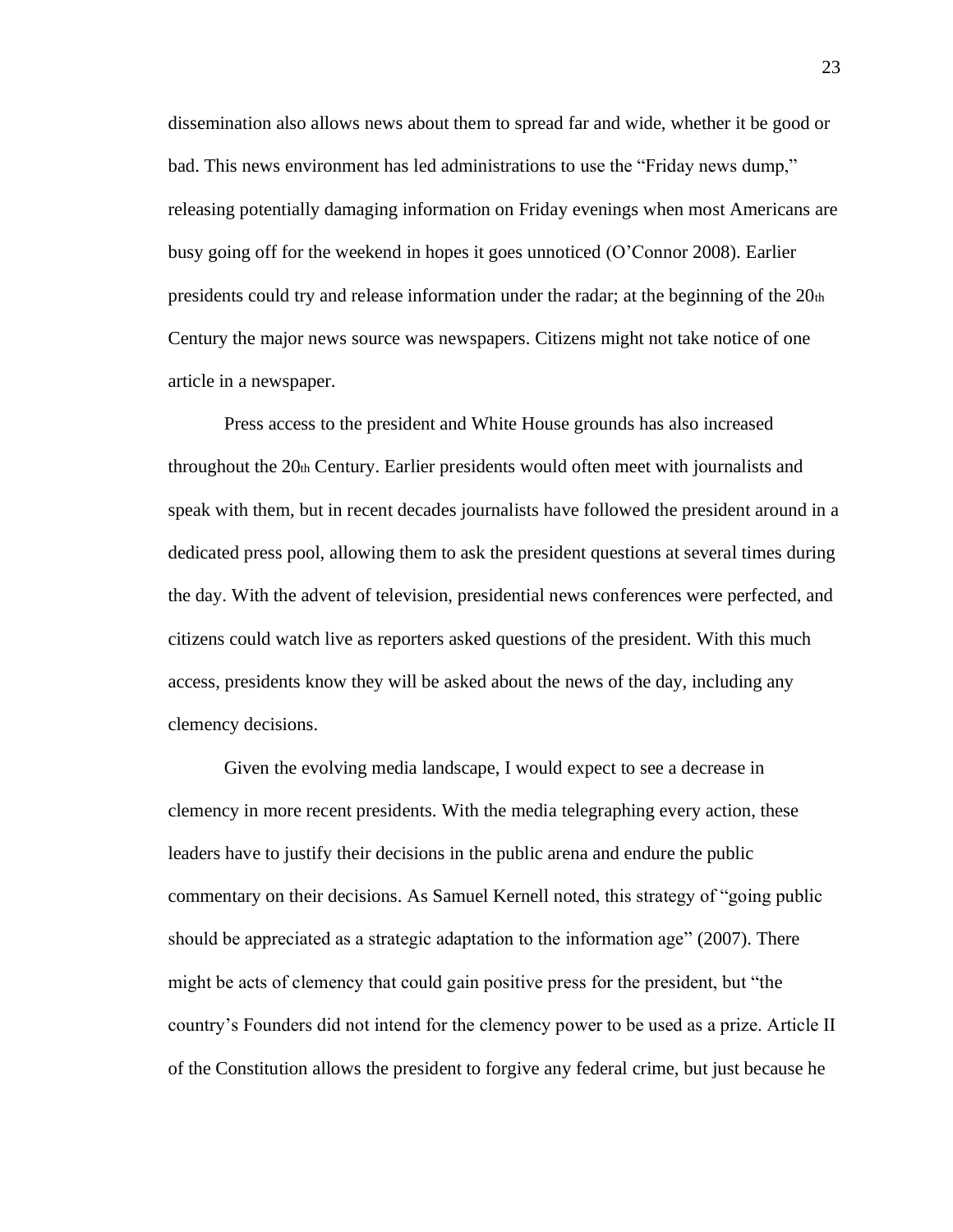can does not mean he should" (Crouch 2020). Presidents and their advisers in the modern age need to be prepared to explain every clemency decision in the public arena, should it be picked up by the media and talked about on every channel 24 hours a day. Even one pardon could see a lifetime of several days on cable news, given the channels dedicated to discussing the news of the day. One scholar noted that "the fear of bad press and low public opinion ratings have given post-Watergate presidents strong disincentives to pardon" (Crouch 2009). Since 1980, pardons have decreased due to "politicians' fear of making a mistake, and subverted by unfairness in the way pardons are granted" (Love 2010). This risk aversion is compounded by the added dimension of social media, as the public has a greater opportunity to learn about and comment on the president's actions.

The decrease in use of clemency is curious given the expansion of presidential power in past decades. In the wake of Richard Nixon's power-hoarding presidency, Arthur M. Schlesinger Jr. called it the "crisis of the imperial presidency" and wrote about "reigning in the runaway presidency." The presidency in the 20th Century has certainly grown in power and scope, and Schlesinger encapsulated this by stating that "Nixon's presidency is not an aberration but a culmination" (1973). Presidents midcentury started to gain power and the trend has continued ever since. From Franklin D. Roosevelt's court-packing and other emergency powers during the Great Depression, to the Vietnam era and Nixon's presidency, all the way through the post-9/11 counter-terrorism powers, we have seen increased power in the presidency, especially with war powers and budgeting (Fisher 2000).

This creates a "pardon paradox," where presidents have a nearly unlimited constitutional power yet have used it less and less (Love 2002). Jeffrey Crouch points out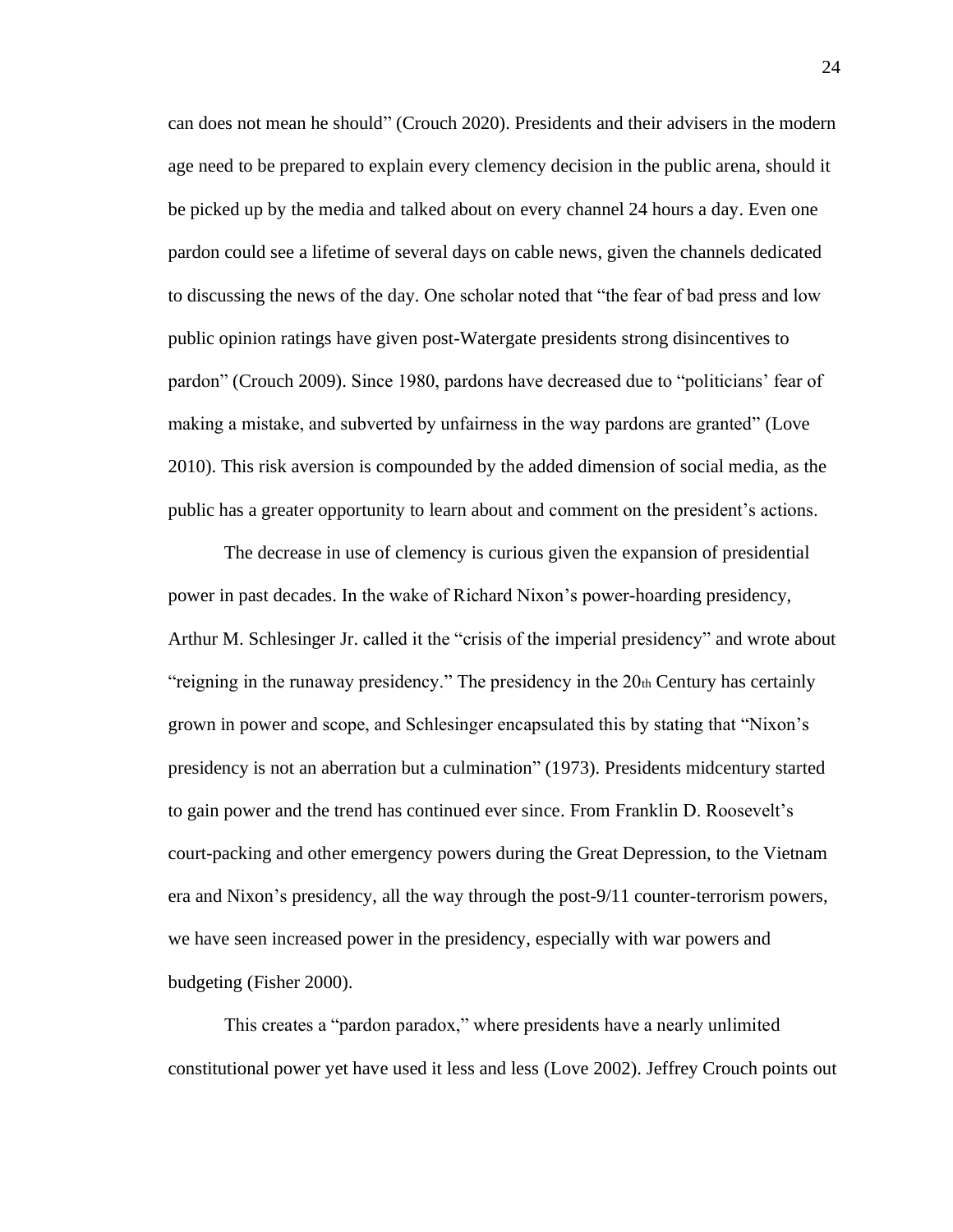why this paradox occurs. The clemency power is unique in that the president has an unlimited prerogative and does not present a president with much motivation to use it. "A president's overall public standing is not usually increased by pardoning, and in granting a pardon, he runs the risk that his decision might backfire. Thus, he does not pardon much: Inactivity actually protects the president from making a mistake with the clemency power" (2009). This is especially applicable to modern presidents due to the media landscape.

One last factor that also affects how presidents use the pardon power is the political party of the president. The two main political parties in the United States, Republican and Democratic, certainly have different views on the justice system and incarceration. Given the different clemency tools available to presidents, Republican presidents will issue more pardons while Democratic presidents will issue more commutations and remissions. Though Republicans are a "party of law and order," they affirm that "every human life matters." The party, in their 2016 official party platform, bemoaned over-criminalization and over-federalization of the justice system (Republican National Committee 2016). Thus, presidents of this party will use the powers of their office to offer clemency to those affected by the over-federalized of the judicial system, crimes that have been taken out of states' hands. Their acts of clemency would be as a statement of states' rights and what they view as an unfair system. The Democratic party, their 2016 party platform, committed to "reforming our criminal justice system and ending mass incarceration" and will prioritize "prevention and treatment over incarceration when tackling addiction and substance use disorder" (Democratic National Committee 2016). By using that framework, as well as looking at acts of clemency by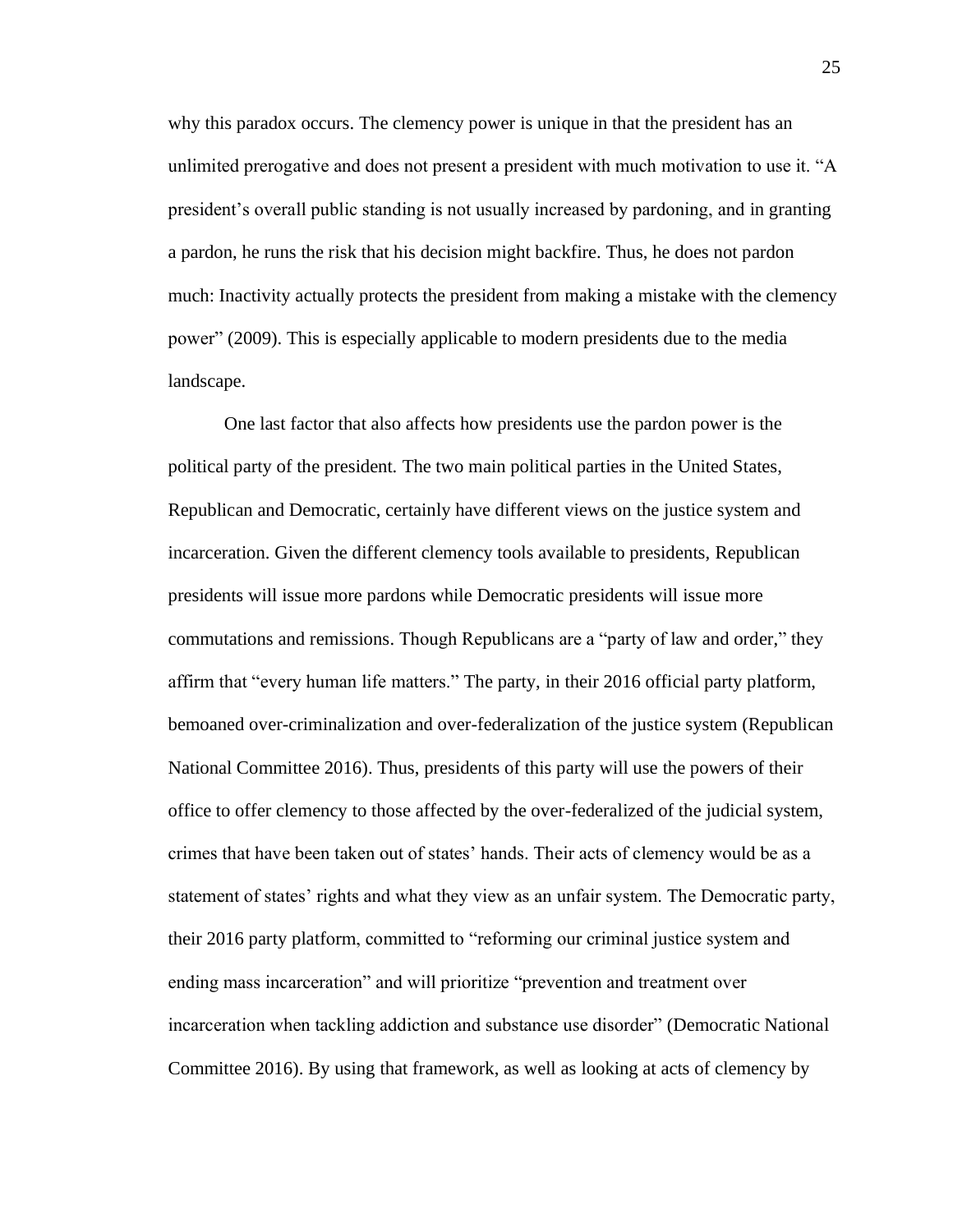past Democratic presidents, we would see these presidents offering clemency to

individuals such as nonviolent drug offenders and draft dodgers.

### **Data and Methods**

Data was collected of all acts of clemency from William McKinley to Barack

Obama, spanning 1900 to 2017; Earlier data is not readily available. In addition to total

acts of clemency, each president has totals for pardons, commutations, and remissions.

Table 2: List of presidents with total number of clemency issued

| <b>President</b>          | <b>Total acts of clemency</b> |
|---------------------------|-------------------------------|
| William McKinley          | 446                           |
| <b>Theodore Roosevelt</b> | 1,091                         |
| William Howard Taft       | 831                           |
| Woodrow Wilson            | 2,827                         |
| Warren G. Harding         | 773                           |
| Calvin Coolidge           | 1,691                         |
| Herbert Hoover            | 1,198                         |
| Franklin D. Roosevelt     | 3,796                         |
| Harry S. Truman           | 2,044                         |
| Dwight D. Eisenhower      | 1,157                         |
| John F. Kennedy           | 574                           |
| Lyndon B. Johnson         | 1,155                         |
| <b>Richard Nixon</b>      | 926                           |
| Gerald Ford               | 409                           |
| <b>Jimmy Carter</b>       | 566                           |
| Ronald Reagan             | 406                           |
| George H. W. Bush         | 77                            |
| <b>Bill Clinton</b>       | 459                           |
| George W. Bush            | 200                           |
| <b>Barack Obama</b>       | 1,927                         |

Source: Department of Justice, Clemency Statistics

Comparing presidents against each other can be difficult due to many circumstances. Presidents take office during times and under different circumstances. Of the presidents included, some died during their terms, and some were their vice presidents who took office during the middle of a term. The length of time in office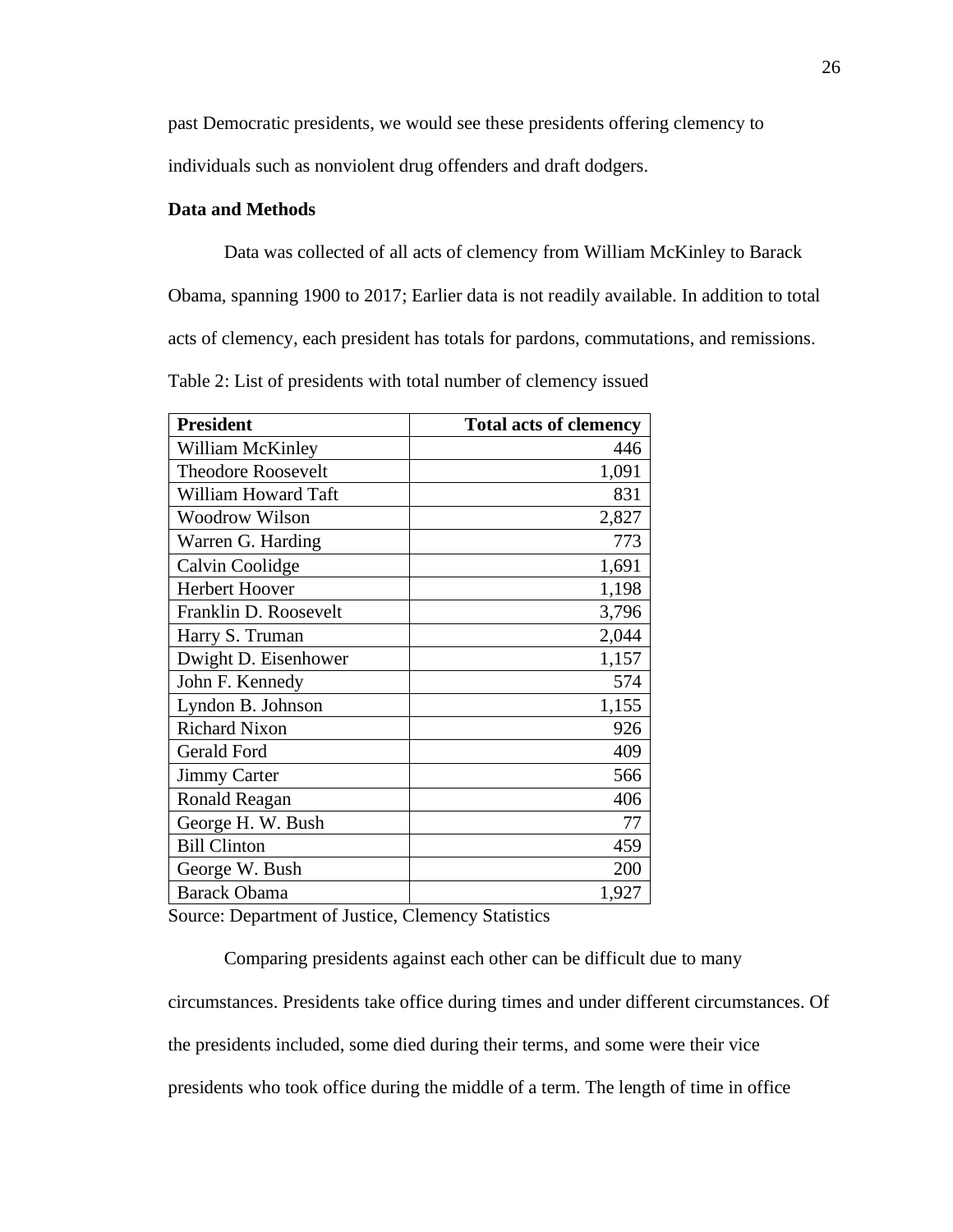varied: Warren G. Harding served just under two and a half years while Franklin D.

Roosevelt served for 12 years after being elected four times. Given this wide spread of length, the total number of clemency can be difficult to compare due to some presidents having longer in office. To help compare presidents against each other, the average number of clemency issued per year is also added.

| <b>President</b>          | Average number of |  |
|---------------------------|-------------------|--|
|                           | clemency per year |  |
| William McKinley          | 223               |  |
| <b>Theodore Roosevelt</b> | 136.4             |  |
| William Howard Taft       | 207.8             |  |
| <b>Woodrow Wilson</b>     | 353.4             |  |
| Warren G. Harding         | 386.5             |  |
| Calvin Coolidge           | 281.8             |  |
| Herbert Hoover            | 299.5             |  |
| Franklin D. Roosevelt     | 316.3             |  |
| Harry S. Truman           | 227.1             |  |
| Dwight D. Eisenhower      | 128.5             |  |
| John F. Kennedy           | 143.5             |  |
| Lyndon B. Johnson         | 192.5             |  |
| <b>Richard Nixon</b>      | 132.3             |  |
| <b>Gerald Ford</b>        | 136.3             |  |
| <b>Jimmy Carter</b>       | 113.2             |  |
| Ronald Reagan             | 45.1              |  |
| George H. W. Bush         | 15.4              |  |
| <b>Bill Clinton</b>       | 51                |  |
| George W. Bush            | 22.2              |  |
| <b>Barack Obama</b>       | 214.1             |  |

Table 3: List of presidents with average number of clemency issued per year

Source: Department of Justice, Clemency Statistics

To analyze these acts of clemency, a linear regression model was employed. The dependent variable is acts of clemency issued by president per year, also split into the different types of clemency: pardons, commutations, and remissions. Independent variables include presidential election year, presidential reelection year, midterm election year, consecutive terms in office by someone of the president's party, the president's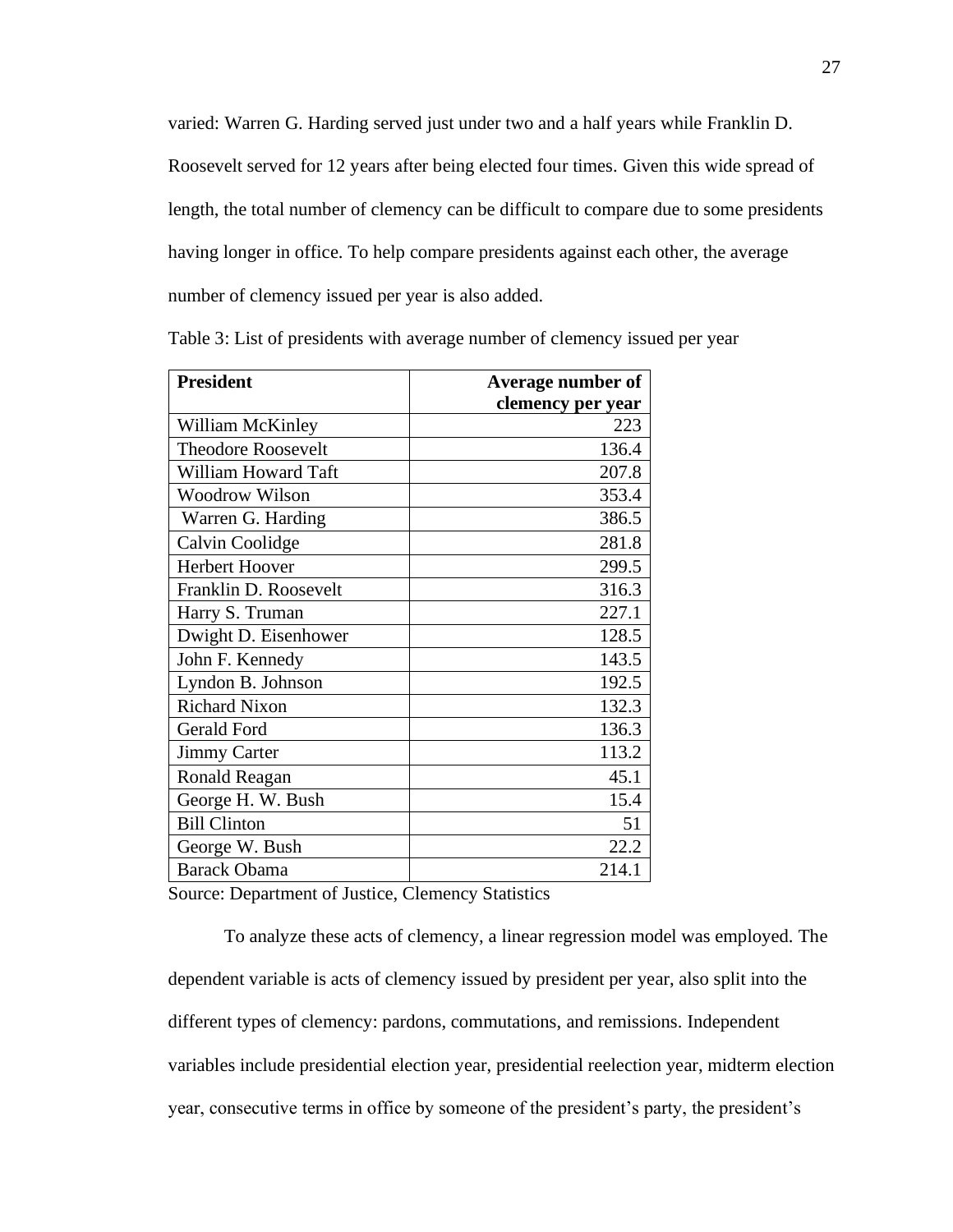party in the majority in the House of Representatives and Senate, number of members of the president's party in the House and Senate, whether the country is at war, whether the president is in the midst of a scandal, vote share in the previous election, the president's party, the percent of Supreme Court justices appointed by Republicans, and change in GDP. Interactions of the majority and number of members of the president's party in the House and Senate are included to test for the conditional relationship. Whether the president served after the 22nd Amendment was instituted and if the president is in the second term were also included to test for a lame duck effect on clemency.

### **Results**

After running four models for each type of clemency– total grants, pardons, commutations, and remissions– which factors had a significant effect became apparent. The results are show in Table 4. No one factor affects all types of clemency across the board, however each type of clemency is constrained by different factors, which could be explained by the different types of presidents and their approaches to clemency.

One of the largest effects is the consecutive number of terms in office by someone in the same party. As consecutive terms increase, pardons increase. When the number of consecutive terms increases by one, pardons increase by 18, as well as increasing remissions by about 3. As was expected with articulation presidents, the longer the president's party is in office the larger the number of pardons granted.

Holding the majority party in the House of Representatives has a positive effect on commutations, increasing them by 36.5. Another significant factor is the president's party, which had significant results for totals grants of clemency. As Republican was coded as 1 and Democrat as 0, being a Republican means clemency increases by about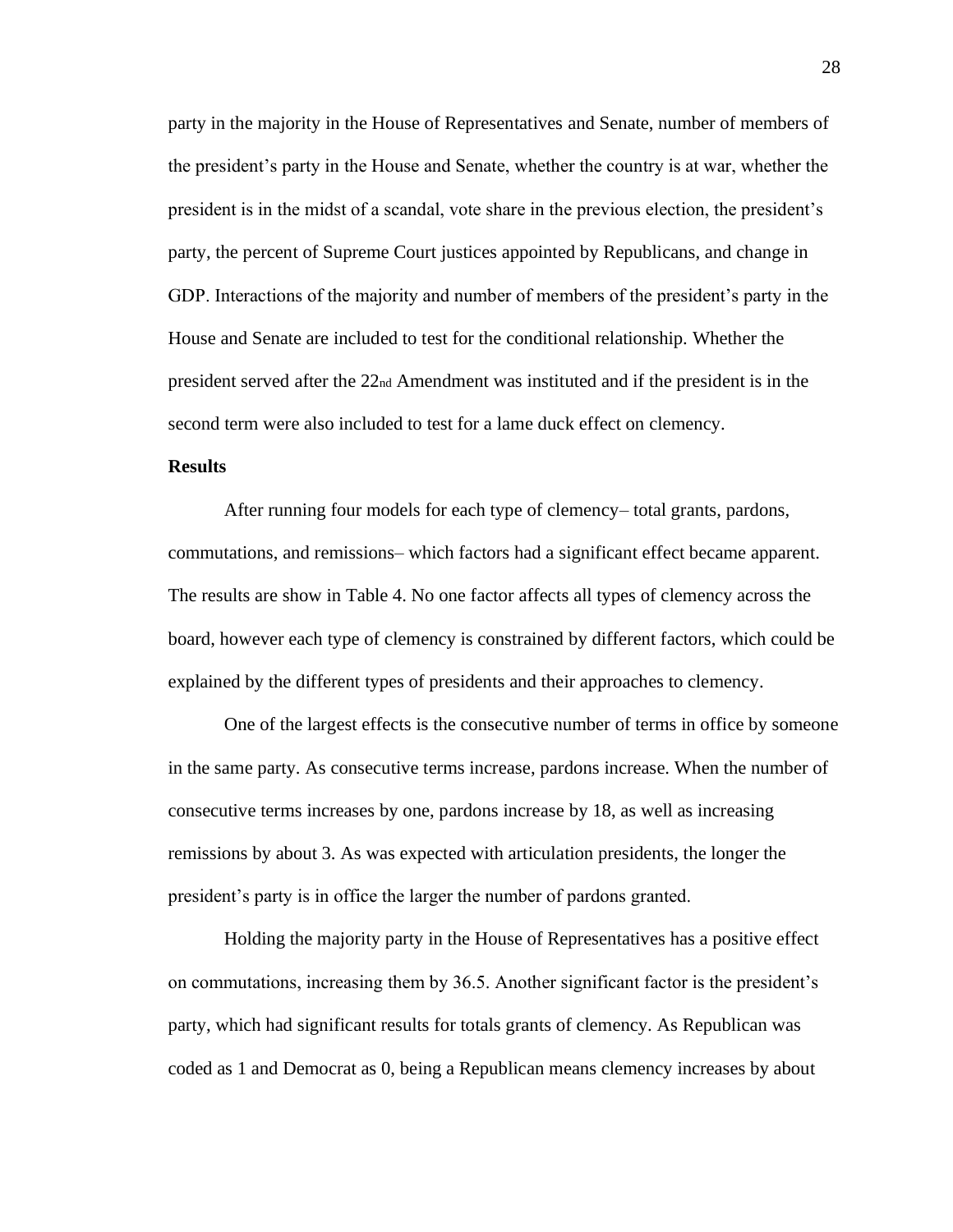85. Republicans issue more grants of clemency than Democrats. It appears on the face of the data that Democrats issue more. Of the data included in this project, Republican presidents issued a total of 9,205 acts of clemency while Democratic presidents issued a total of 13,348 acts of clemency. Yet when holding all other factors constant in a regression, Republicans issue more acts of clemency at a statistically significant level. Vote share in the previous election was also significant on total grants of clemency and pardons issued. As vote share increases by one percent, total grants increase by about 5, and pardons increase by about 3. As vote share increases, total grants of clemency and pardons increase. The predicted values of vote share on pardons is modeled in Figure 1. This outcome also confirms the situation of reconstruction and articulation presidents, who come into office with a confidence vote of the people and thus feel emboldened in their clemency decisions.

Another significant election factor is a presidential reelection year, which increases pardons by 64.39 and remissions by 2.65, which would help dispel a theory of wariness of presidents to issue clemency during an election year. The final significant factor is the percent of Supreme Court justices appointed by Republican presidents. The Supreme Court is, of course, the third branch of government and can constrain the executive branch. The ideological balance of the court has marginal effects, when the percent of the court appointed by Republican presidents increases by one percent, pardons decrease by 1.3 while commutations increase by 0.8 and remissions increase by 0.11.

Two interactions were included to test the relationship between the party majority in Congress and the number of members in each house. The first tested the interaction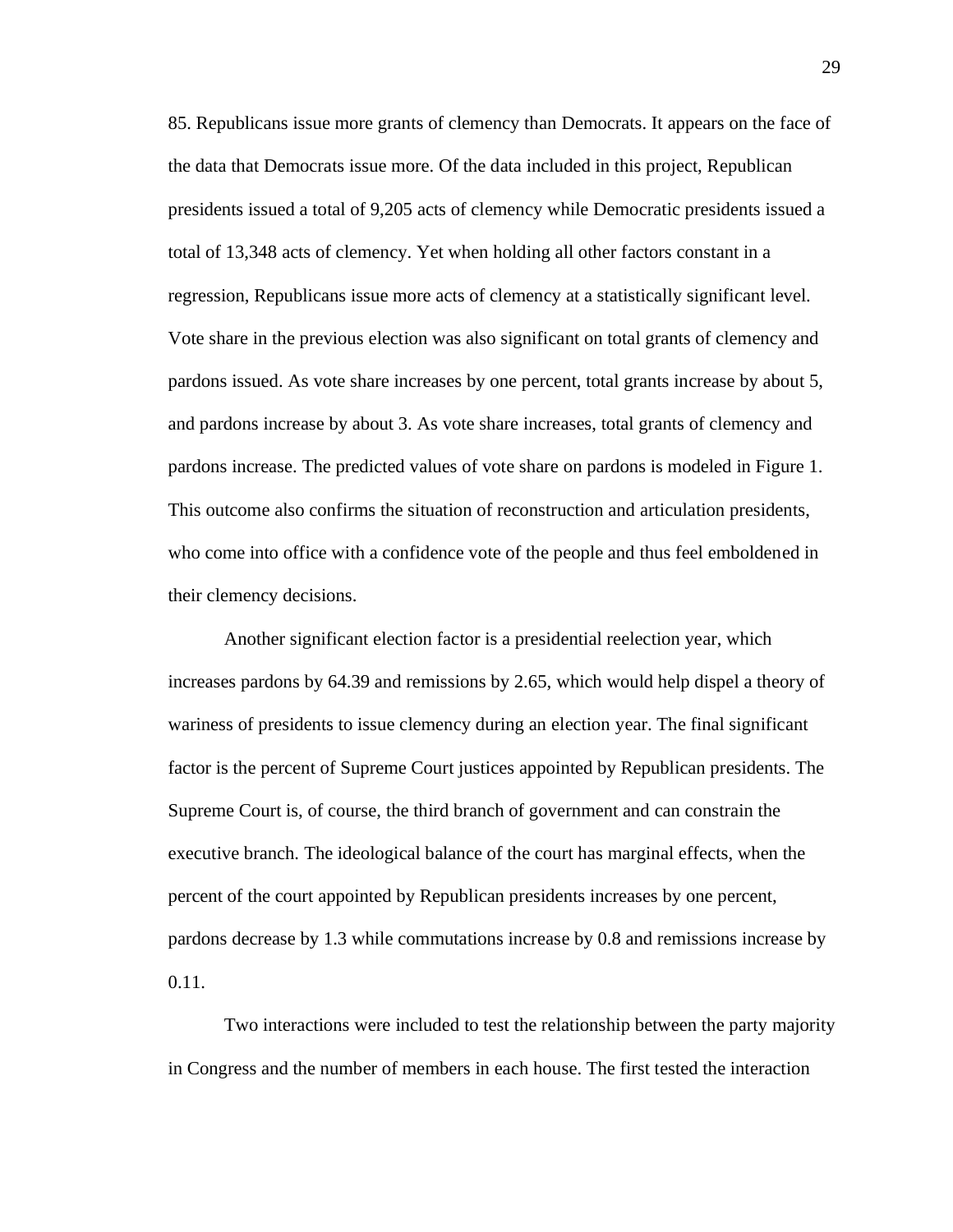| Independent<br>Variable         | Models<br>1: Total Grants | 2: Pardons          |                  | 3: Commutations 4: Remissions |
|---------------------------------|---------------------------|---------------------|------------------|-------------------------------|
|                                 |                           |                     |                  |                               |
| Presidential Election Year      | 22.92<br>(51.41)          | $-29.41$<br>(21.03) | 50.03<br>(36.80) | 0.64<br>(5.07)                |
| Consecutive Terms of            | 6.25                      | 18.38 **            | 0.88             | $2.65*$                       |
| President's Party in Office     | (17.60)                   | (8.52)              | (7.07)           | (1.42)                        |
| <b>Presidential Reelection</b>  | 26.31                     | $64.39*$            | $-49.12$         | 3.81                          |
| Year                            | (64.00)                   | (32.91)             | (47.25)          | (6.36)                        |
| Midterm Election Year           | 3.77                      | 9.42                | $-5.35$          | 0.36                          |
|                                 | (21.47)                   | (13.32)             | (12.44)          | (2.05)                        |
| Country at War                  | $-2.55$                   | $-6.79$             | 13.00            | $-2.79$                       |
|                                 | (35.78)                   | (24.48)             | (32.29)          | (4.86)                        |
| President's Party Majority      | $-286.30$                 | ----                | 36.54 **         | 1.08                          |
| in the House of Reps.           | (230.42)                  |                     | (13.33).         | (5.33)                        |
| President's Party Majority      | 94.18                     | $-107.08$           | $-25.41$         | $-5.63$                       |
| in the Senate                   | (224.09)                  | (115.45)            | (29.58)          | (3.80)                        |
| Members of President's          | $-1.44$                   | ----                | $-0.34$          | 0.08                          |
| Party in House of Reps.         | (0.91)                    |                     | (0.34)           | (0.09)                        |
| Members of President's          | 1.80                      | 0.97                | $-0.85$          | 0.48                          |
| Party in Senate                 | (1.89)                    | (0.88)              | (1.43)           | (0.42)                        |
| Interaction: Majority and       | 1.77                      | ----                | ----             | $- - - -$                     |
| Members in House of Reps.       | (1.12)                    |                     |                  |                               |
| Interaction: Majority and       | $-2.97$                   | 1.83                | ----             | $- - - -$                     |
| Members in Senate               | (4.15)                    | (2.00)              |                  |                               |
| Change in GDP                   | $-1.32$                   | $-0.87$             | ----             | $-0.14$                       |
|                                 | (2.10)                    | (1.21)              |                  | (0.21)                        |
| Scandal                         | $-56.49$                  | $-17.31$            | ----             | ----                          |
|                                 | (43.51)                   | (19.51)             |                  |                               |
| President's Party               | 84.96 *                   | 19.91               | $-65.78$         | $-2.46$                       |
|                                 | (45.37)                   | (23.92)             | (42.12)          | (4.23)                        |
| Vote Share in Previous          | $4.67**$                  | $2.72**$            | 1.65             | 0.61                          |
| Election                        | (2.09)                    | (0.78)              | (1.48)           | (0.36)                        |
| Percent Supreme Court           | $-0.52$                   | $-1.30**$           | $0.80**$         | $0.11**$                      |
| Justices appointed by GOP       | (0.57)                    | (0.37)              | (0.37)           | (0.04)                        |
| Post-22 <sup>nd</sup> Amendment | $-20.68$                  | ----                | ----             | ----                          |
|                                 | 33.69                     |                     |                  |                               |
| Second Term                     | 59.82                     | ----                | ----             | ----                          |
|                                 | (49.24)                   |                     |                  |                               |
| Observations                    | 128                       | 128                 | 130              | 128                           |
| Adjusted $R^2$                  | 0.11                      | 0.33                | $-0.01$          | 0.32                          |

## Table 4: Regression results by type of clemency

standard errors in parentheses; using robust standard errors clustered around presidents significance values:  $* p < 0.1, ** p < 0.05$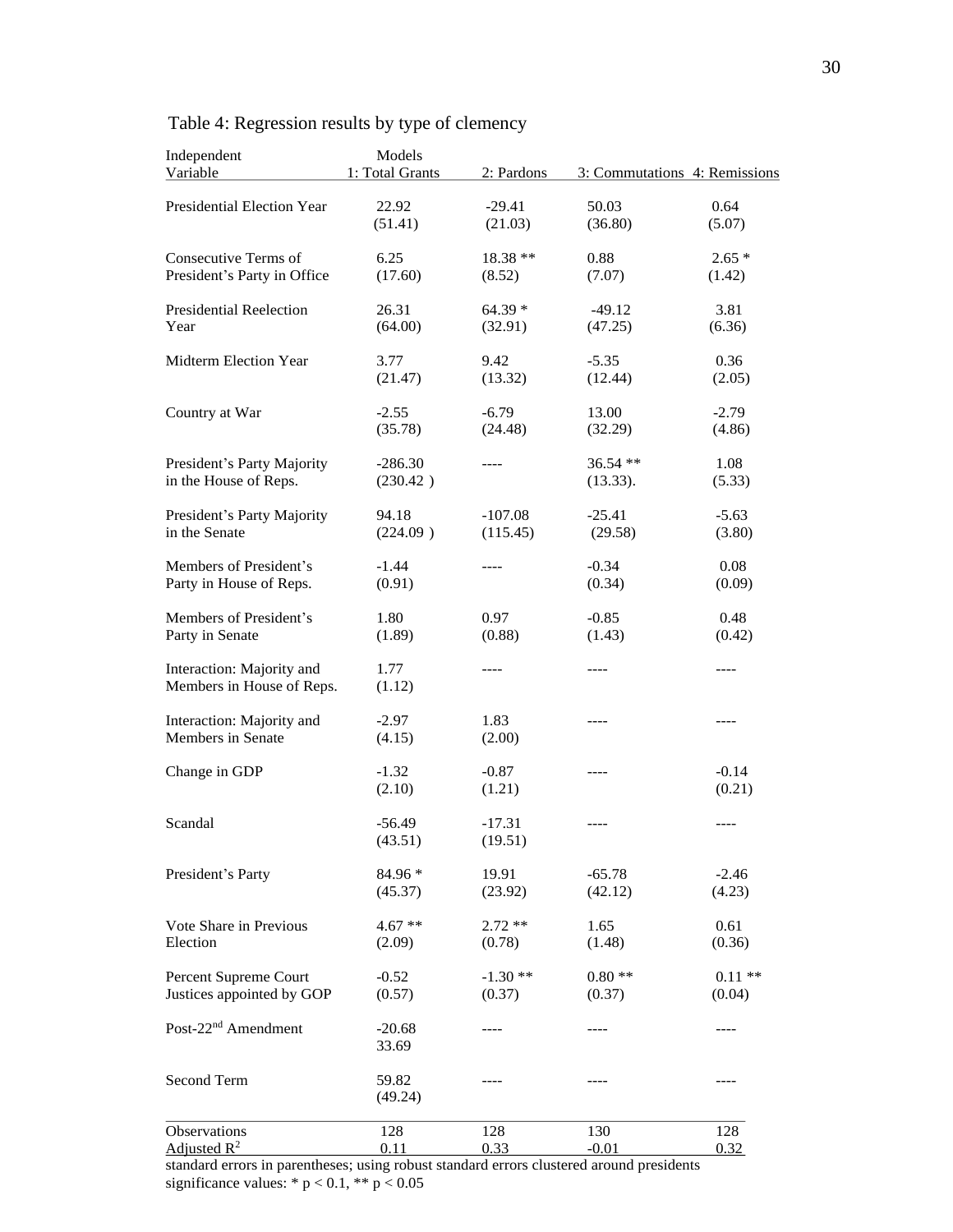between having the president's party in majority of the House of Representatives and the total number of members of the president's party in that chamber. This resulted in a small increase of 1.77 in the total number of grants. The second tested the interaction between having the president's party in majority in the Senate and the total number of members of the president's party in that chamber. This resulted in a small decrease of 2.97 total grants of clemency and a small increase of 1.83 pardons. While neither of these interactions were statistically significant it is notable to see these variables interact.



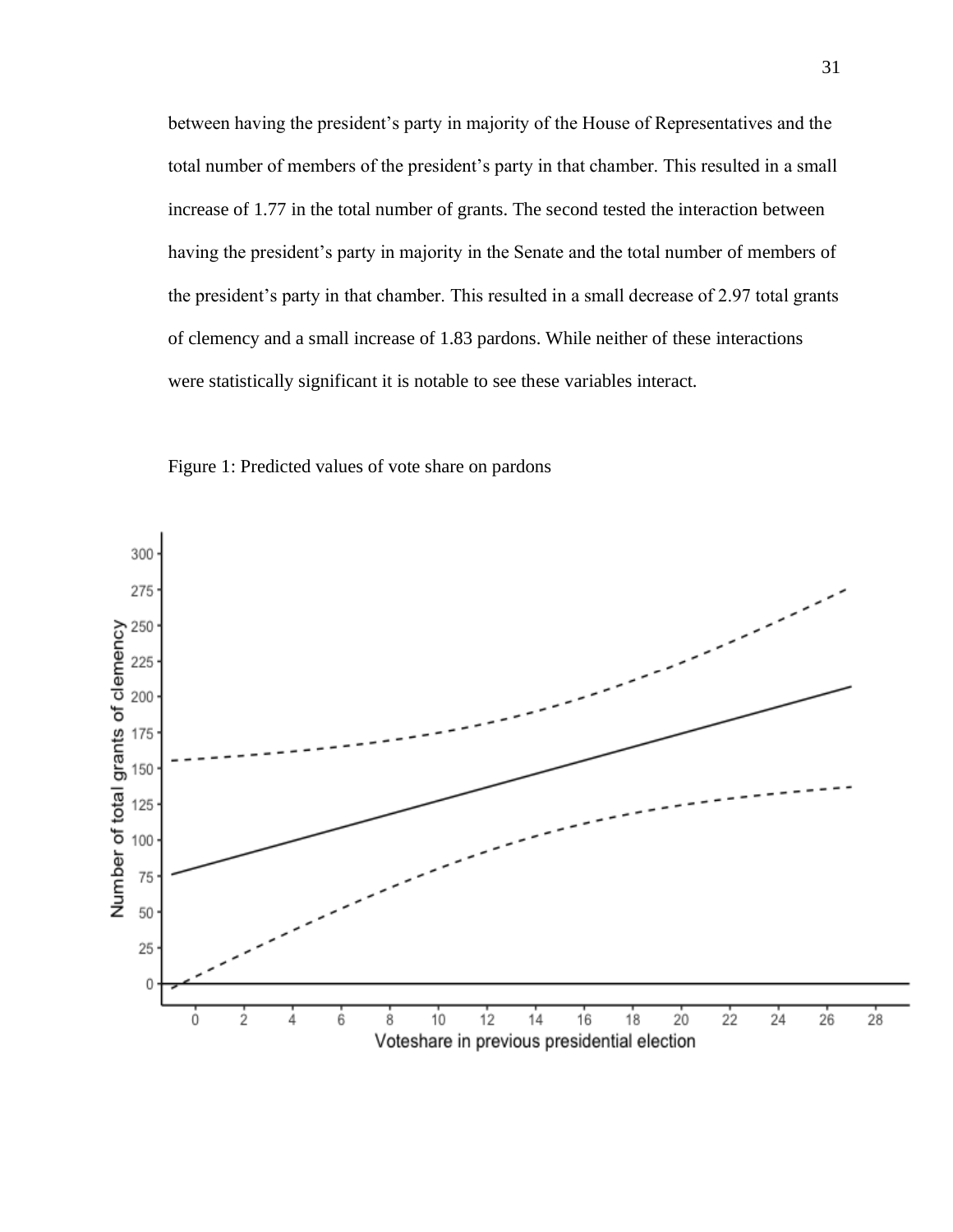The lame duck test did not yield any significant results. The Post-22nd Amendment variable, testing to see if presidents after that amendment was put in place use clemency differently, showed a decrease in acts of clemency near 20. If presidents were in their second term showed an increase by nearly 60 acts of clemency. Given these divergent results, more research and testing should go it to whether being a lame duck president affects how they issue clemency.

These results support the theory of clemency patterns of Skowronek's types of presidents. By looking closely at the rates of clemency of presidents, patterns emerge, and case studies can be taken to help illustrate those patterns. Holding two presidents of different types up next to each other is a useful exercise to compare their clemency numbers.

Barack Obama is classified as a reconstruction president and Bill Clinton is classified as a preemptive president. Both are two-term Democrats and served within eight years of each other. And yet, their clemency numbers tell a different story. Obama issued a total number of 1,927 acts of clemency during his presidency. This was part of a concerted effort to commute the sentences of low-level, non-violent drug offenders that was announced in 2014 by the administration (Office of Public Affairs 2014). In comparison, Clinton issued a much smaller number of clemency, a total of 459. By comparing the average number of clemency issued per year also shows a great difference, with Obama at 214.1 per year and Clinton at 51 per year. Both of Obama's immediate predecessors were two-term preemption presidents and George W. Bush's clemency is also useful is illustrating the difference between reconstruction and preemptive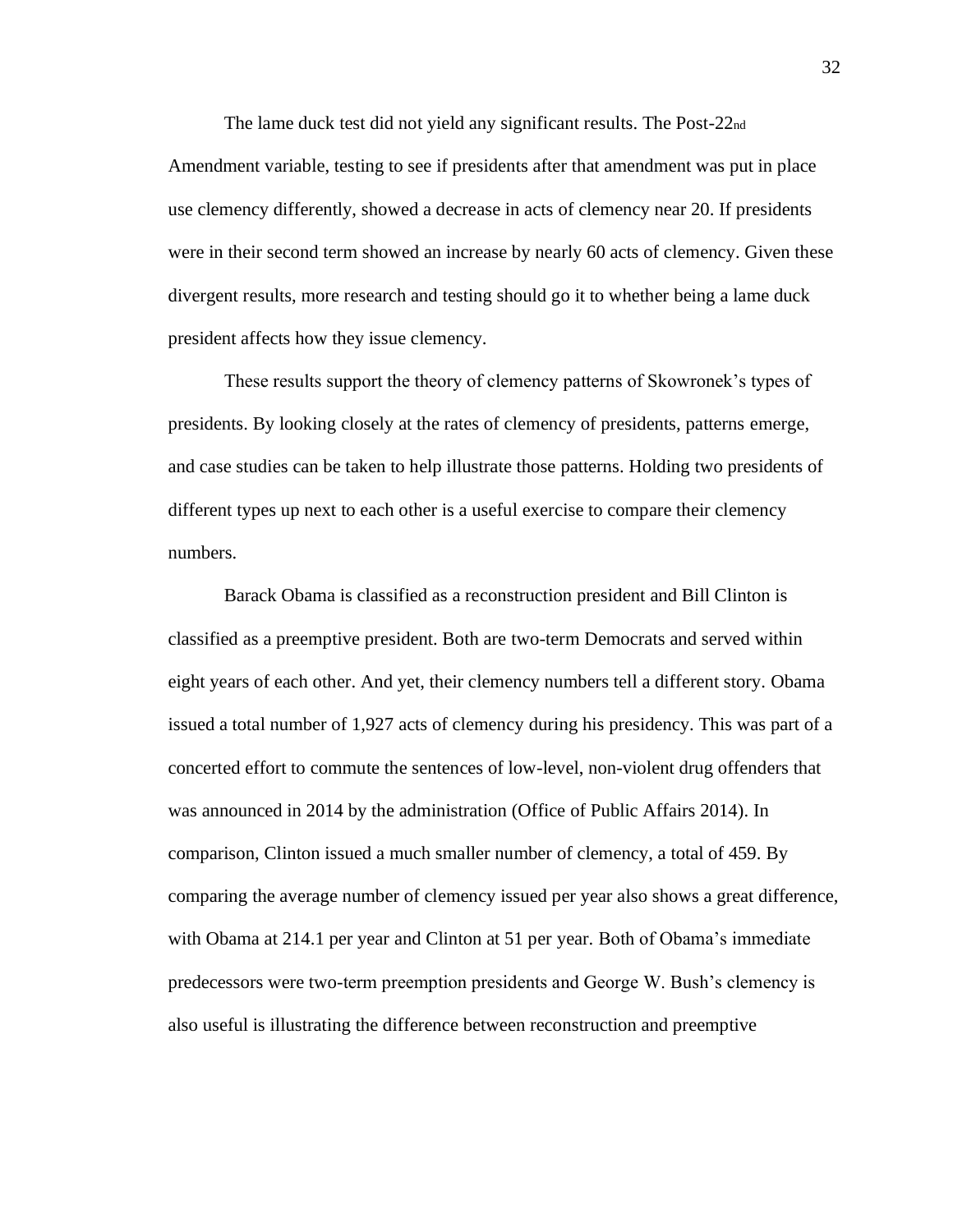presidents. Bush issued a total number of 200 acts of clemency with an average of 22.2

per year.

Table 5: List of presidents by Skowronek's types

| Reconstruction            |
|---------------------------|
| Franklin D. Roosevelt     |
| Ronald Reagan             |
| <b>Barack Obama</b>       |
|                           |
| <b>Articulation</b>       |
| <b>Theodore Roosevelt</b> |
| Warren G. Harding         |
| Calvin Coolidge           |
| Harry S. Truman           |
| Lyndon B. Johnson         |
| <b>Gerald Ford</b>        |
| George H.W. Bush          |
|                           |
| <b>Disjunction</b>        |
| William Howard Taft       |
| Herbert Hoover            |
| <b>Jimmy Carter</b>       |
|                           |
| <b>Preemption</b>         |
| <b>Woodrow Wilson</b>     |
| Dwight D. Eisenhower      |
| <b>Richard Nixon</b>      |
| <b>Bill Clinton</b>       |
| George W. Bush            |
|                           |

Source: Skowronek 1993, 2011

When comparing disjunction and articulation presidents, Jimmy Carter and Lyndon B. Johnson are good examples. Carter is classified as a disjunction president, who issued a total of 566 acts of clemency with an average of 113.2 per year. Johnson issued a total number of 1,155 clemency acts with an average number of 192.5 per year. Both are comparable as Democratic presidents in the 1960s and 1970s; Carter is the next Democratic president after Johnson. While Johnson served more years in office than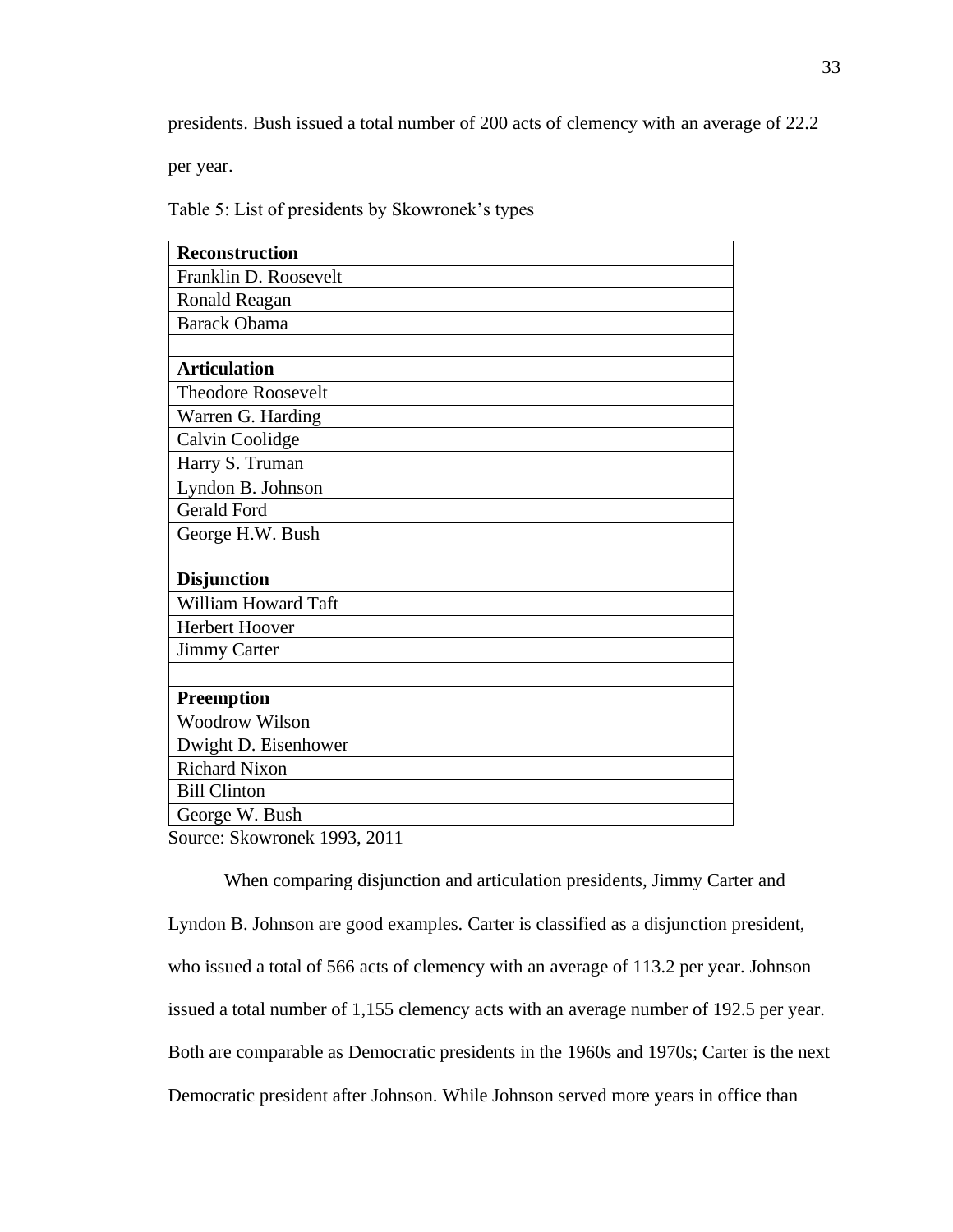Carter did, comparing Johnson's four-year full-term numbers is helpful. Johnson's total acts of clemency for his complete four-year term in 981, still greater than Carter's.

Richard Nixon and Gerald Ford are an interesting case, given the unique nature of Nixon's resignation and Ford's completion of the term, not the mention one of the most infamous pardons between them. They also did not serve the same number of years, making it difficult to compare. However, the average number of clemency can be used. Nixon, a preemptive president, issued an average of 132.3 per year. Ford, an articulation president, issued an average of 136.3 per year. More helpful is comparing Nixon's first three years, where he issued 269 total, to Ford's three years, where he issued 409 total.

Looking at reconstruction presidents as a whole shows a pattern of increased clemency. Franklin D. Roosevelt issued a total of 3,796 acts of clemency, making him the president with the largest number issued in the years studied. This large number could be attributed to his 12 years in office, though his average rate also shows a high level of clemency at 316.3 per year. Obama's average, another reconstruction president, had an average rate of 214.1.

The curious exception here is Ronald Reagan, who as a reconstruction president has clemency numbers vastly lower than those of other the other presidents of this type, Roosevelt and Obama. Looking at the politics of the time might give us an insight into the numbers. Reagan and his administration came out hard on crime, declaring in 1982 a "War on Drugs" and later creating an Office of National Drug Control Policy (Glass 2010). Indeed, in 1986 Reagan signed the Anti-Drug Abuse Act that, among other drug policies, created mandatory minimum sentences (John 2014). Thus, Reagan and his administration were trying to be hard on crime and drugs and issuing clemency and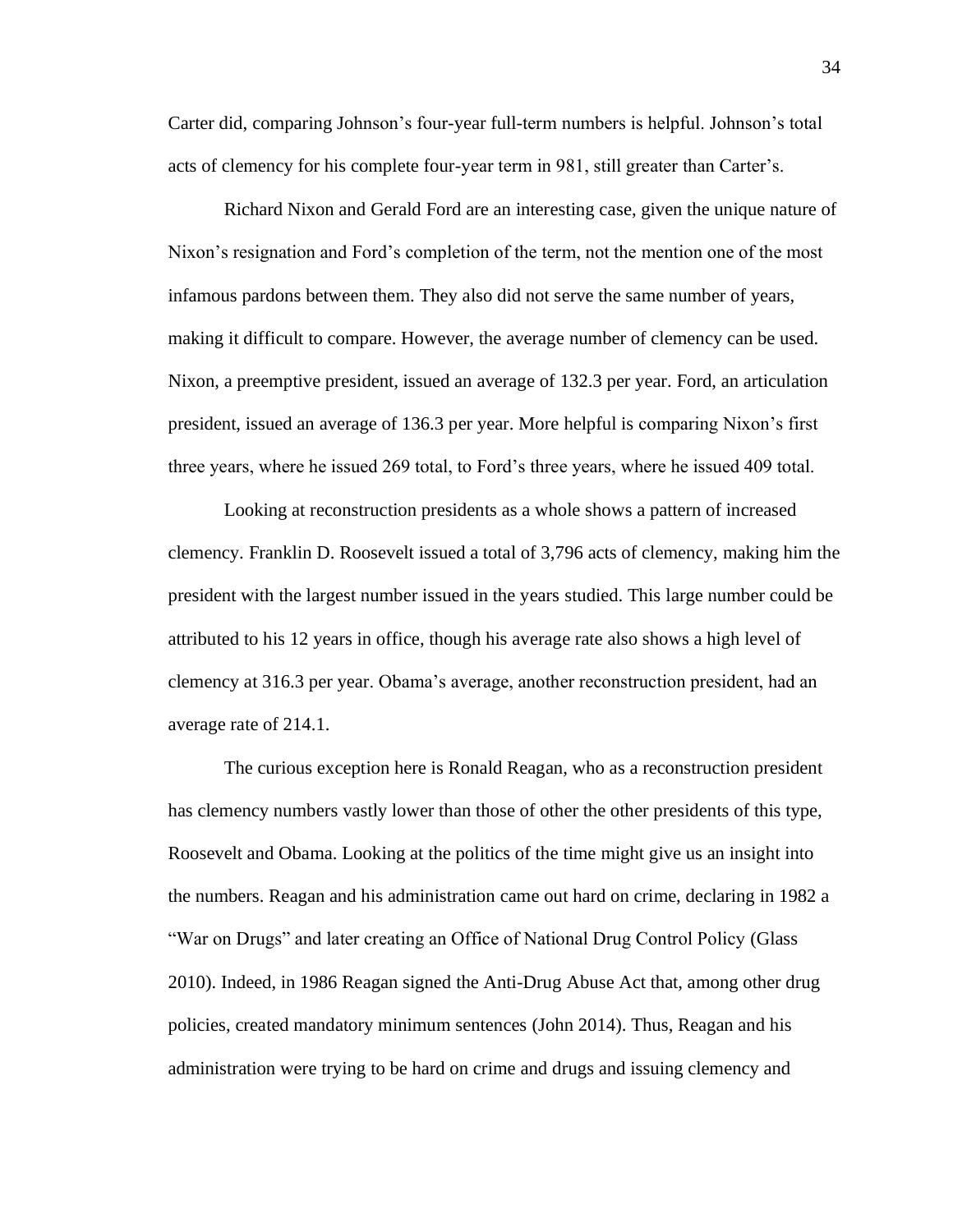allowing people out of prison early would be disadvantageous. Obama, in creating his clemency initiative, was largely seen as undoing that tough-on-crime stance. In helping to announce the initiative, the White House counsel wrote the president was committed to "using all the tools at his disposal to bring greater fairness and equity to our justice system. Further, they demonstrate how exercising this important authority can remedy imbalances and rectify errors in sentencing" (Eggleston 2015). Obama used his authority to undo the damage done by mandatory minimums and the aftermath of the "war on drugs" (Pilkington and Mathieu-Léger 2017).

Articulation presidents also had levels of clemency, even across time of the 20th Century. The earliest articulation president, Theodore Roosevelt, issued a total of 1,091 acts of clemency with an average of 136.4 per year. He was followed by Warren G. Harding who issued 773 total during his two years in office, with an average of 386.5 and Calvin Coolidge issued 1,691 total with an average of 281.8 per year. Later, Harry S. Truman issued a total of 2,044 with an average of 227.1 a year and Lyndon B. Johnson issued a total of 1,155 and had an average of 192.5 per year. Gerald Ford and George H.W. Bush are the only articulation presidents with lower levels of clemency. Bush's numbers can be explained as a continuation of the Reagan-era pattern of lower clemency levels to be hard on crime, as articulation presidents do.

Disjunction presidents, on a whole, have lower levels of clemency. Carter has a lower average per year than his immediate three predecessors: 113.2 per year versus 136.3, 132.3, and 192.5 for Ford, Nixon, and Johnson respectively. In fact, Carter's average was lower than every president before him, going back to William McKinley. Herbert Hoover has a lower average, at 299.5 per year, than Franklin D. Roosevelt, with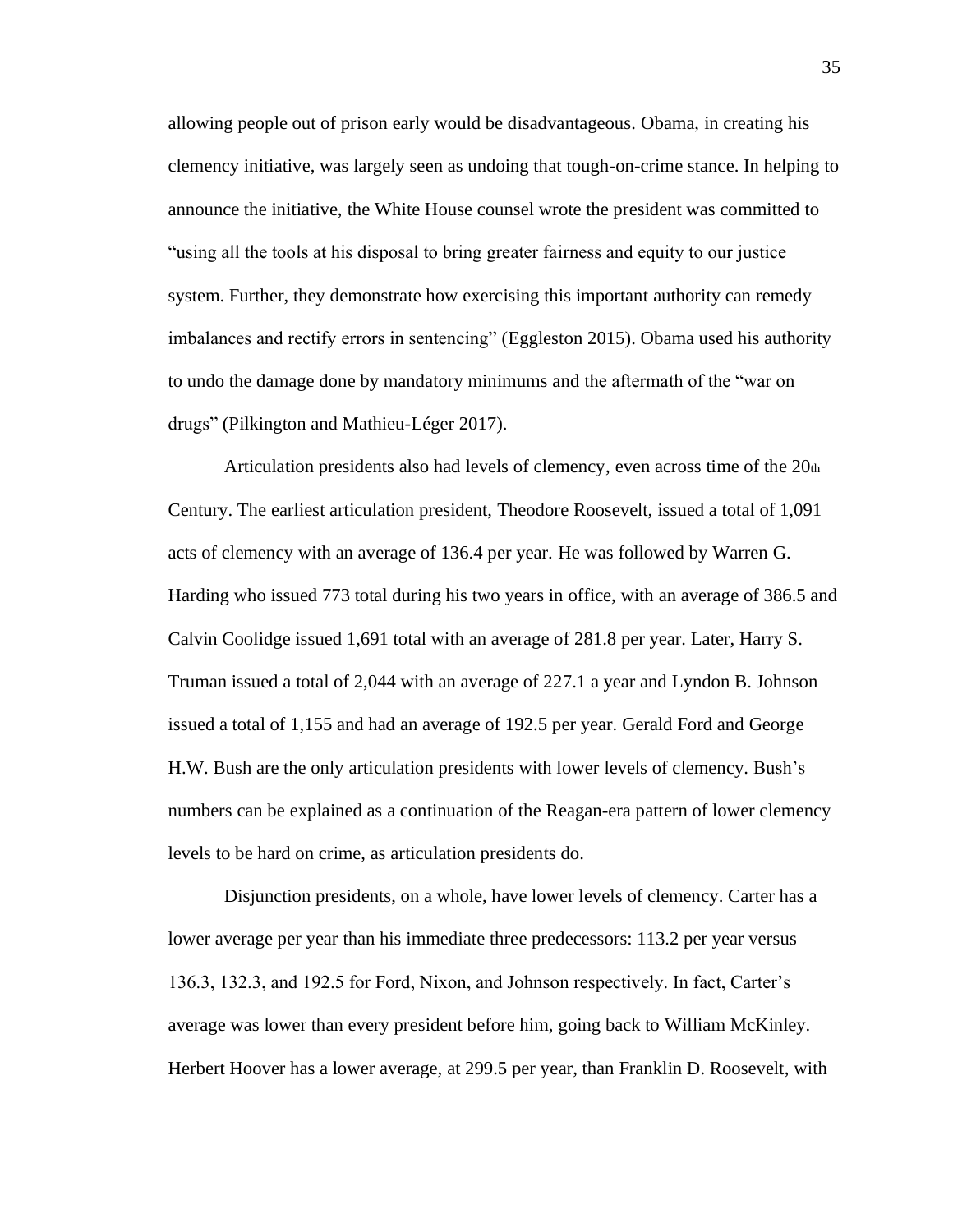316.3 per year, and Harding, with an average of 386.5. William Howard Taft, with a total of 831 issued, has a lower rate than many of his era, including his immediate predecessor and successor.

Preemption presidents also show a pattern of lower pardons. Dwight D. Eisenhower had a lower level of his two predecessors, who were reconstruction and articulation presidents, respectively. Eisenhower issued a total of 1,157 acts of clemency while Roosevelt issued 3,796 acts and Truman issued 2,044 acts of clemency. Looking at the averages is also helpful, given the different lengths of terms, especially Roosevelt's unprecedented four terms. Eisenhower issued an average 128.5 acts of clemency per year, while Roosevelt issued 316.3 per year and Truman 227.1 per year. Both Bill Clinton and George W. Bush, classified as back-to-back preemptive presidents (Skowronek 2011), have much lower rates of clemency compared to their reconstructive successor Obama. Separating the different types of clemency is also instructive, as Bush only issued 11 commutations during his two terms in office.

Apart from looking at the presidents by type, the recent presidents theory and "pardon paradox" appears to have support as well. Every president since Nixon, except Obama, issued less than 1,000 acts of clemency. The three largest issuers of clemency, the only to issue more than 2,000, are not recent presidents: Wilson, Franklin D. Roosevelt, and Truman. What these presidents have in common is all three presided over major world wars. This is not surprising, given the research that shows wartime increases the president's power and that war "may ignite the unilateral powers of the presidency" (Howell, Jackman, and Rogowski 2013).

There is a similar trend with averages per year. Every president since Eisenhower,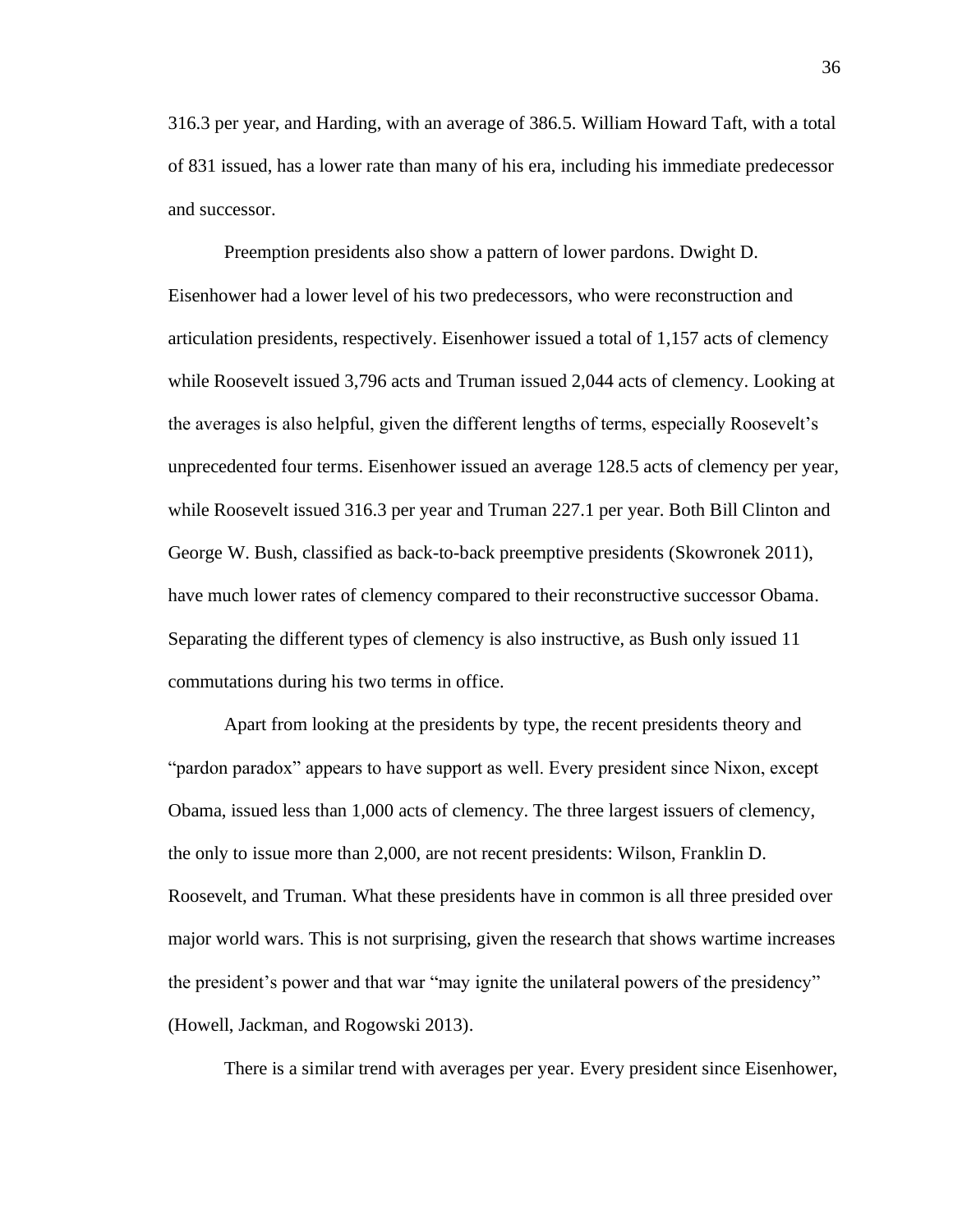

Figure 2: Total number of acts of clemency issued per president



except Obama, has an average that is less than 200 per year. The four presidents with the lowest average of clemency acts per year all served after 1980: Reagan, Bush, Clinton, and Bush. Taking the numbers collectively of the 20 presidents whose data is included in this work is also a helpful and different way to compare. The first ten presidents, McKinley through Eisenhower, account for a combined total of 15,854 acts of clemency. The average number of clemency of those ten presidents is 1,585.4. The second ten presidents, Kennedy through Obama, account for a combined total of 6,699 acts of clemency and have an average of 669.9. The downward trend of the "pardon paradox" is evident: presidents are using the power less and less over time.

### **Conclusion**

In his next address to Congress after granting pardons to those involved in the Whiskey Rebellion, George Washington stated he was motivated by mercy and serving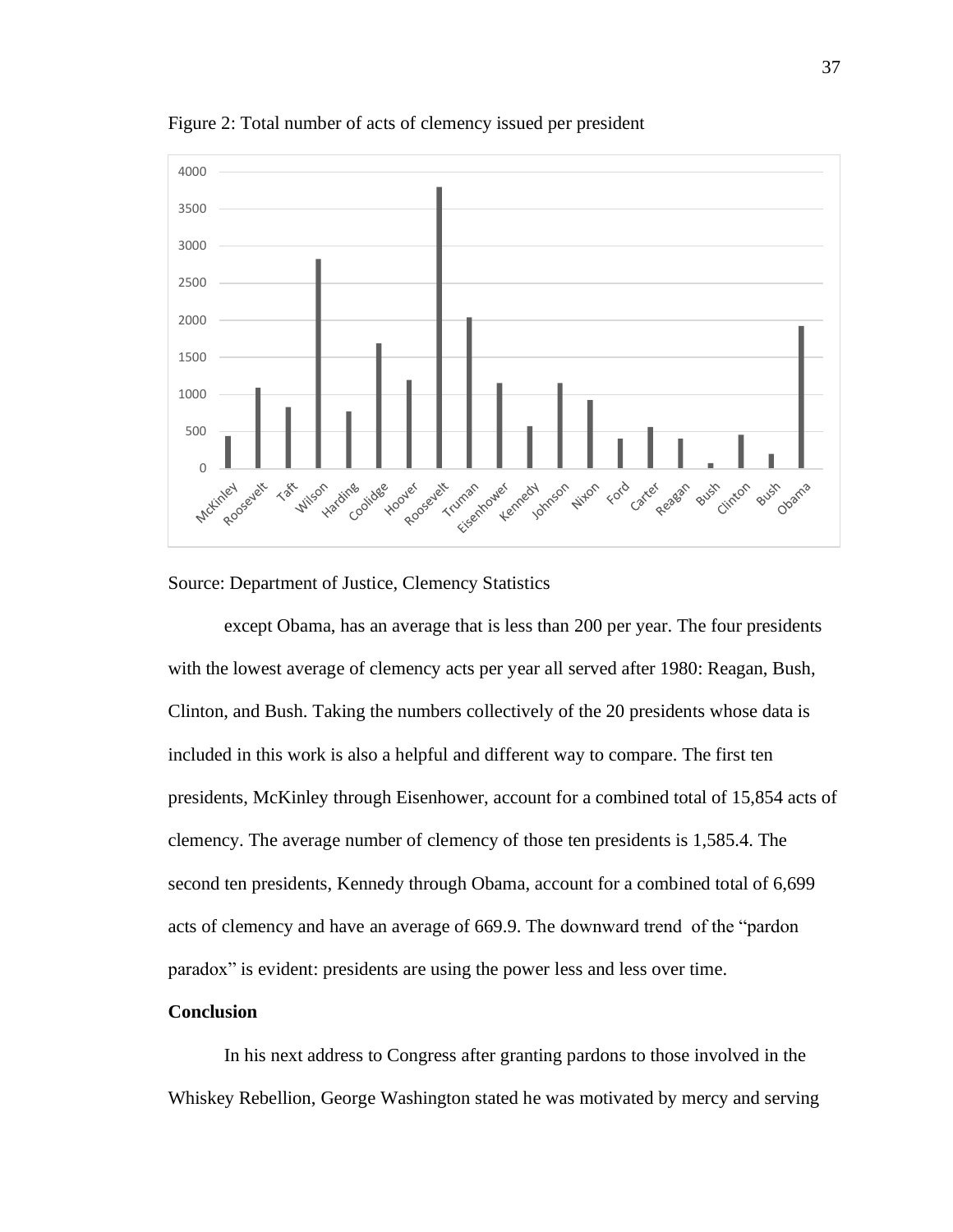the public interest. "For though I shall always think it a sacred duty to exercise with firmness and energy the constitutional powers with which I am vested, yet it appears to me no less consistent with the public than it is with my personal feelings to mingle in the operations of Government every degree of moderation and tenderness which the national justice, dignity, and safety may permit" (Miller Center). Every president since has had to weigh justice versus mercy when using the clemency power, a unilateral action granted by the Constitution to the president. Each successor has used that power in different ways and yet some patterns have emerged.

By separating presidents into Skowronek's four types, we see some patterns in their approach to clemency. Reconstruction and articulation presidents have generally granted more clemency, due to their new politics and continuation that emboldens them to a liberal use of presidential power. Preemptive and disjunction presidents have generally granted less clemency, due to their weak political standing and limited capital to expend. These presidents do want to rock the boat with an expansive use of presidential power.

Certain factors were shown to increase presidential clemency. The number of consecutive terms of the same party in office had a significant increase clemency, as did the party of the president. Republican presidents granted more acts of clemency than Democrats. Acts of clemency increased during a presidential reelection year, and the larger amount of vote share a president won an election by also increased clemency.

The other branches of government can also have an effect on presidential clemency, helping to show that the executive branch is responsive to other branches. If the president's party held the majority in the House of Representatives, commutations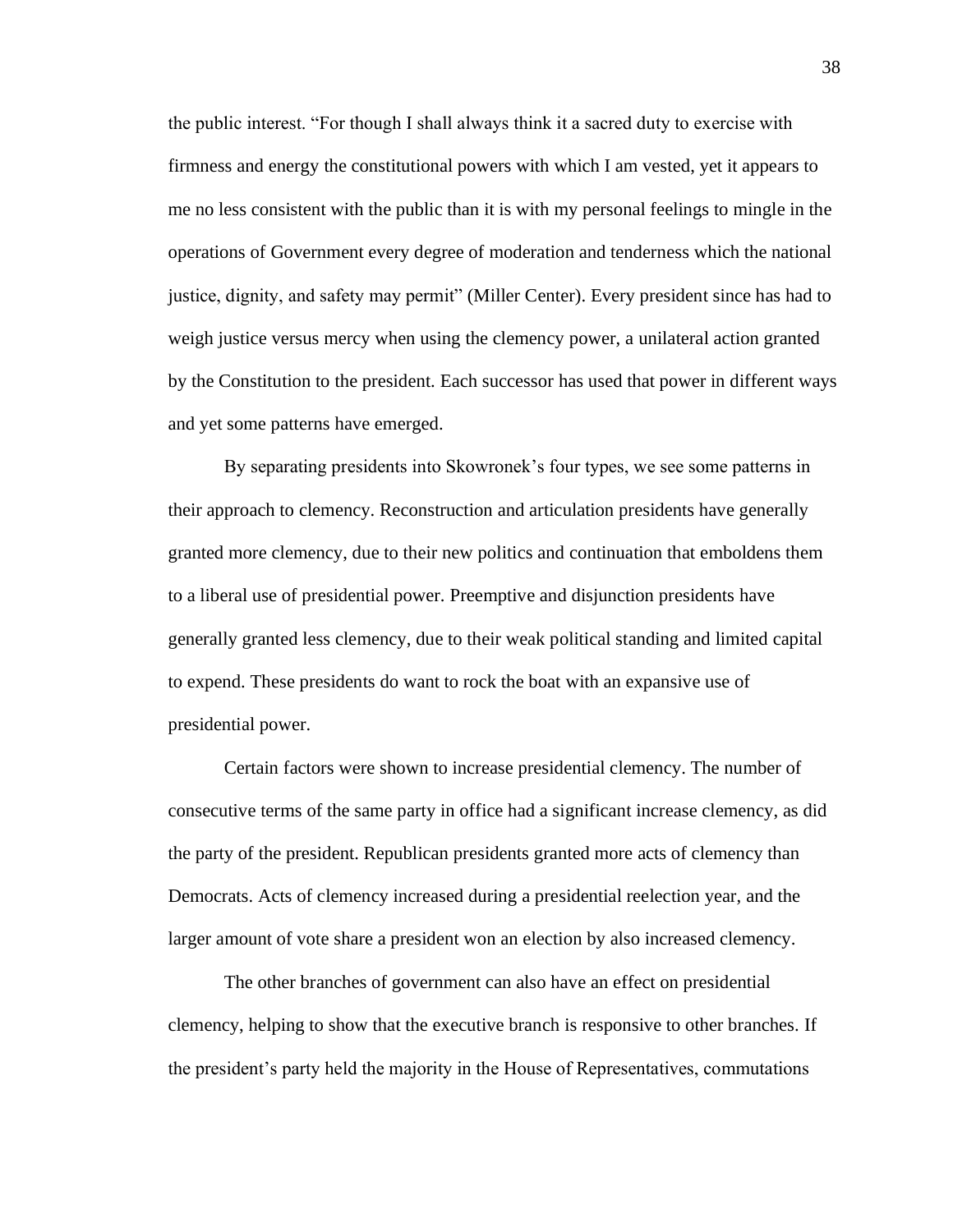increase by 36.54. In the third branch, the ideological makeup of Supreme Court justices also increased presidential clemency. As the percentage of justices appointed by Republican presidents increase, pardons decrease while commutations and remissions increase.

No one factor affects and constrains all types of presidential clemency, suggesting that factors affect presidential actions differently. Each type of clemency has its own constraints and checks on those powers. Further research would be needed to fine tune the results of this study. As mentioned, data limitations and availability shaped the nature of this analysis. Data on acts of clemency is available only on a year-by-year basis for the vast majority of the scope of this study. More recent presidents have readily available data on when acts of clemency were issued. With information on when these acts were issued for all presidents covered, better checks can be made on the relationship between presidents and clemency.

Data on the current president is not included as his presidency is still ongoing and the picture of his clemency patterns as not complete. Donald Trump could be categorized as a preemptive president, his loss of the popular vote showing his position as coming into the office weak and certainly opposed to the Obama administration. This explains his low level of clemency: as of April 22, 2020, he has issued a total of 35 acts of clemency. Thus, he follows the patterns outlined in this project by issuing a lower number of clemency. And yet, Trump does not seem to follow any preconceive notions or rules. Risk aversion is not what motivates his clemency issues, as many of his pardons and commutations have been deemed controversial and angered many. How he chooses to use his presidential power could help prove or disprove this theory. Future presidents will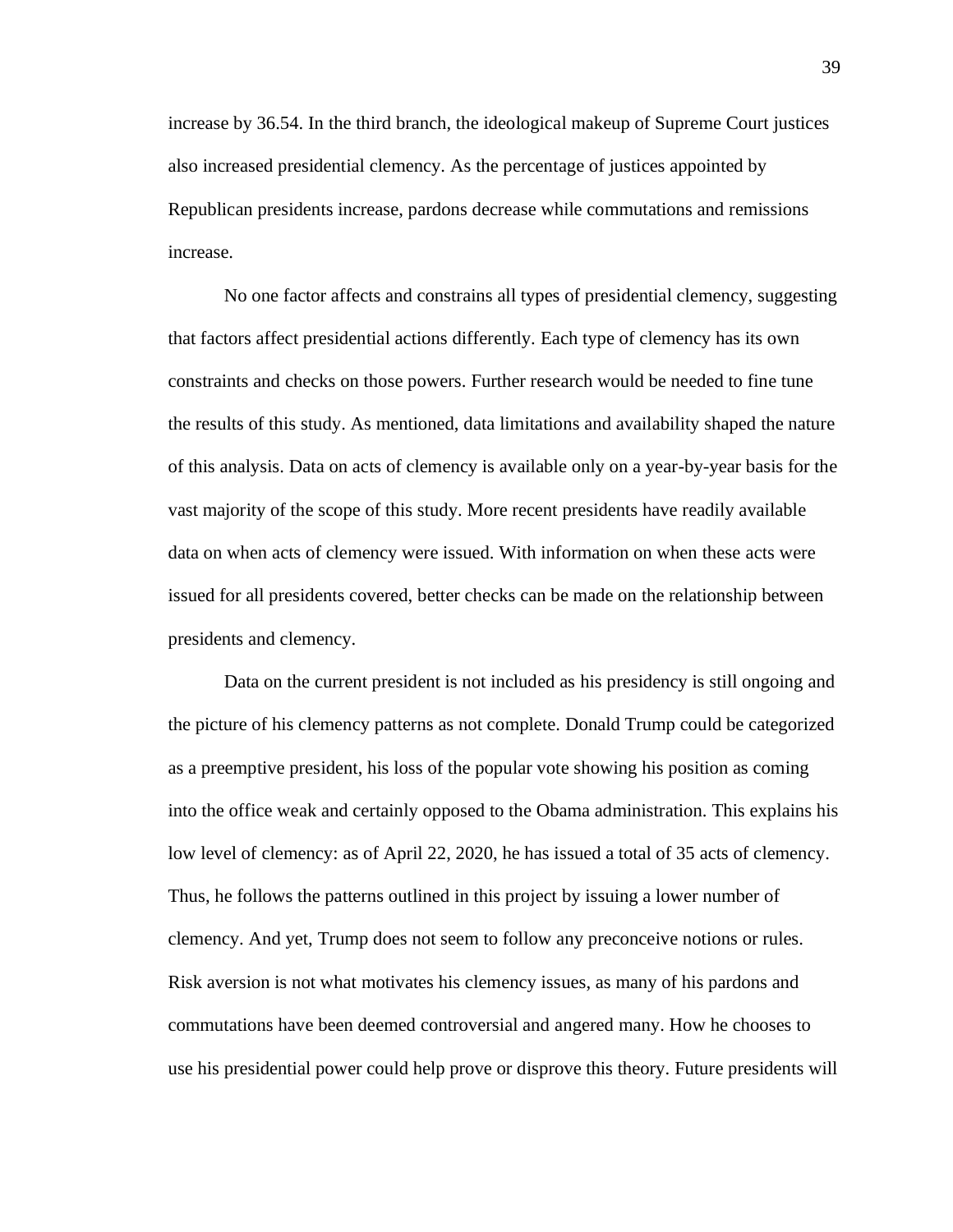also help prove whether the electoral circumstances of coming to power affects the use of the pardon power.

Though we think of presidents as individuals who wield presidential power in their own way, we can put presidents into categories for common behavior. By doing so, we find that presidents can and do follow general patterns. This can help us explain what seems like random numbers and account for how presidents have used their powers and understand more as to why they behave the way they do. More data is needed to better understand if these pardon patterns hold. By applying this framework to all presidents across American history, we will be able to see if these categories and patterns hold.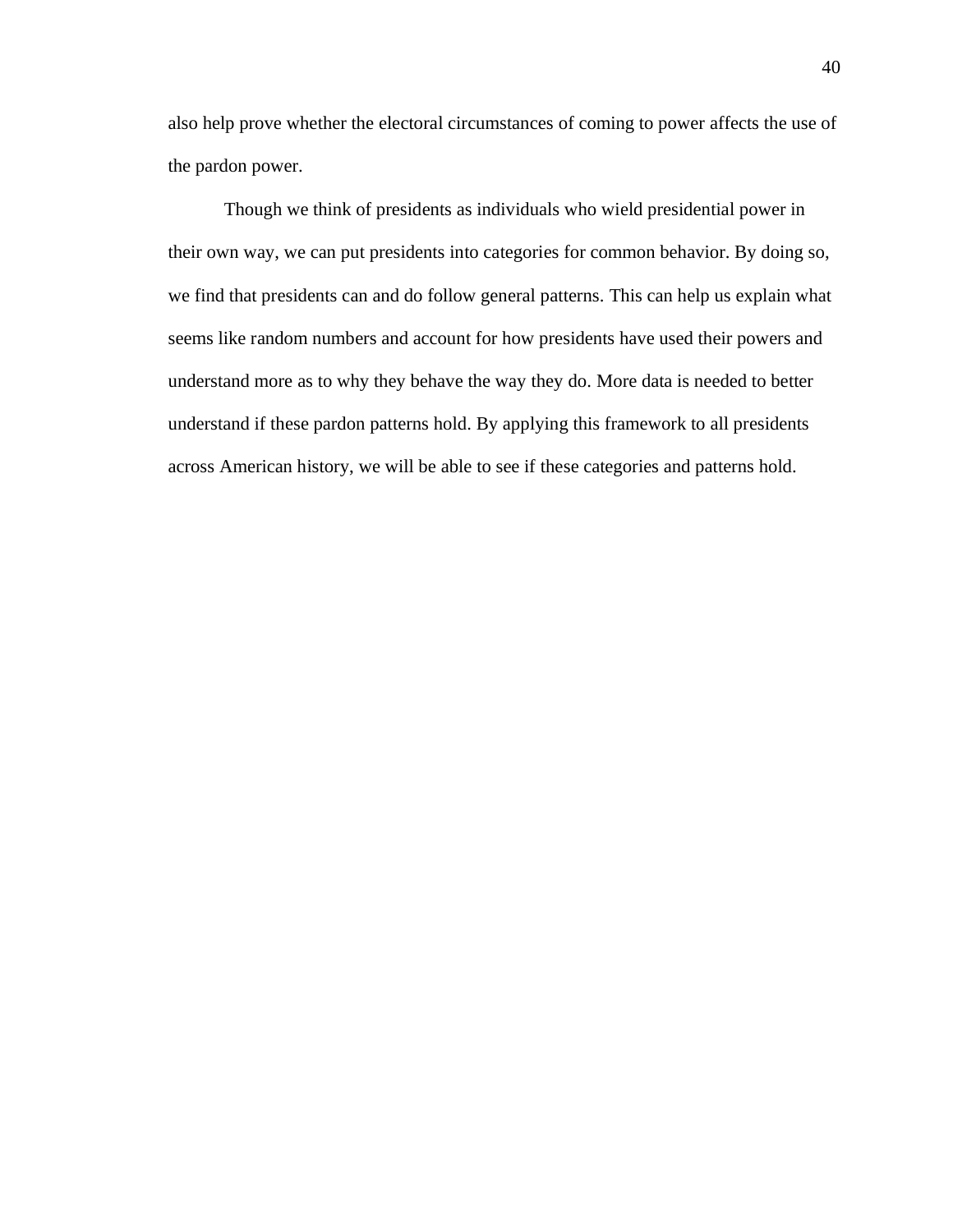### **References**

- Barnes, Jenae. 2019. "President Trump's Pardons Do 'serious Disservice' to Military Members, Sen. Jack Reed Claims." *ABC News*. https://abcnews.go.com/Politics/president-trumps-pardons-disservice-militarymembers-sen-jack/story?id=67475925 (December 11, 2019).
- Barnett, James D. 1910. "Grounds of Pardon in the Courts." *Yale Law Review* 20: 131.
- Bucy, Erik P., Walter Gantz, and Zheng Wang. 2007. "Media Techonolgy and the 24- Hour News Cycle." In *Communication Technology and Social Change*, LEA's Communication Series, London: Lawrence Erlbaum Associates.
- Burns, James MacGregor. 2006. *Running Alone: Presidential Leadership from JFK to Bush II*. New York: Basic Books.
- Carannante, Jerry. 2003. "What to Do about the Executive Clemency Power in the Wake of the Clinton Presidency." *New York Law School Law Review* 47: 325.
- Cohen, Jeffrey E. 2010. *Going Local: Presidential Leadership in the Post-Broadcast Age*. Cambridge: Cambridge University Press.
- Crouch, Jeffrey. 2009. *The Presidential Pardon Power*. Lawrence, Kansas: University Press of Kansas.
	- ———. 2020. "Our Founders Didn't Intend for Pardons to Work Like This." *The Atlantic*. https://www.theatlantic.com/ideas/archive/2020/02/our-founders-didntintend-pardons-work-like/606838/ (April 9, 2020).
- Dahl, Robert A., and Charles E. Lindblom. 1953. *Politics, Ecnomics, and Welfare*. New York: Harper and Row.
- Daniel, Clifton. 1974. "Ford's Gallup Rating Off 21 Points After Pardon." *The New York Times*. https://www.nytimes.com/1974/10/13/archives/fords-gallup-rating-off-21 points-after-pardon-unexpected-wounds.html (October 12, 2018).
- Democratic National Committee. 2016. "2016 Democratic Party Platform."
- Department of Justice. 2019. "Frequently Asked Questions, Office of the Pardon Attorney." https://www.justice.gov/pardon/frequently-asked-questions (March 24, 2020).
- Doepker, Rachel. 2009. "CNN Launched 6/1/1980: This Month in Business History." *Business Reference Services, Library of Congress*. https://www.loc.gov/rr/business/businesshistory/June/cnn.html (March 13, 2020).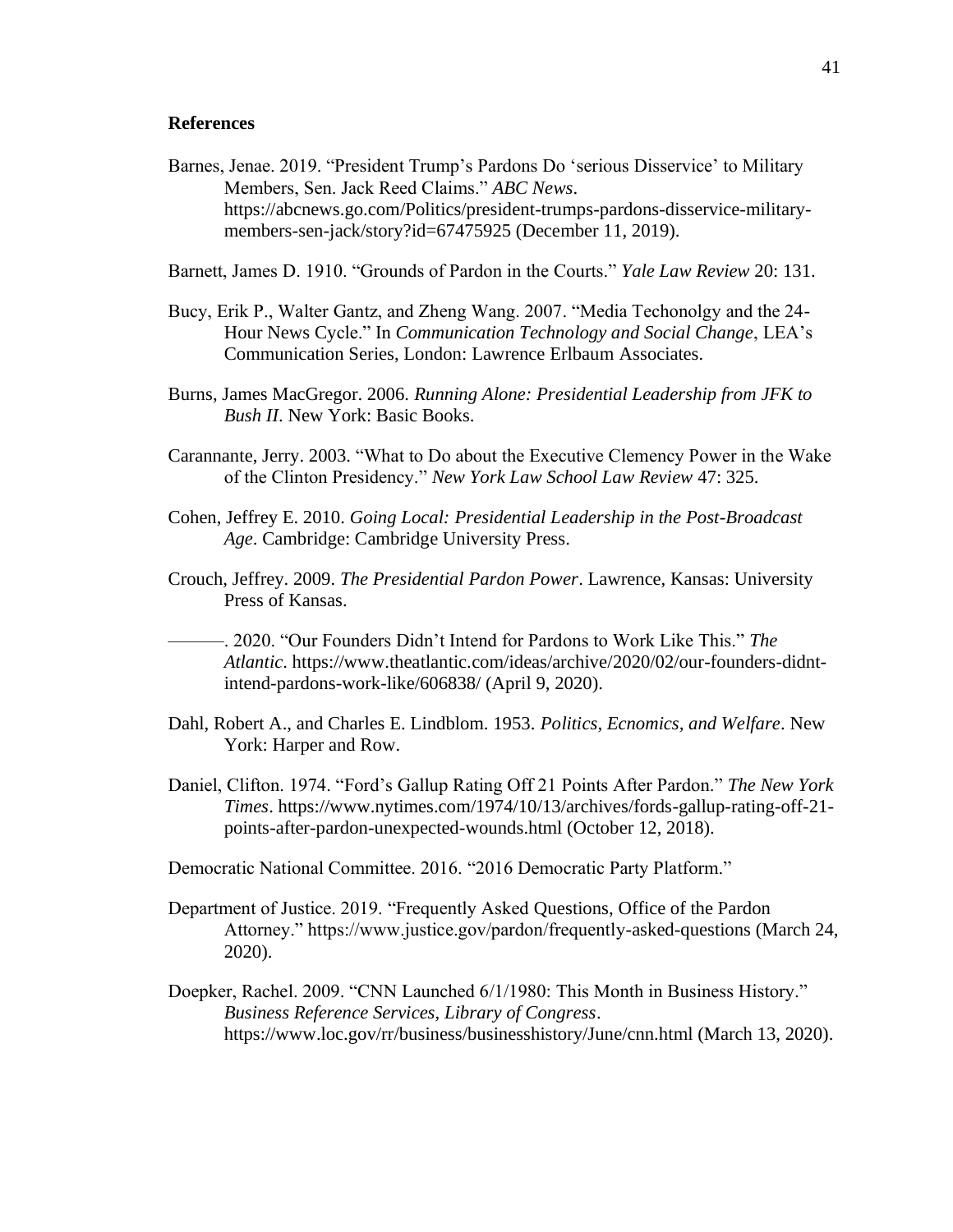Edwards, George C. 1976. "Presidential Influence in the House: Presidential Prestige as a Source of Presidential Power." *The American Political Science Review* 70(1):  $101-13$ .

———. 2009. *The Strategic President: Persuasion and Opportunity in Presidential Leadership*. Princeton, New Jersey: Princeton University Press.

- Eggleston, Neil. 2015. "Upholding the Principle of Fairness in Our Criminal Justice System Through Clemency." *whitehouse.gov*. https://obamawhitehouse.archives.gov/blog/2015/03/31/upholding-principlefairness-our-criminal-justice-system-through-clemency (November 28, 2018).
- Eksterowicz, Anthony, and Robert Roberts. 2006. "The Specter of Presidential Pardons." *White House Studies* 6(4): 377–89.
- Elliot, Jonathan. 1888. 4 *The Debates in the Several State Conventions on the Adoption of the Federal Constitution as Recommended by the General Convention at Philadelphia in 1787*.
- "Ex Parte Garland." *LII / Legal Information Institute*. https://www.law.cornell.edu/supremecourt/text/71/333 (November 2, 2018).
- Farrand, Max. 1911. *The Records of the Federal Convention of 1787, Vol. 3*. New Haven: Yale University Press. http://oll.libertyfund.org/titles/farrand-the-records-of-thefederal-convention-of-1787-vol-3 (October 31, 2018).
- Fisher, Louis. 2000. *Congressional Abdicaiton on War and Spending*. College Station: Texas A&M University Press.
- Folkenflik, David. 2013. "The Birth of Fox News." *Salon*. https://www.salon.com/2013/10/19/the birth of fox news/ (March 12, 2020).
- Freed, Daniel J., and Steven L. Chanenson. 2000. "Pardon Power and Sentencing Policy." *Federal Sentencing Reporter* 13(3–4): 119–24.
- Glass, Andrew. 2010. "Reagan Declares 'War on Drugs,' October 14, 1982." *POLITICO*. https://www.politico.com/news/stories/1010/43552.html (April 16, 2020).
- Hamilton, Alexander, James Madison, and John Jay. 1961. *The Federalist Papers*. ed. Clinton Rossiter. New York: New American Library.
- Howell, William G., Saul P. Jackman, and Jon C. Rogowski. 2013. *The Wartime President: Executive Influence and the Nationalizing Politics of Threat*. Chicago: The University of Chicago Press.
- Hurowitz, Richard. 2018. "Why America's Founders Tried to Recruit a Foreign Prince to Be Their King—And How That Moment Holds a Warning for Today." *Time*. https://time.com/5459916/american-monarchy/ (April 10, 2020).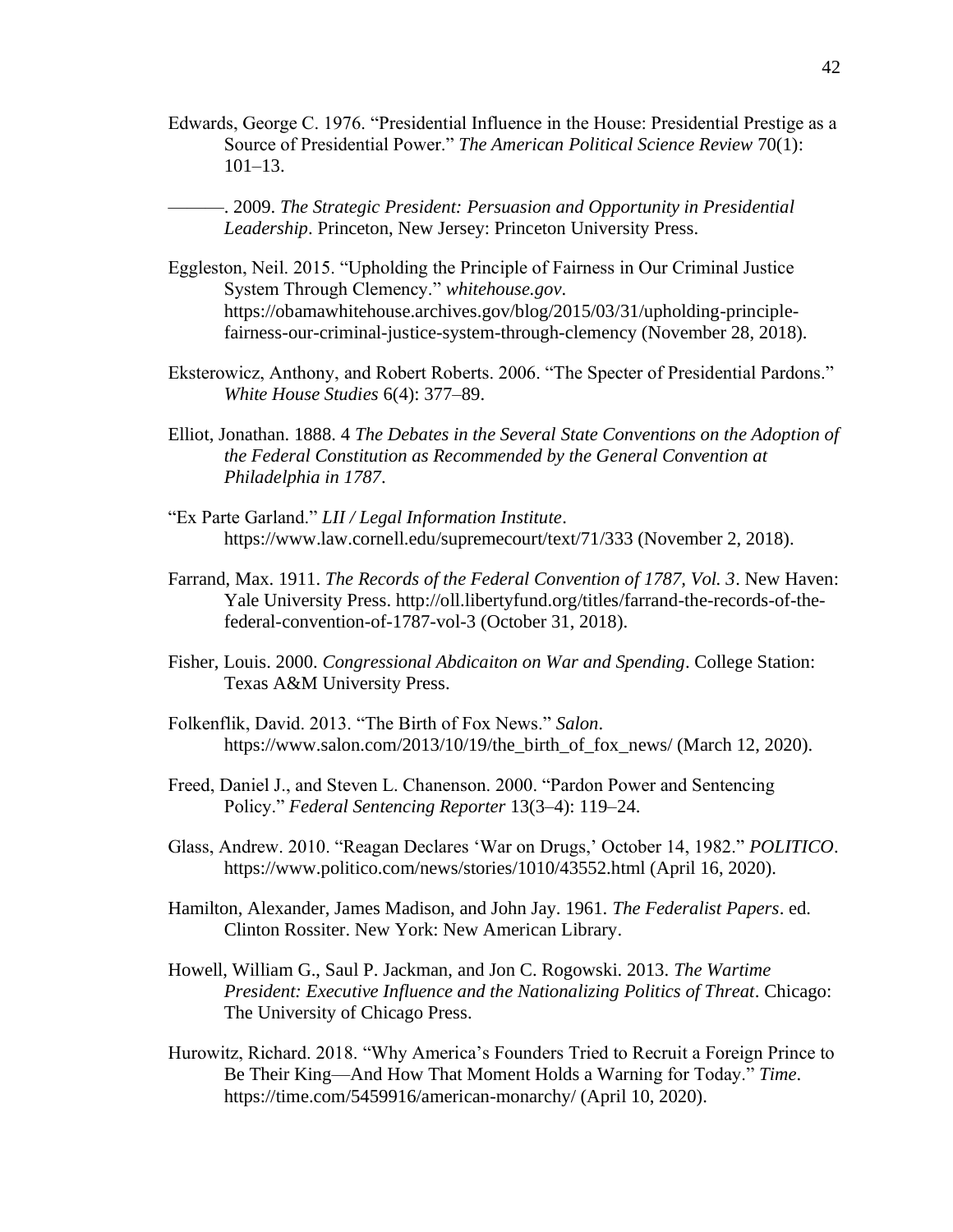- John, Arit. 2014. "A Timeline of the Rise and Fall of 'Tough on Crime' Drug Sentencing." *The Atlantic*. https://www.theatlantic.com/politics/archive/2014/04/a-timeline-of-the-rise-andfall-of-tough-on-crime-drug-sentencing/360983/ (April 16, 2020).
- Kaminski, John P., and Gaspare J. Saladino, eds. 1984a. "The Documentary History of the Ratification of the Constitution." In Madison: State Historical Society of Wisconsin, 495.
- ———, eds. 1984b. "The Documentary History of the Ratification of the Constitution." In Madison: State Historical Society of Wisconsin, 1097–98.
- Kernell, Samuel. 2007. *Going Public: New Strategies of Presidential Leadership*. 4th ed. Washington, D.C.: CQ Press.
- Krent, Harold J. 2005. *Presidential Power*. New York: New York University Press.
- Love, Margaret Colgate. 2002. "The Pardon Paradox: Lessons of Clinton's Last Pardons." *Capital University Law Review* 32(1): 185.

———. 2010. "The Twilight of the Pardon Power." *Journal of Criminal Law and Criminology* 100(3): 45.

- Miroff, Bruce. 1987. "John Adams' Classical Conception of the Executive." *Presidential Studies Quarterly* 17(2): 365–82.
- Morgan, Wesley. 2019. "Esper Forces out Navy Secretary over Disputed SEAL Case." *POLITICO*. https://www.politico.com/news/2019/11/24/esper-navy-secretaryresign-seal-case-073436 (February 5, 2020).
- Neustadt, Richard E. 1980. *Presidential Power and the Modern Presidents: The Politics of Leadership from Roosevelt to Reagan*. New York, N.Y.: The Free Press.
- O'Connor, Anahad. 2008. "Days When News Can Go Unnoticed." *The Lede*. https://thelede.blogs.nytimes.com/2008/11/04/days-when-news-can-go-unnoticed/ (March 16, 2020).
- Office of Public Affairs. 2014. "Announcing New Clemency Initiative, Deputy Attorney General James M. Cole Details Broad New Criteria for Applicants." *Department of Justice*. https://www.justice.gov/opa/pr/announcing-new-clemency-initiativedeputy-attorney-general-james-m-cole-details-broad-new (November 28, 2018).

Paine, Thomas. 1776. *Common Sense*.

Patterson, C. Perry. 1947. *Presidential Government in the United States*. Chapel Hill: University of North Carolina Press.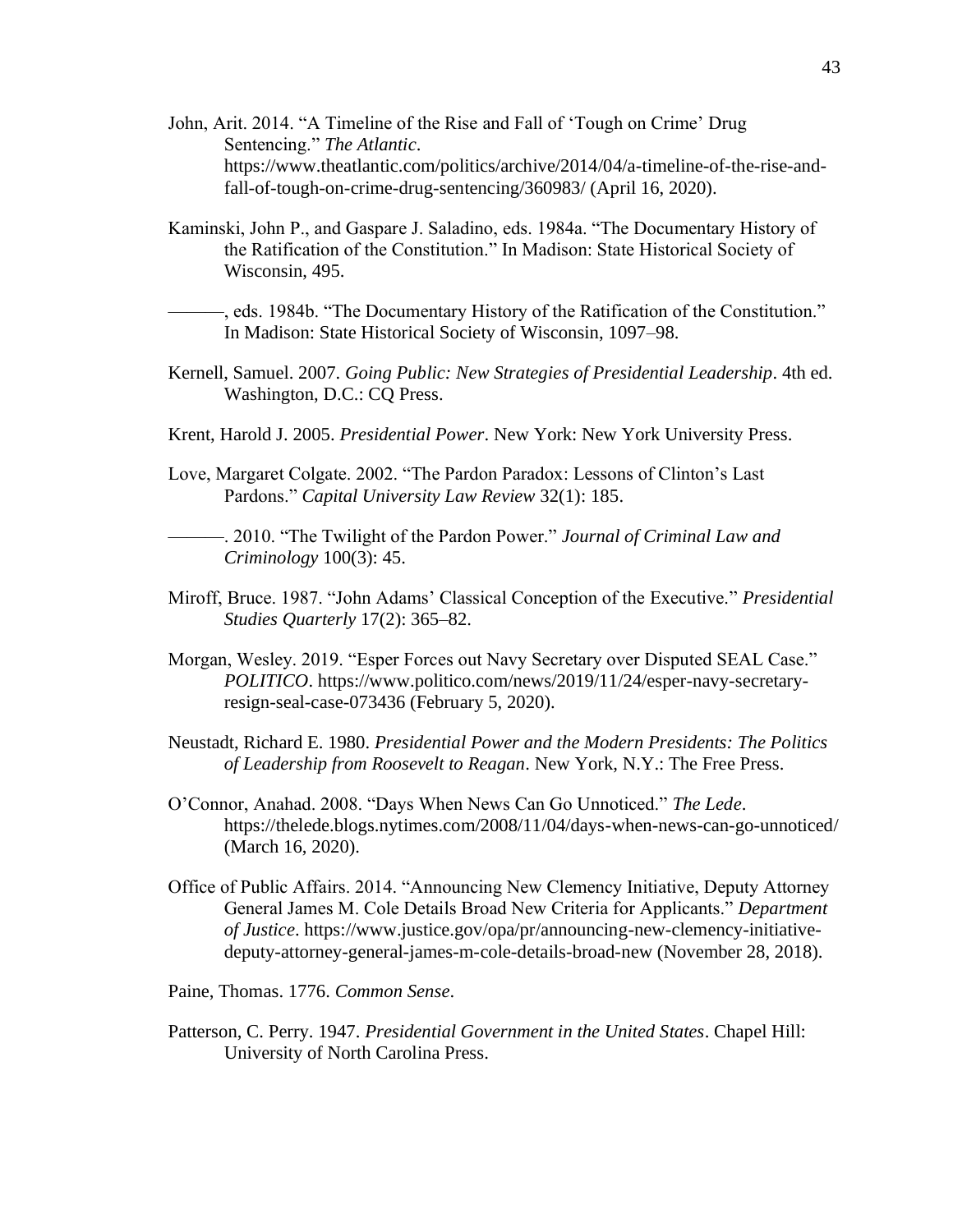- Philipps, Dave. 2019. "Trump Clears Three Service Members in War Crimes Cases." *The New York Times*. https://www.nytimes.com/2019/11/15/us/trump-pardons.html (December 11, 2019).
- Pilkington, Ed, and Laurence Mathieu-Léger. 2017. "Gift of Freedom: How Obama's Clemency Drive Tackled Aftermath of 'War on Drugs.'" *The Guardian*. https://www.theguardian.com/us-news/2017/jan/12/obama-clemency-pardonscommutations-war-on-drugs (April 16, 2020).
- Polsby, Nelson W. 1978. "Interest Groups and the Presidency: Trends in Political Intermediation in America." In *American Politics and Public Policy*, eds. Walter Dean Burnham and Martha Wagner Weinbey. Cambridge: MIT Press.
- Rakove, Jack N., and Susan Zlomke. 1987. "James Madison and the Independent Executive." *Presidential Studies Quarterly* 17(2): 293–300.
- Republican National Committee. 2016. "Republican Platform 2016." https://prod-cdnstatic.gop.com/media/documents/DRAFT\_12\_FINAL%5B1%5Dben\_1468872234.pdf.
- Rosenberg, Howard. 2002. "'Baghdad': When CNN Was the News." *Los Angeles Times*. https://www.latimes.com/archives/la-xpm-2002-dec-06-et-howard6-story.html (March 12, 2020).
- Rozell, Mark J. 1994. "President Ford's Pardon of Richard M. Nixon: Constitutional and Political Considerations." *Presidential Studies Quarterly* 24(1): 121–37.
- Ruckman, Jr., P .S. 1997. "Executive Clemency in the United States: Origins, Development, and Analysis (1900-1993)." *Presidential Studies Quarterly* 27(2): 251–71.
- Schlesinger, Jr, Arthur. 1973. "Richard Nixon's Runaway Presidency." *The Atlantic*. https://www.theatlantic.com/magazine/archive/1973/11/the-runawaypresidency/306211/ (March 13, 2020).
- Skowronek, Stephen. 1993a. *The Politics Presidents Make*. Cambridge, Massachusetts: The Belknap Press of Havard University Press.
- ———. 1993b. *The Politics Presidents Make: Leadership from John Adams to George Bush*. Cambridge, Massachusetts: The Belknap Press of Harvard University Press.
- ———. 2011. *Presidential Leadership in Political Time: Reprise and Reappraisal*. Lawrence, Kansas: University Press of Kansas.
- Stanish, John R. 1978. "The Effect of a Presidential Pardon." *Federal Probation* 42(3):  $3 - 7$ .